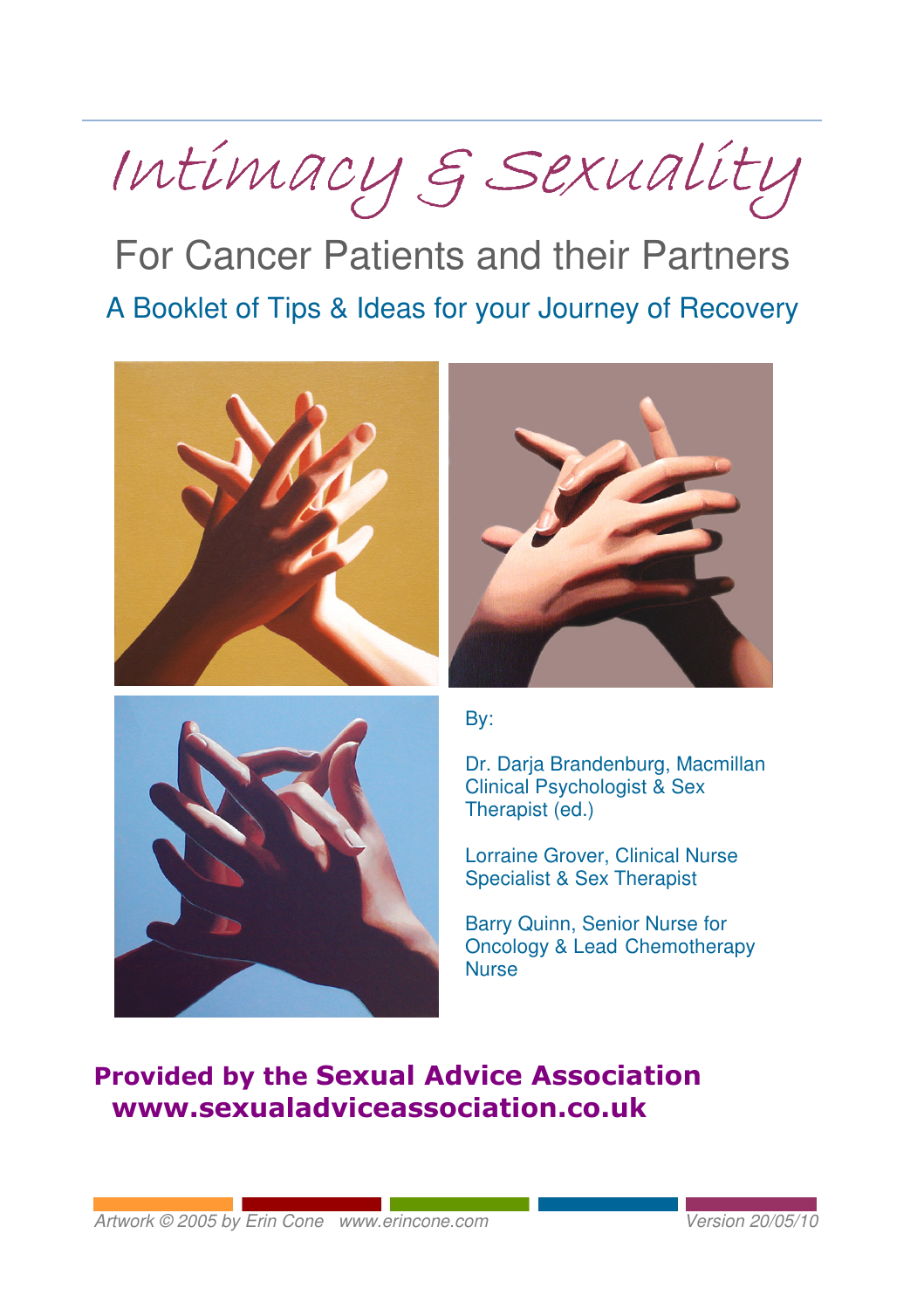# Contents:

| Chapter 1: Introduction: What is<br>this booklet about?                                                                           |    |
|-----------------------------------------------------------------------------------------------------------------------------------|----|
|                                                                                                                                   |    |
| <b>Chapter 2: Sex in Context: How</b><br>the Rest of our Lives<br><b>Influences Sexual Functioning</b>                            | 8  |
|                                                                                                                                   |    |
| <b>Chapter 3: The Sexual Response</b><br><b>Cycle and Cancer</b>                                                                  | 14 |
|                                                                                                                                   |    |
| <b>Chapter 4: Sexual Side Effects of</b><br><b>Cancer Treatments and the</b><br><b>Person Living with Cancer</b>                  | 22 |
|                                                                                                                                   |    |
| Chapter 5: Medical Treatment<br><b>Options for Erectile Dysfunction</b>                                                           | 33 |
|                                                                                                                                   |    |
| <b>Chapter 6: Practical Tips &amp; Advice</b><br>for Overcoming Sexual Difficulties<br>after Cancer & Cancer<br><b>Treatments</b> | 37 |
| <b>Section 1: Introductory Tips for</b>                                                                                           | 38 |
| <b>Everyone</b><br>Talking to your Doctor, Nurse                                                                                  |    |
| or Partner<br>Confidence & Body Image                                                                                             |    |
| Setting the Scene<br>$\bullet$<br>Tips for Men & Women                                                                            |    |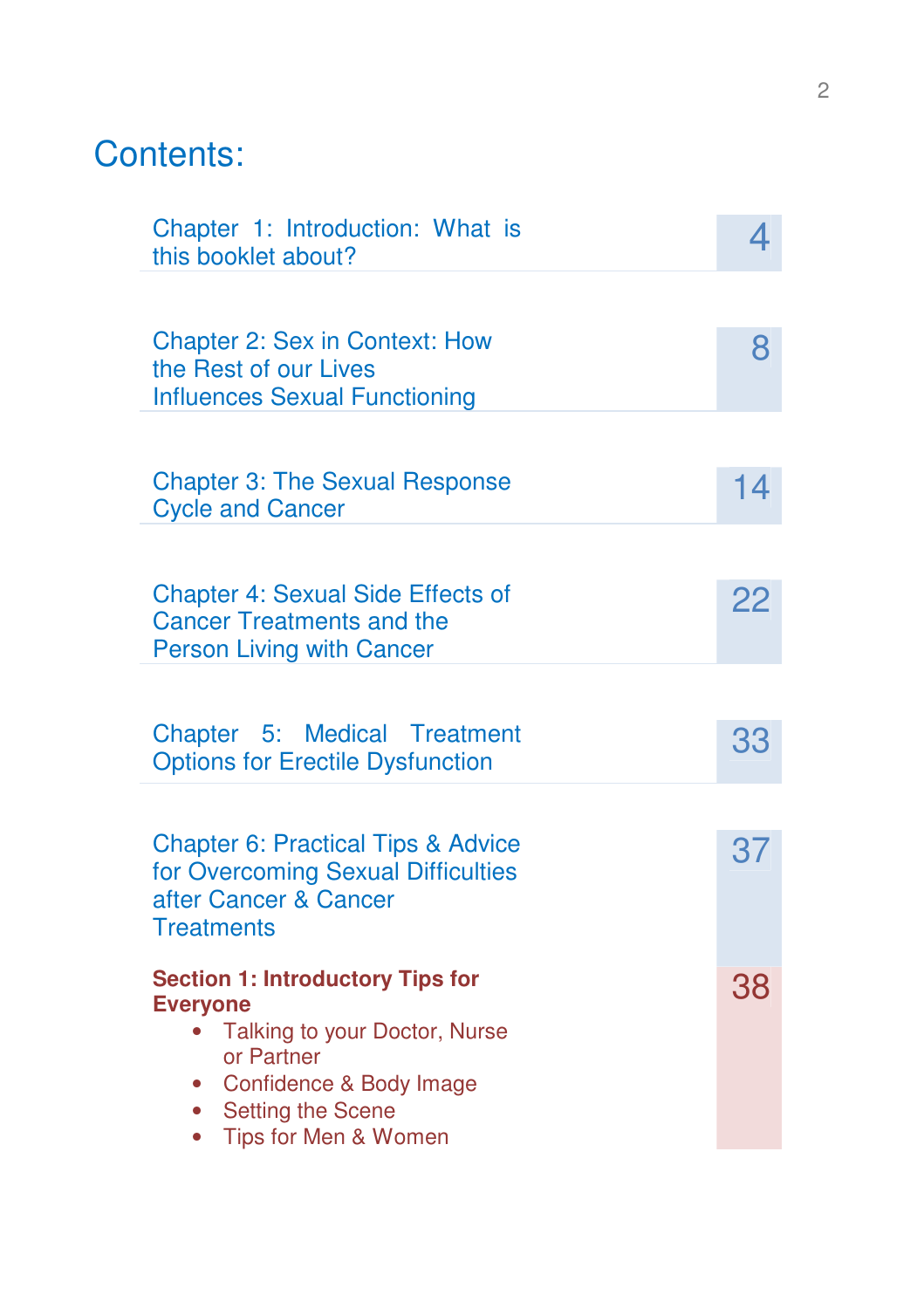| <b>Section 2: Mostly For Women</b><br>Tips & Advice for Women<br>• Useful Products for Women<br>• Useful Reading for Women                                                             | 50 |
|----------------------------------------------------------------------------------------------------------------------------------------------------------------------------------------|----|
| <b>Section3: Mostly For Men</b><br>Tips & Advice for Men<br>If You are Considering using<br>$\bullet$<br><b>Erectile Aids</b><br>• Useful Products for Men<br>• Useful Reading for Men | 59 |
| <b>Section 4: Some Specific Problems</b><br><b>Problems with Desire</b><br>Pain<br>٠<br>• Incontinence<br>• Stomas<br>• Breathlessness                                                 | 65 |
| Section 5: And what about me?<br><b>Useful Links for Single People</b><br><b>Useful LGBT Links</b><br>$\bullet$                                                                        | 80 |
| <b>Section 6: Other Useful Resources</b><br>$\bullet$ Links<br>• Literature<br>• Accessories                                                                                           | 82 |

# Literature and Acknowledgments 86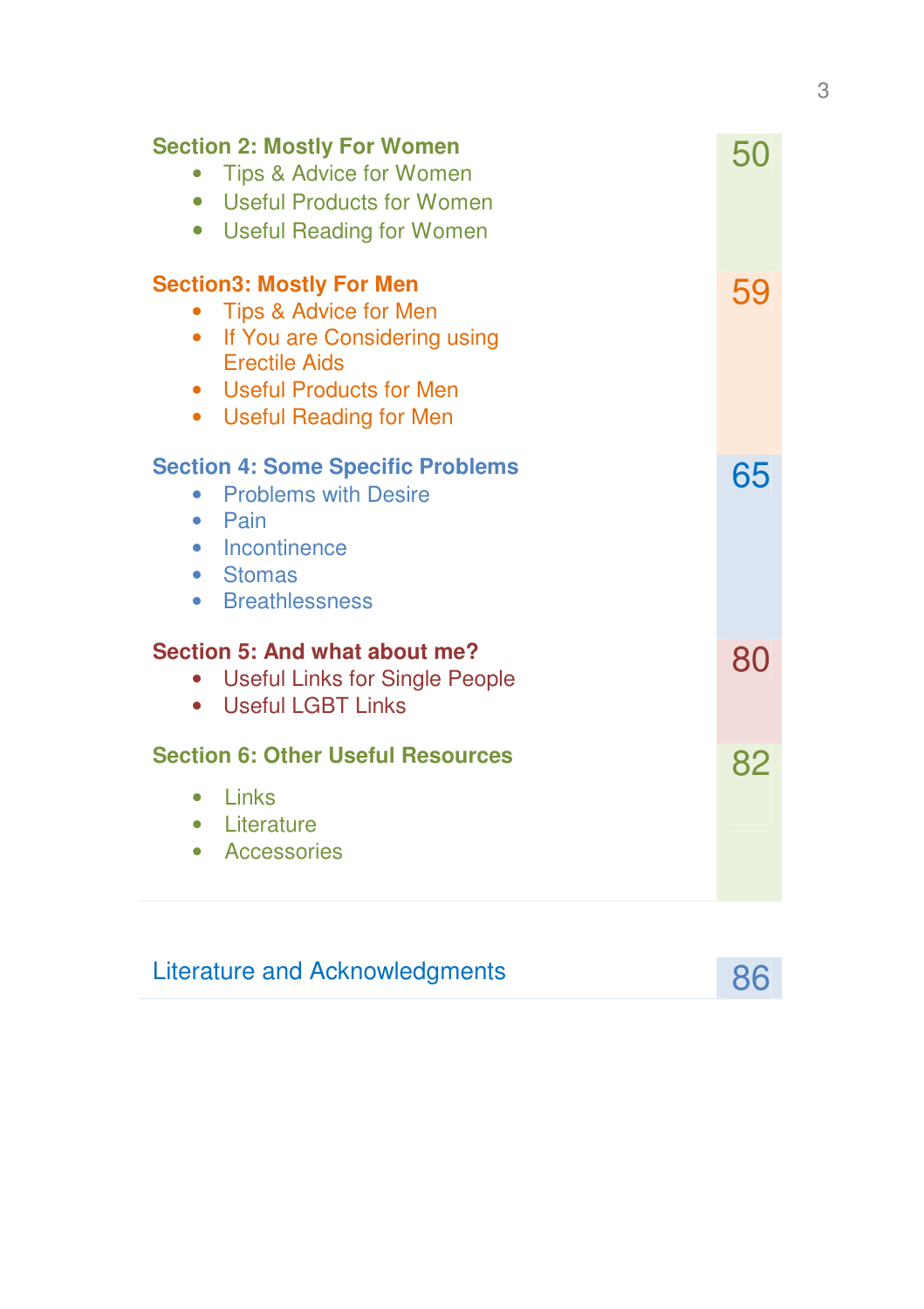# Introduction: What is this booklet about?

For most of us, during many stages of our lives, sexuality is something we take for granted. It is something which may fall into the background as we deal with other priorities in our lives. Often couples settle into a certain routine. This may be having sex on a Saturday morning or whatever other pattern has crept in. Perhaps they might even feel a little disgruntled at how things are going. But things can take a very different turn, when something like cancer gets in the way and interferes with this routine. Then, each time a Saturday morning comes and the couple can no longer to do what they used to do and this is not out of choice, that Saturday might feel very different indeed.

For others, sexuality has always been very important. Maybe they feel it was a big part of who they were: that being sexual was something they were really good at and that gave them and their partner particular enjoyment. Maybe it was also a way they had of de-stressing and relaxing or even of working through difficult emotions and coping with difficult times. When this ability is suddenly affected, this can be experienced as a major loss.

#### **Sex is not just Sex**

Human sexuality is about much more than the ability to have sexual intercourse. It helps people to fulfil many of their most fundamental needs as human beings and can help them cope better with life's many challenges. Being intimate with a partner can boost self-esteem, the sense of being a man or a woman, and give people strength by making them feel wanted,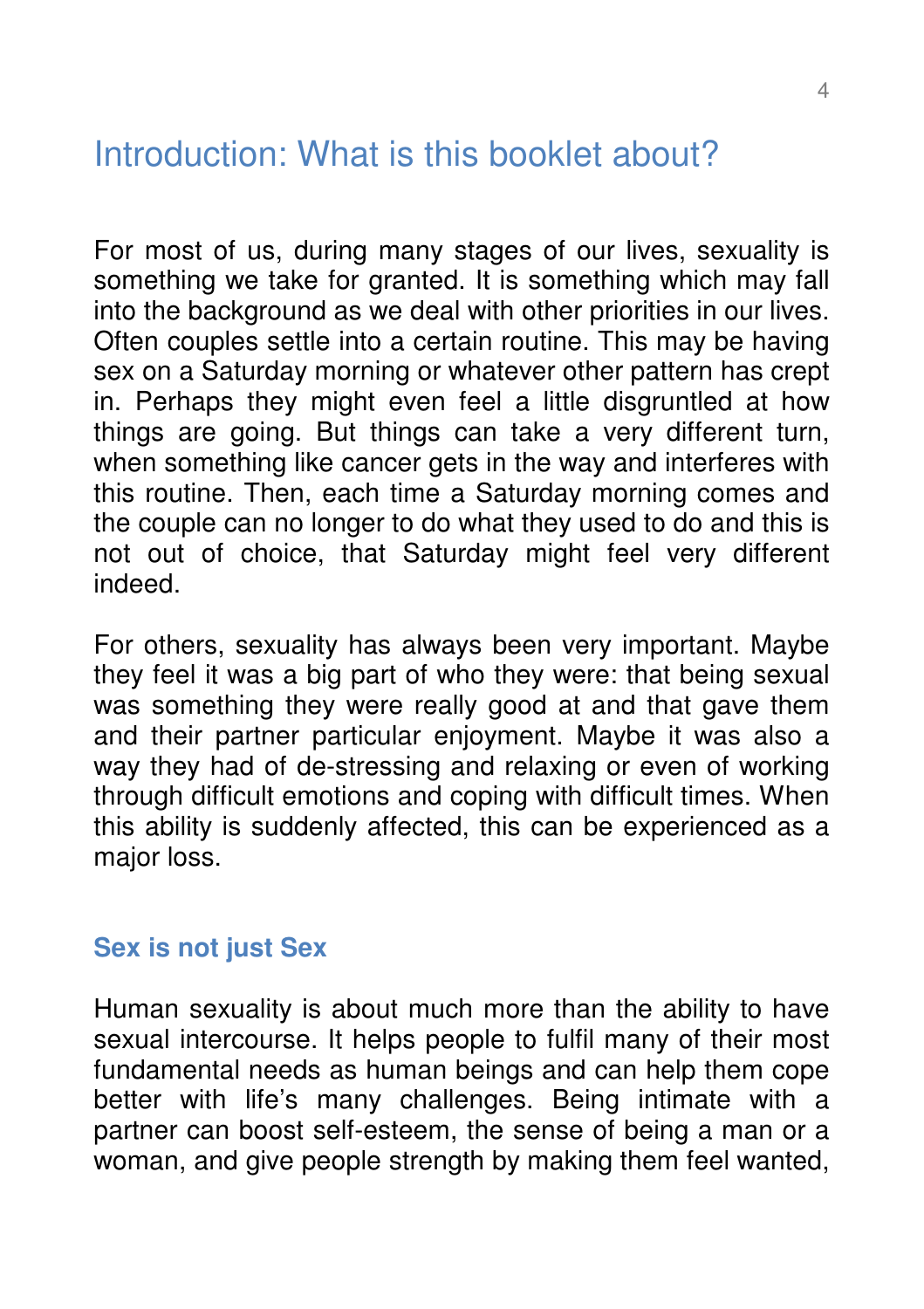accepted, loved and "whole". To be consoled and comforted and to be able to console and comfort a partner by hugging or holding each other in private are important parts of being in a close relationship and can also help people to "feel normal again". Sexuality and intimacy are also the glue that strengthens our emotional bond with our partner and are closely linked with happiness and overall satisfaction with the relationship.

On a physical level, sex and orgasm release tension and help people to relax physically and emotionally. It can also be a welcome distraction from pain and may even reduce pain in a similar way that taking pain medication might.

On an emotional level, sexuality can help people express and work through difficult feelings.

Sexuality is also something which is a basic part of people's identity, of who they are. It is therefore not necessary to be in a relationship or worried about having sex with a partner to experience a feeling of loss. Single people frequently express a sense that they don't feel like the same person, or that an important aspect of who they were has been taken away. They may not physically feel the same and may not respond to other people and situations in the same way. Some single people are also concerned about their future ability to attract a partner and lead a normal life if the sexual aspects of their lives have been lost.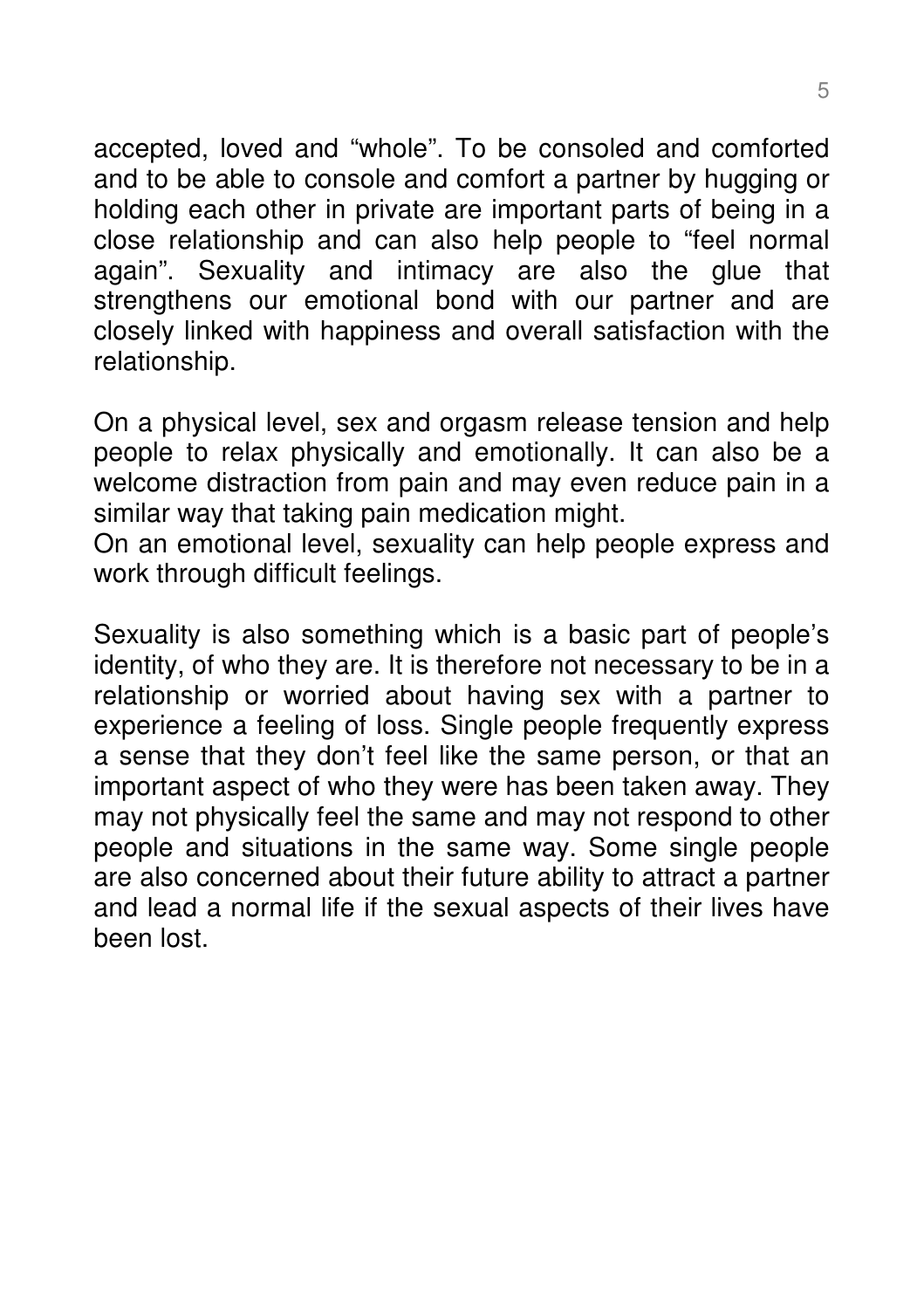## **Sexuality and Cancer**

Unfortunately, all kinds of cancer treatments can potentially affect sexual functioning. It is therefore not surprising that sexual difficulties are amongst the most common and longlasting side effects of treatment.

For many couples, sexuality may initially lose its importance as they assess the degree of danger and upheaval a diagnosis announces. Even during longer periods of active treatment, people often focus on "just getting through". Fatigue and other side effects of treatments mean that patients and their partners are often happy to put their love lives on hold under the circumstances. But the majority of patients and their partners will report a point sometime after their active treatment has finished and "survivorship" begins, when they take stock and attempt to recover aspects of their lives that had been lost along the way. It is during this stage of early survivorship, as patients seek to "go back to normality" that patients and couples are most likely to begin to wonder when and how they will be able to reconnect with their sexuality.

For some cancer patients and their partners, sexuality remains an important aspect right through diagnosis and treatment. It is also important to recognize that there are also couples who have had a non-sexual but very fulfilling relationship even before cancer and couples who have adjusted well to a nonsexual relationship after cancer and who do not wish to make any changes.

This booklet has been written to give readers a framework for understanding sexual difficulties after cancer and to begin to think about ways of overcoming them or of "finding new ways of doing things when old ways no longer work". Unlike other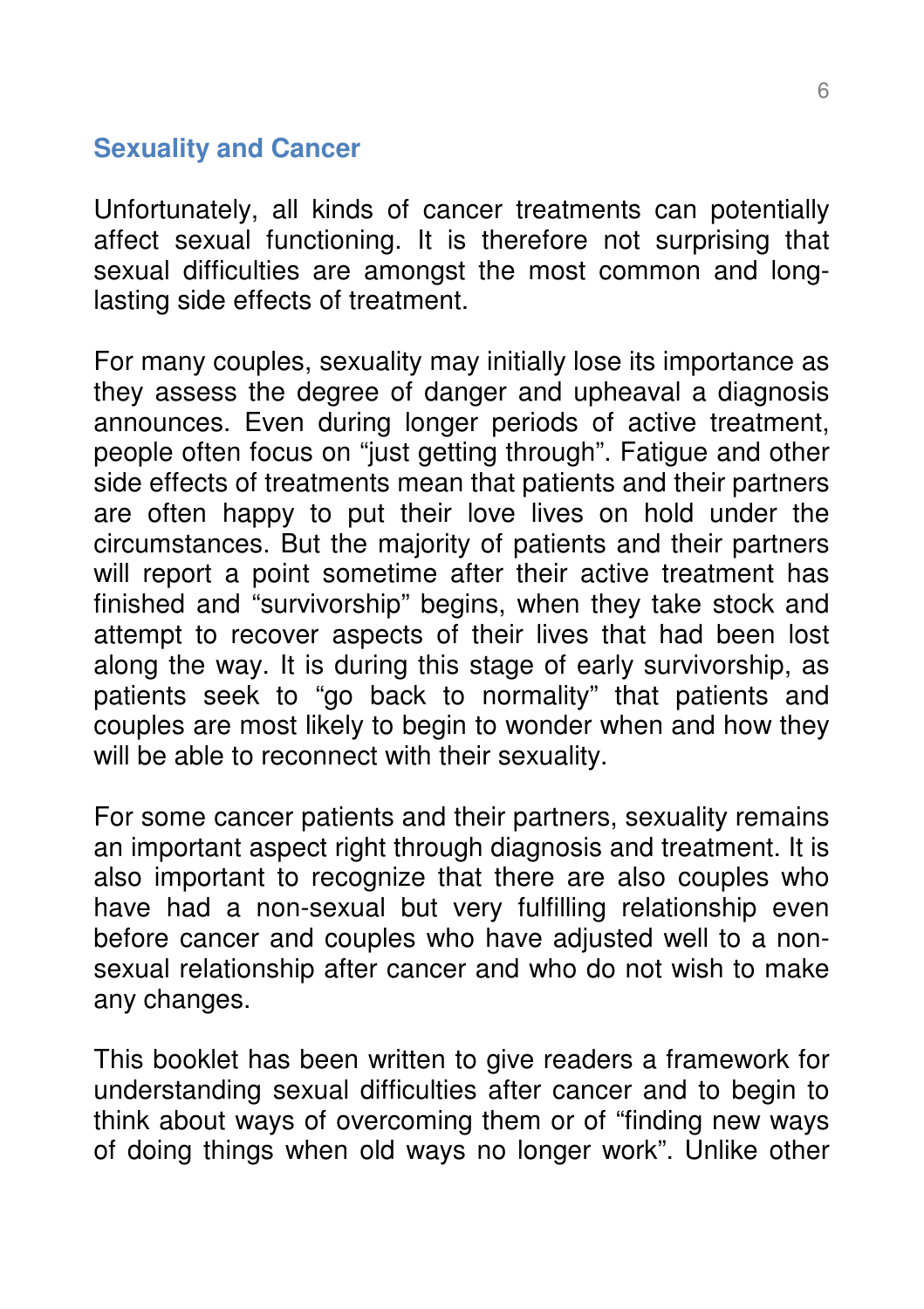publications on this topic, it contains a lot of practical information, tips, advice and links to other resources. By the nature of the topic, some of the content and the language used is sexually explicit. Sexuality is a very private and sensitive topic and is influenced by our upbringing, the attitude of our friends, sexual orientation, culture and religious views. Because of this and the differences in specific sexual difficulties experienced, some of the ideas mentioned may not be equally helpful or acceptable to all readers. You may find some of the suggestions very useful but you might also feel surprised or even uncomfortable about others. This will depend on your own "sexual norms" and information needs at this time. You are therefore encouraged to use your own judgement when choosing which sections to read. Please note that it is not necessary to read the entire content of this booklet to overcome your difficulties. It may, however, be helpful to read some of the early introductory chapters before moving on to the specific sections under Tips & Advice that are relevant to you.

This booklet can be read as an adjunct to treatment offered by a health care professional, who may recommend reading specific parts of the book and who may be able to monitor your progress and offer further suggestions. You can also use this booklet on your own or with your partner to get a better understanding of your sexuality and any sexual difficulty in the context of your life. You may also find some of the practical ideas and suggestions listed helpful. It is suggested that readers contact their GP or cancer service who may be able to provide individualised support and further intervention.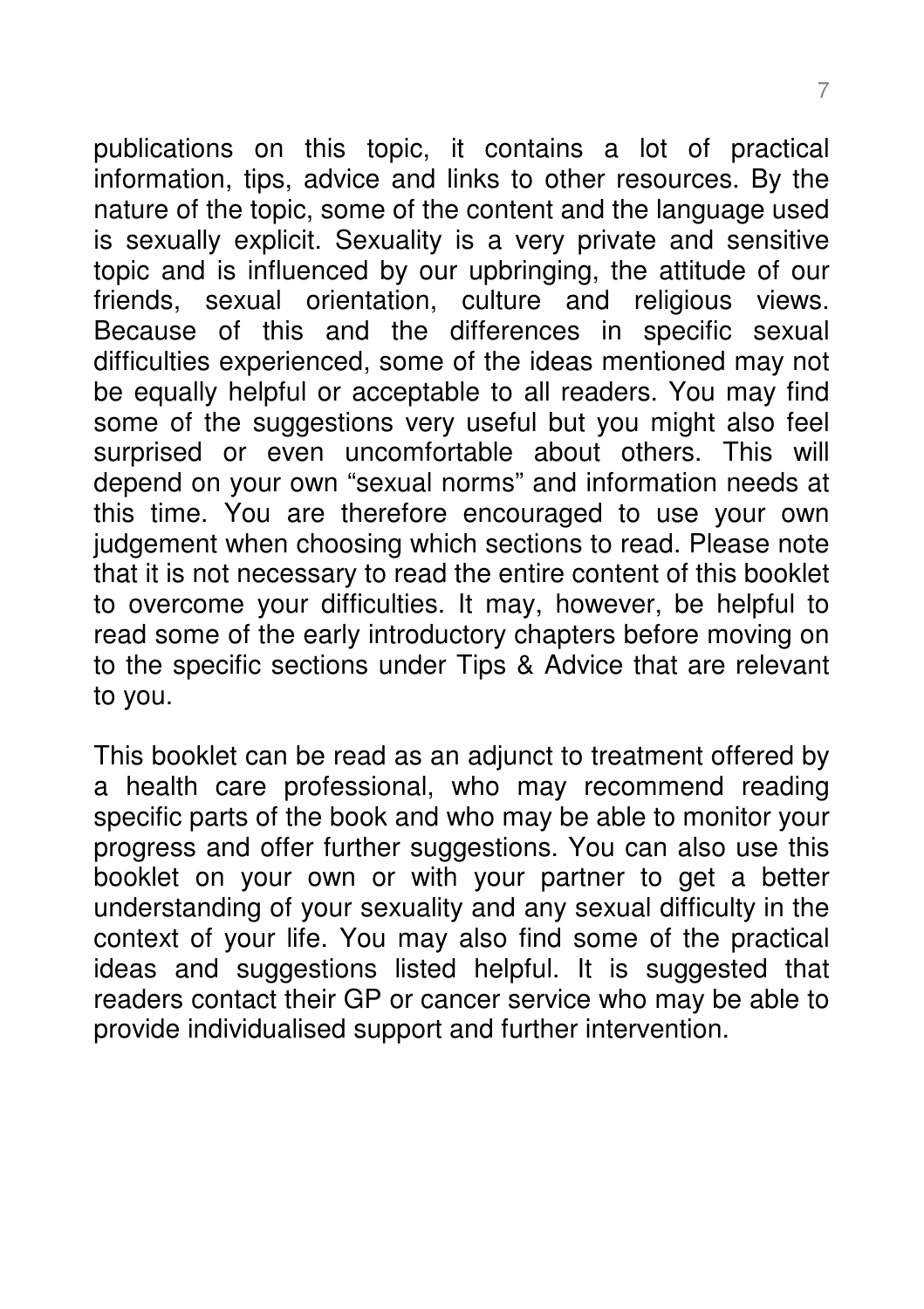# Sex in Context: How the Rest of our Lives Influences Sexual Functioning

by Dr. Darja Brandenburg, Consultant Clinical Psychologist & Sex Therapist, Pan Birmingham Cancer Service

Modern sexology (the scientific study of sex) says that our sexual behaviour is determined by complex interactions between different factors. These include physical and psychological factors as well as our relationships. A person's ability to respond sexually after cancer therefore relies on the complex interactions between medical (i.e. effects of cancer treatments), individual (i.e. psychological, behavioural), couple and social factors (see figure below). In order to discover the best way to overcome a sexual problem, it can therefore be helpful to examine the role of each of these factors in our life.

# **Biopsychosocial Determinants of Sexual Functioning**

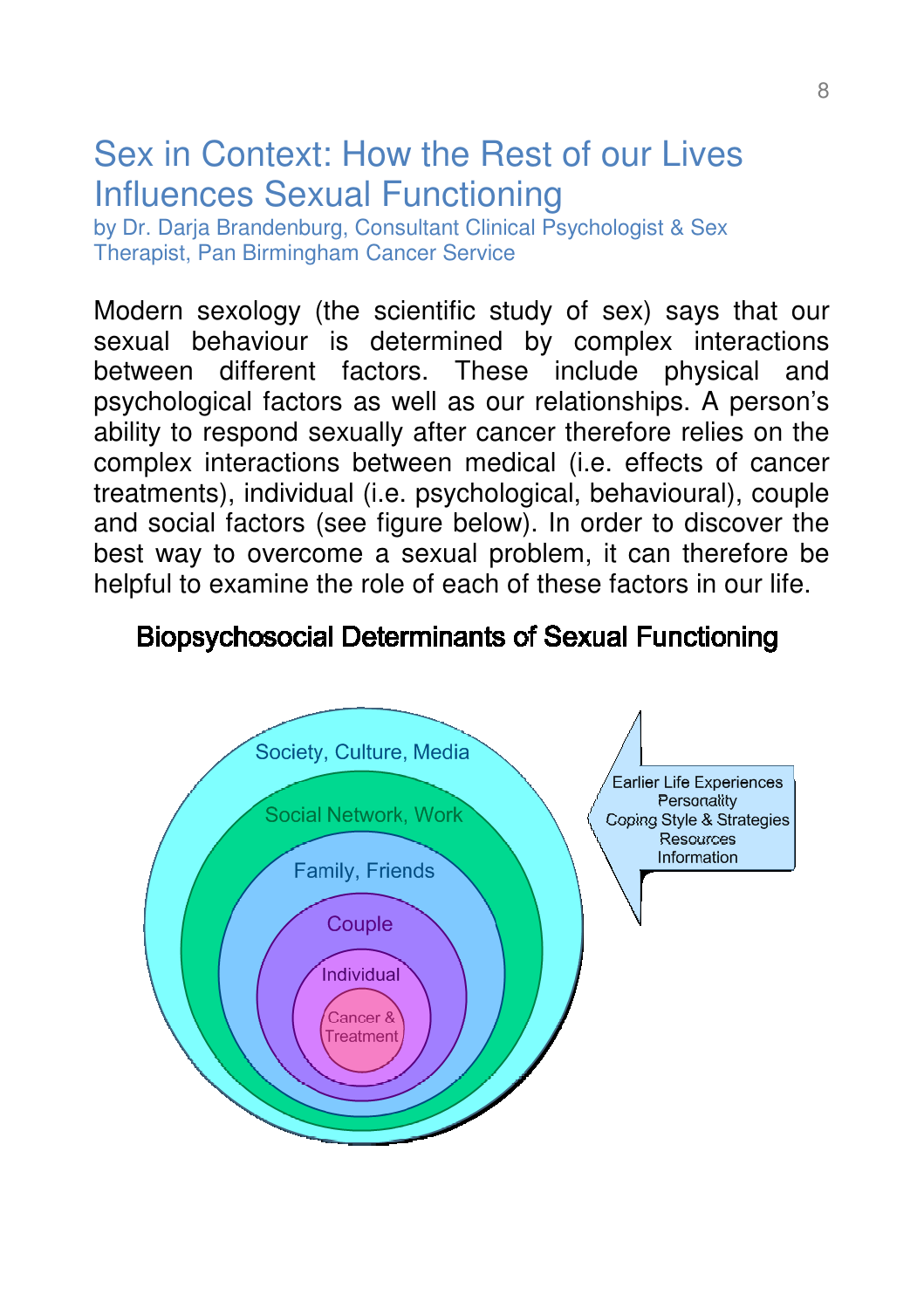#### **Cancer & Cancer Treatments**

A diagnosis of cancer and the treatments that follow have many different emotional and practical effects on people. Feelings such as anxiety, worry about cancer returning and depression are very common. Difficulties with confidence and body image are also wide-spread. Many patients will also experience their treatments as traumatic and in some cases such trauma may re-awaken earlier memories. It is important to understand that every single one of these common responses can affect our ability to function sexually.

The psychological aftermath of having had cancer can therefore have a just as negative an impact on our ability to respond sexually as the medical side effects of treatment themselves. In most cases, people are affected by a combination of both.

Ironically, many types of medication offered to ease the emotional effects of cancer will also interfere with sexual functioning. As a result of taking them, a person may feel better overall but may continue to experience sexual problems. It is therefore very important that you discuss any sexual concerns you may have openly with your GP or cancer specialists.

GPs and cancer teams in each locality can give advice on the sexual side effects of treatments and about what help is available. There is also some information in the Sexual Side Effects of Cancer Treatments section of this booklet. The Practical Tips & Advice section gives a list of further sources of information.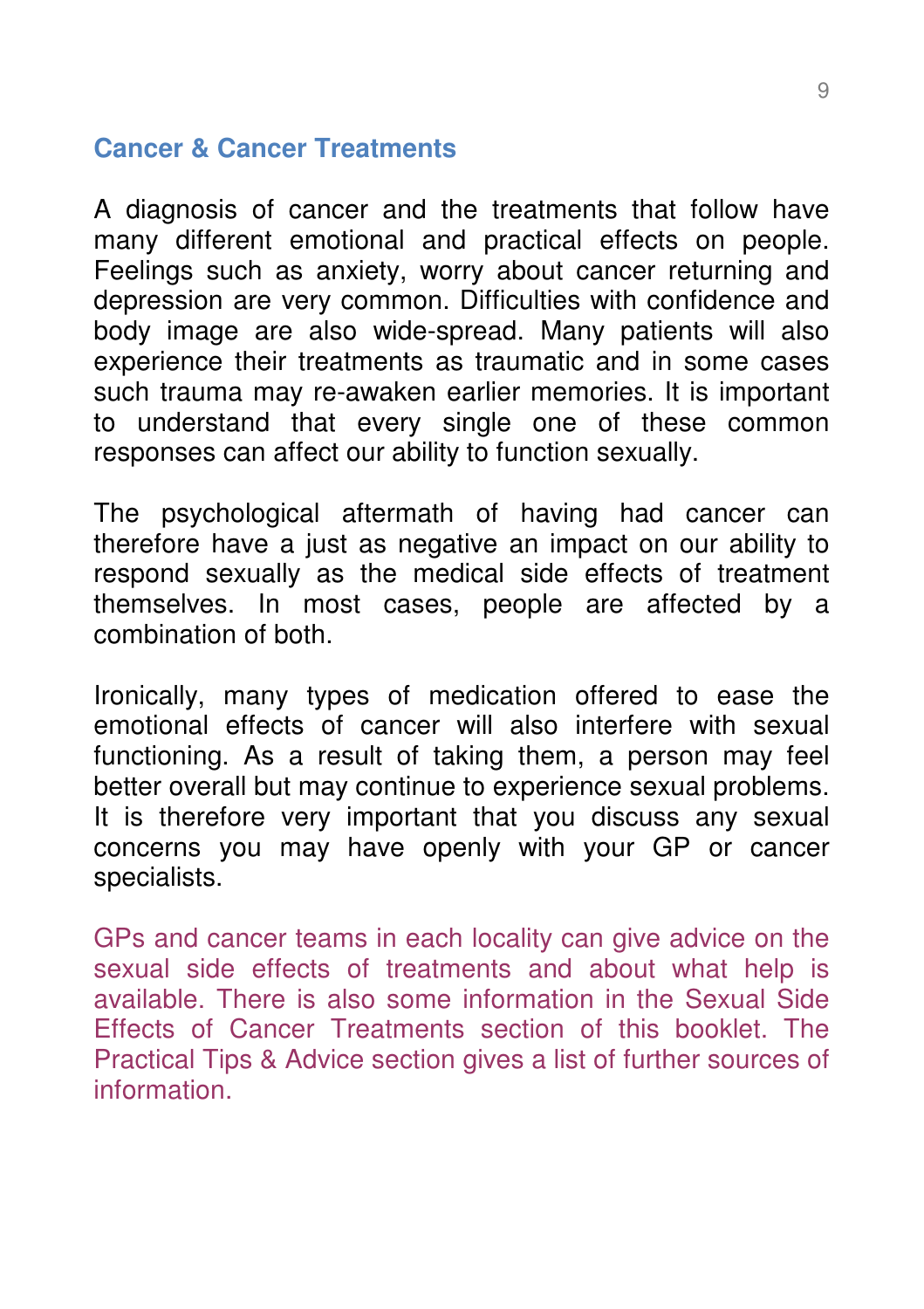# **Earlier Life Experiences**

How easily a person can adapt to changes in their body image and sexual functioning is influenced by the person they were and the relationships they had with people around them before the diagnosis of cancer was made. Important factors include how comfortable a person was with their body, what they had learnt about sexuality and what their way of relating sexually with a partner was before cancer. Some examples of helpful factors include: \* being in a long term committed loving relationship where both partners trust each other \* having an understanding of sexuality which is not based on performance but on intimacy, love and enjoyment \* being able to be flexible and use humour when we are faced with an awkward sexual situations. All of these factors will help us to adjust to changes more easily and feel happier with our sexuality both generally and after cancer.

# **Individual Coping**

In terms of psychological copying strategies, talking about emotional concerns and getting support from family and friends can help many people to cope with the difficulties experienced. It can also be very important to keep an eye on our general activity levels, whether we are in active treatment, in early survivorship or during any later stage. In order to stay emotionally as well as possible, it is important for us to stay engaged in life to the best extent possible. It is particularly helpful to continue to do some things that give meaning to our life or a sense of achievement as well as some things that are pleasurable. Physical exercise, if medically appropriate, also helps people to stay emotionally well.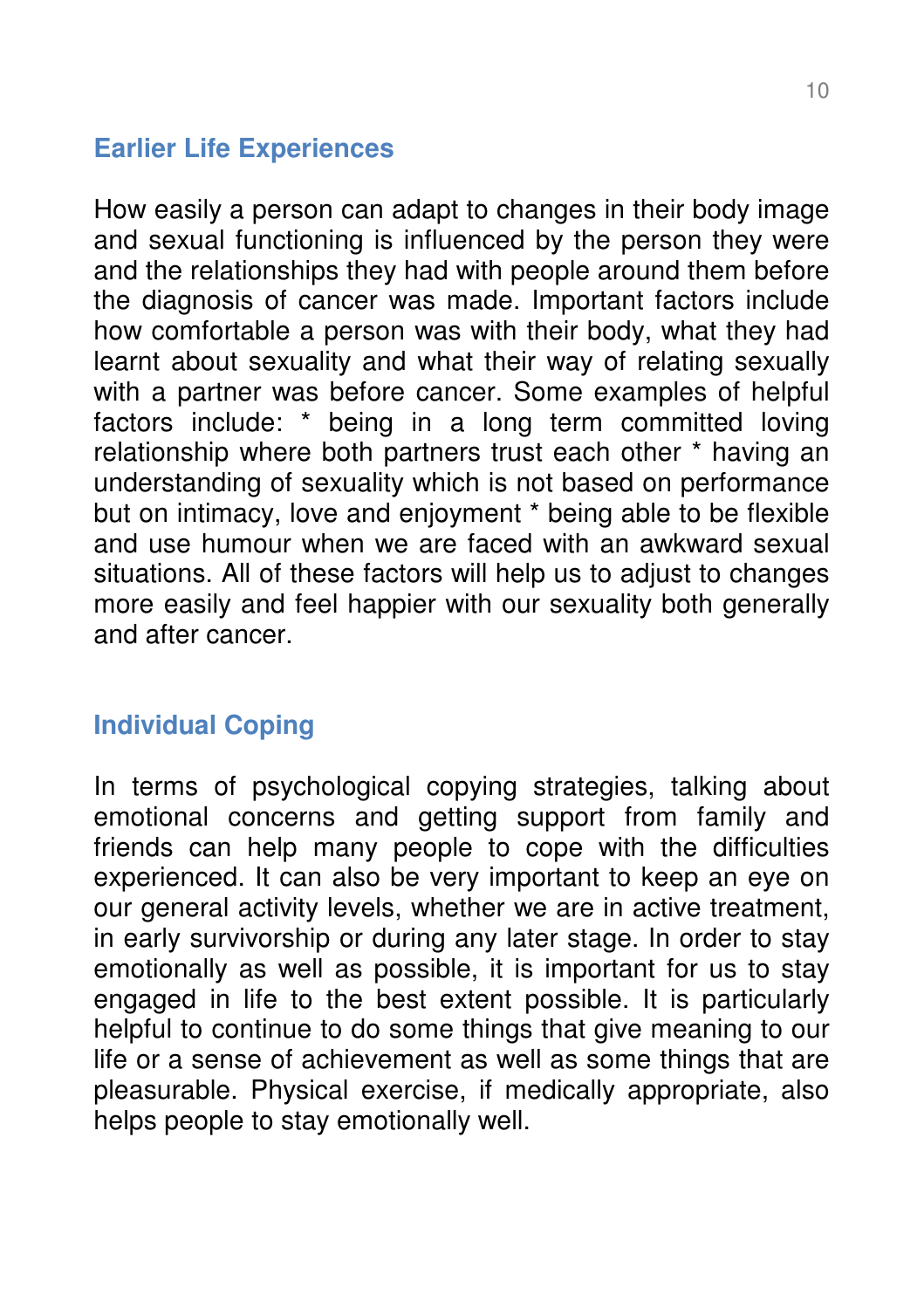Regards body image, it is generally best to confront physical changes as early as possible. One perhaps obvious but easily avoided aspect of improving body image is for people to spend time deliberately examining the parts of their body which physically look or work differently. This can include looking at ourselves in the mirror, and starting to touch and familiarise ourselves with our changed body. This is not always easy or pleasant at first but well worth the effort.

It can help to do this gradually, starting with an easier task and only moving on to another task once this has become more comfortable. It is important to keep looking or touching until it starts to feel a little more comfortable before the stopping the exercise. It is best to do this daily at first and to repeat the same exercise a few times until it becomes quite comfortable before tackling the next stage. At some point, you may feel ready to invite your partner to have a look at your new body if you haven't already done that.

It can also be helpful to monitor the thoughts going through your mind as you are doing this. Over time, these may go from "Oh, no, how horrible!" or something similar at the beginning towards a greater acceptance of your changed body. People sometimes talk about their "battle scars" which they have begun to wear with pride or something similar but everybody's journey and ultimate outcome is quite unique.

If you are particularly worried about how your partner might react, it might help you to consider the following questions: \* What are all the things that make you the person you are? \* What kinds of things do you value most about your partner? \*How would you feel if the situation was the other way around and your partner had had cancer and their body had changed through cancer treatment? Thinking about these questions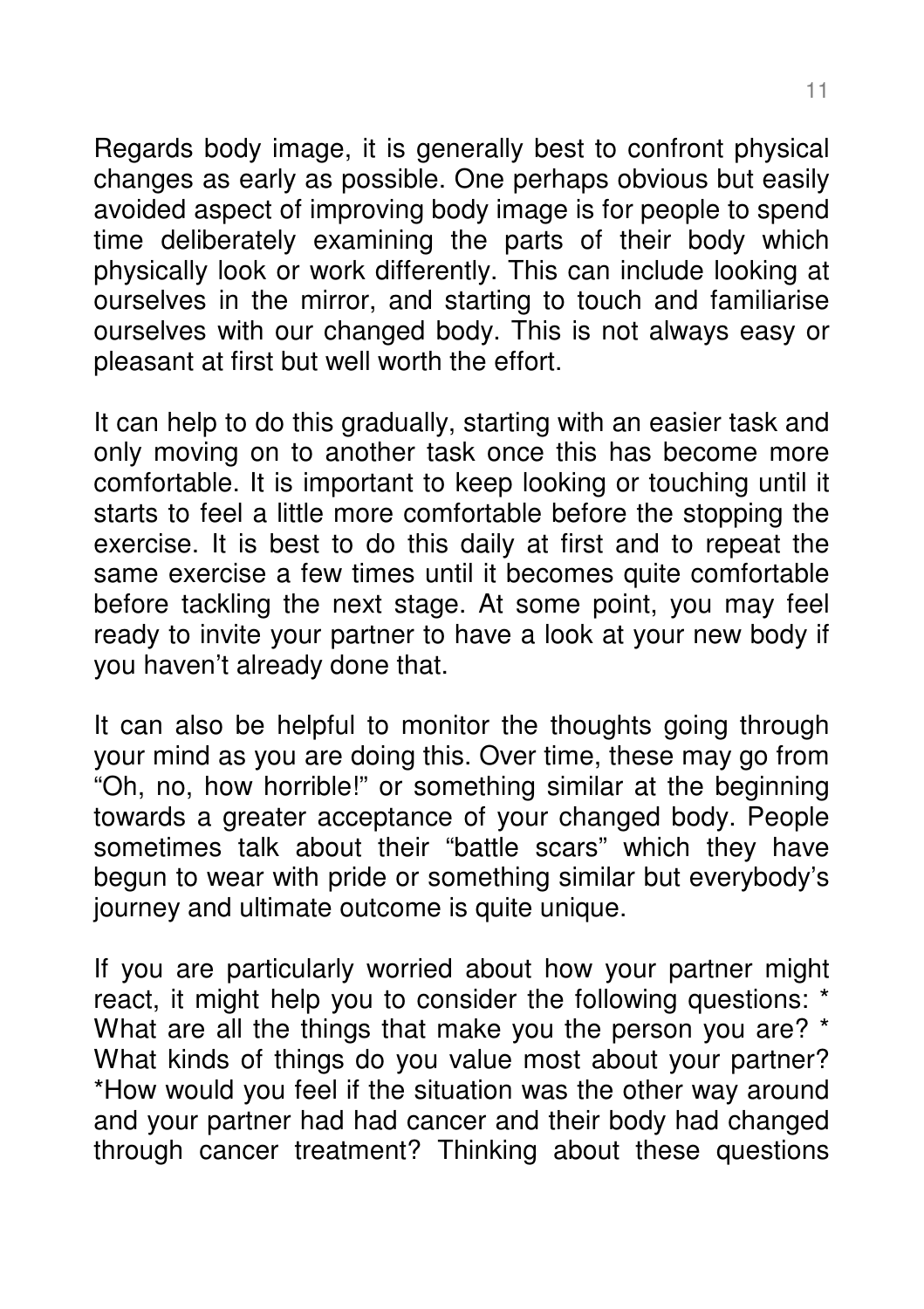often makes us realise that there are many more important aspects that hold together relationships than what our bodies look like. Speaking openly to our partner and sharing worries and concerns in a supportive manner can be very important.

Finally, it can also be helpful for people to explore their own body sexually to find out about any changes in sensation, about what is still pleasant and what may need to be changed before they become sexual with their partner.

# **Couple Factors**

When planning to be intimate with our partner, things become even more complicated. In addition to considering our own emotional state, any psychological factors influencing our partner also come into the equation. So, if your partner is anxious or depressed, which many partners are when their loved one has had cancer, their mood may affect their own interest and ability to respond sexually in the way they did before. Changes in your relationship, such as changed roles, can also have an impact on how you feel in the bedroom. It is important to think about how both of you feel about the topic of sexuality at this point. It can be important to try to speak openly about this topic, to express fears, wishes, preferences and dislikes. If there has been a period when you haven't been intimate together, it can be difficult to "get started again". If some treatment or medical device has been recommended, it is important to consider how comfortable both of you feel about integrating it in your love play.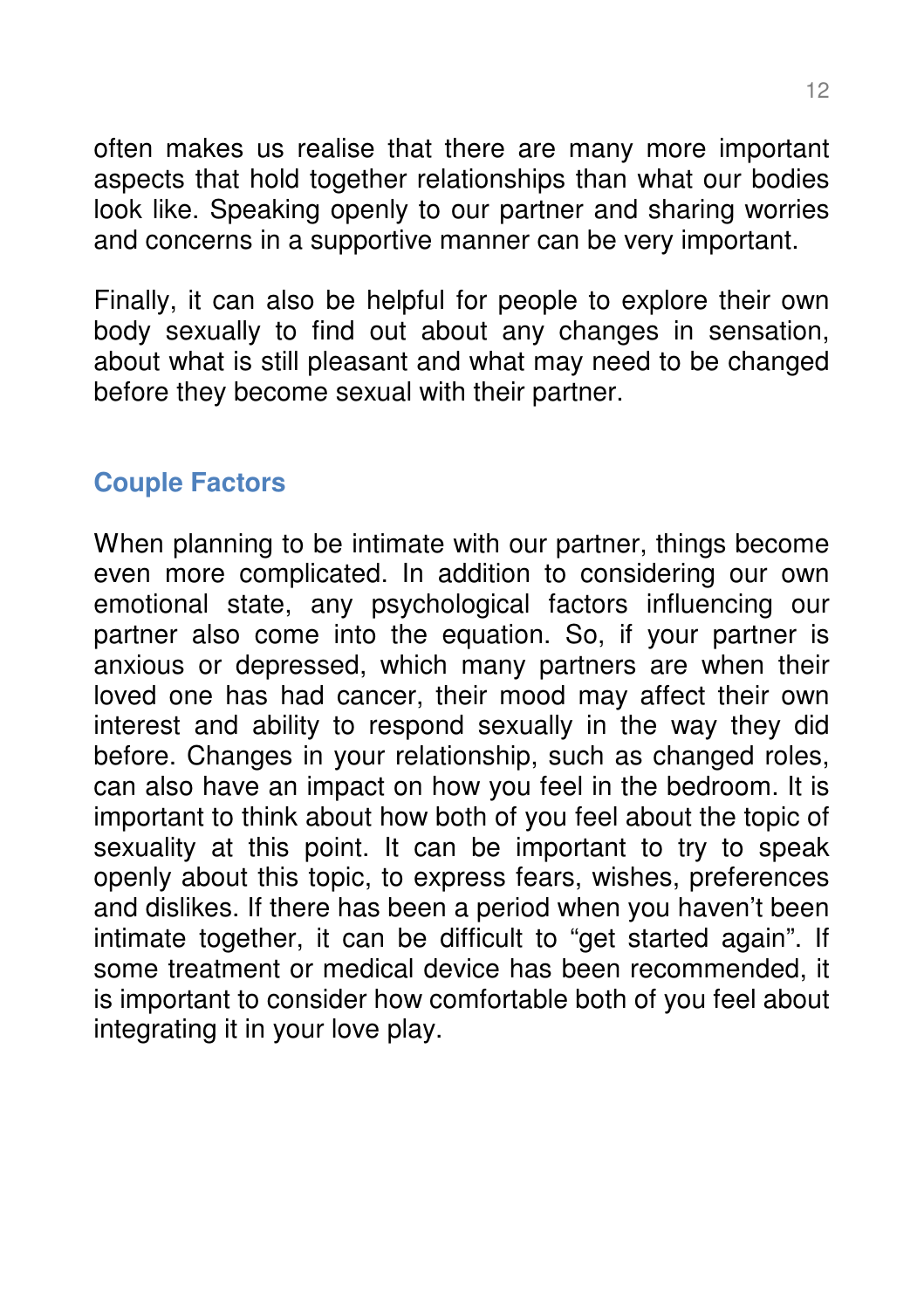#### **Wider Influences**

Cultural influences and the opinions of family and friends also affect how we express our sexuality and our beliefs about sexuality and about sexuality after cancer. The media propagate many sexual myths. These include unhelpful messages such as \* sex is only for young, attractive or healthy people \* a sexual encounter needs to begin spontaneously with high levels of desire in both partners \* sexual touching needs to lead to intercourse and orgasm. These messages are all incorrect. It can be difficult but very worthwhile to unravel some of these myths and other unhelpful influences and assumptions and to begin to challenge them.

### **Using this Model**

Beginning to understand how the rest of our lives influences our sexuality can help us to find the best way out of our predicament and move towards leading more sexually fulfilled lives. When we begin to better understand the nature of our sexual concerns and both the positives in our background and environment as well as any particular "sticking points" or less helpful influences and when we can start to talk about them to our partners or health care professionals, it is usually possible to overcome obstacles and regain a satisfying sex life.

In addition to the help provided by GPs and cancer teams, it can sometimes be useful to access help from people with expertise in psychological, sex and couple therapy approaches. At the present time, such individuals are not always available within the cancer service. The cancer team or GP are able to advise on what is available locally.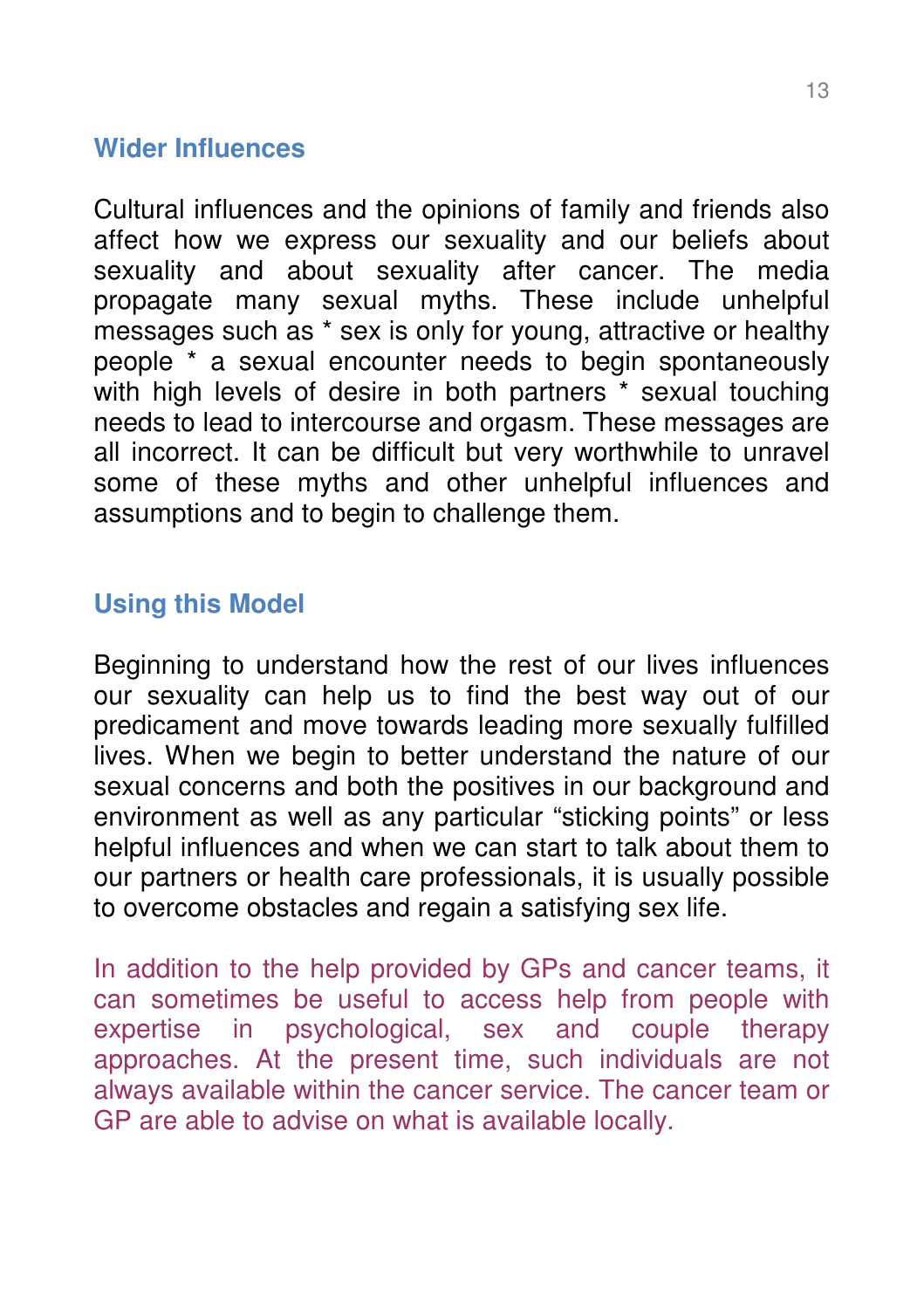#### The Sexual Response Cycle and Cancer by Dr. Darja Brandenburg, Consultant Clinical Psychologist & Sex Therapist, Pan Birmingham Cancer Service

To understand the difficulties we are experiencing sexually, it is useful to have a basic understanding of the normal human sexual response cycle:



### Desire/interest:

The "normal" or "ideal" sexual response cycle begins with a person's innate sense of sexual interest or desire. It is therefore important to realise that lack of desire is the most common sexual problem experienced by cancer patients. If an individual experiences desire or interest in sex, he or she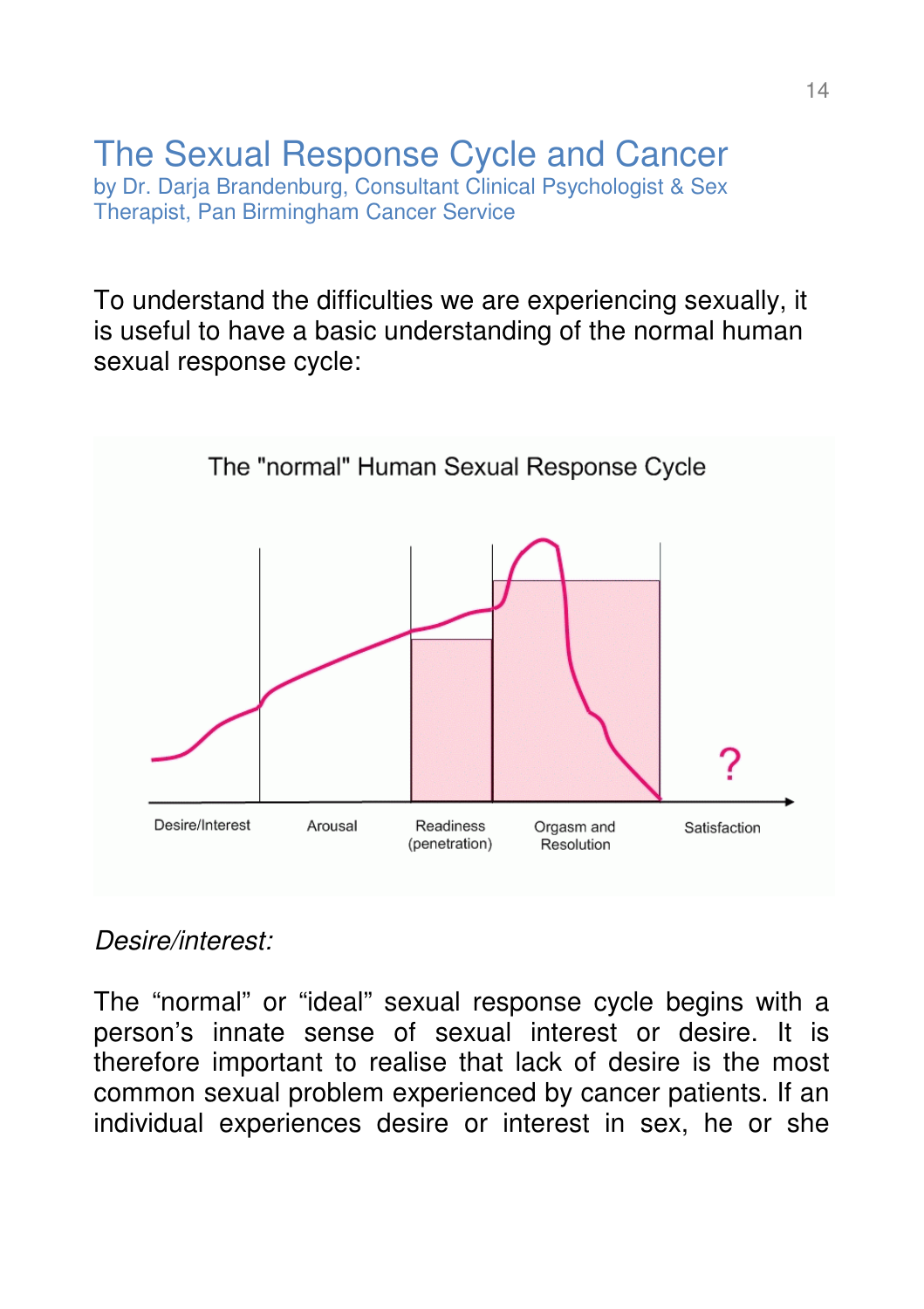becomes receptive to sexual stimulation and may under the right circumstances begin to feel sexually aroused.

### Arousal:

When we become sexually aroused, many changes begin to happen in our body. Many of our blood vessels begin to narrow in a process called vasoconstriction, and our heart rate increases and more blood flows into our sex organs. As arousal increases, these processes become stronger.

# Readiness (for penetration):

The man's penis becomes erect as blood flows into the penis and the walls of the vagina produce a fluid which lubricates the vagina, making it wet. These processes of erection and lubrication help our bodies to get ready for penetration. The consequences of cancer treatments frequently interfere with people's natural ability to reach this physical readiness. The use of lubricants and erectile aids can be very helpful in this regard. However, before we use them to produce physical readiness, it is important to ask ourselves how ready we are emotionally and whether the circumstances are right (e.g. "Do I actually feel desire and am I emotionally ready for a sexual encounter" "Is there genuine trust, so that we can feel safe and can we speak openly about our fears and wishes?"). It is important to realise that neither the achievement of intercourse nor the experience of orgasm are actually necessary to achieve sexual satisfaction.

# Orgasm & resolution:

During orgasm lots of muscles all over our body muscle contract rhythmically, including those in our sex organs. Our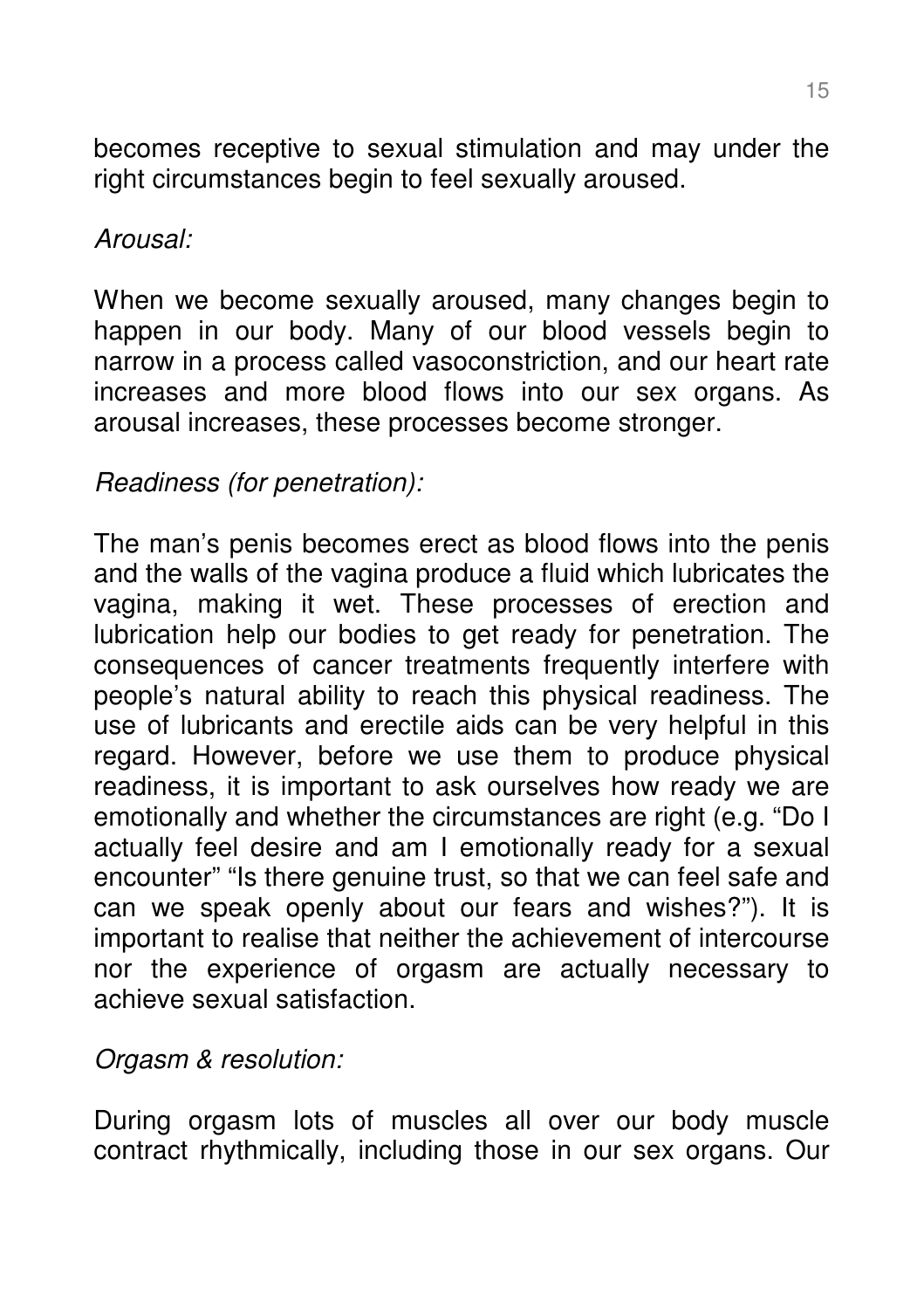heart rate and breathing also change and we may experience feelings of intense pleasure. In men, orgasm is accompanied by the ejaculation of semen. Orgasm is followed by a period of relaxation when all systems in the body return to their normal state. After orgasm, men experience the so-called "refractory period". During this time, they are not physically able to have another erection or orgasm. This period can last from only a few minutes in young men to hours or even days in older men.

### Satisfaction:

It is common to think of penetrative intercourse and orgasm as ultimate goal posts and measures of our own or our partner's satisfaction. When looking a bit deeper and peeling some of our sexual myths away, it is easy to see that the situation is a little more complex than that. In reality, many factors come together to determine whether or not we feel satisfied with any given sexual encounter. It is important to realise that people consider more than a simple check list of whether or not a certain physical act has been achieved. They also consider the wider picture, such as how they felt about the circumstances of the encounter, the person they are with, the larger meaning of their relationship and similar factors to determine how satisfied they have been with any given sexual experience. That is why many people can recall a time in their lives when they did have sexual intercourse and may even have achieved orgasm and to yet they did not end up feeling particularly fulfilled or satisfied. Fortunately, the opposite is also true: it is perfectly possible to experience total satisfaction without the traditional goal posts of penetration or orgasm. After cancer, many people discover new ways of being with their partner, which may not necessarily involve intercourse or orgasm, and yet both partners may feel fully satisfied with their intimate time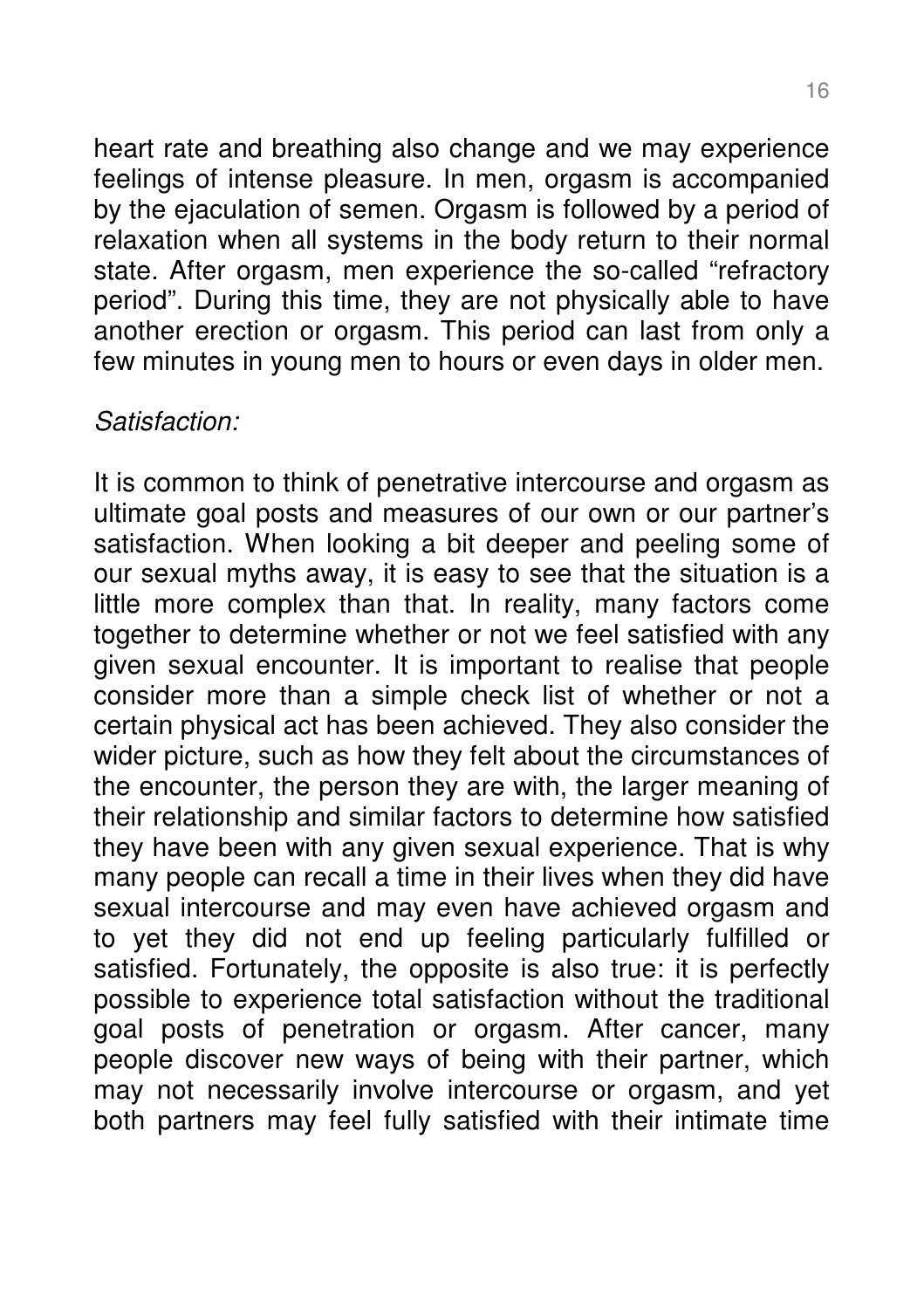together. Others may learn new paths of achieving penetration or intercourse.

## **Problems along the Way**

Cancer and cancer treatments can produce many challenges, delays or "malfunctions" of aspects of our sexual response. All stages can be affected. The following figures display the multitude of pathways cancer patients may experience through their sexual response cycle after treatment. You may be able to identify the stage where you experience most difficulties.

### **Problems of Desire**

Often, people will experience a general slowing down of their responsiveness (see yellow graph and description below):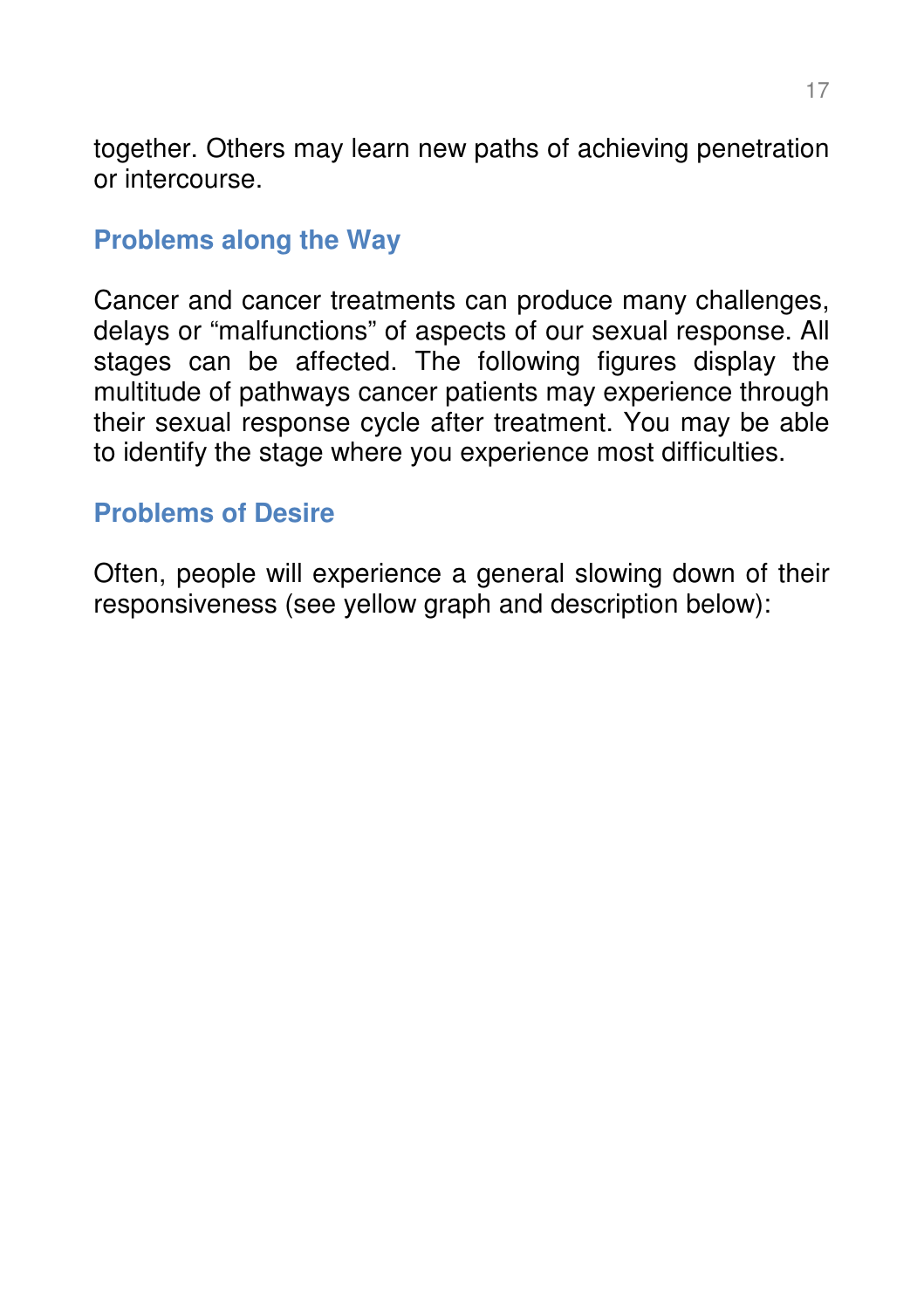

#### Pathways through the Sexual Response Cycle following Cancer

Another commonly experienced pattern is a "dampening" down of the sexual response, during which the full extent of the "ideal" response at a given stage is no longer achieved (see blue graph and description below):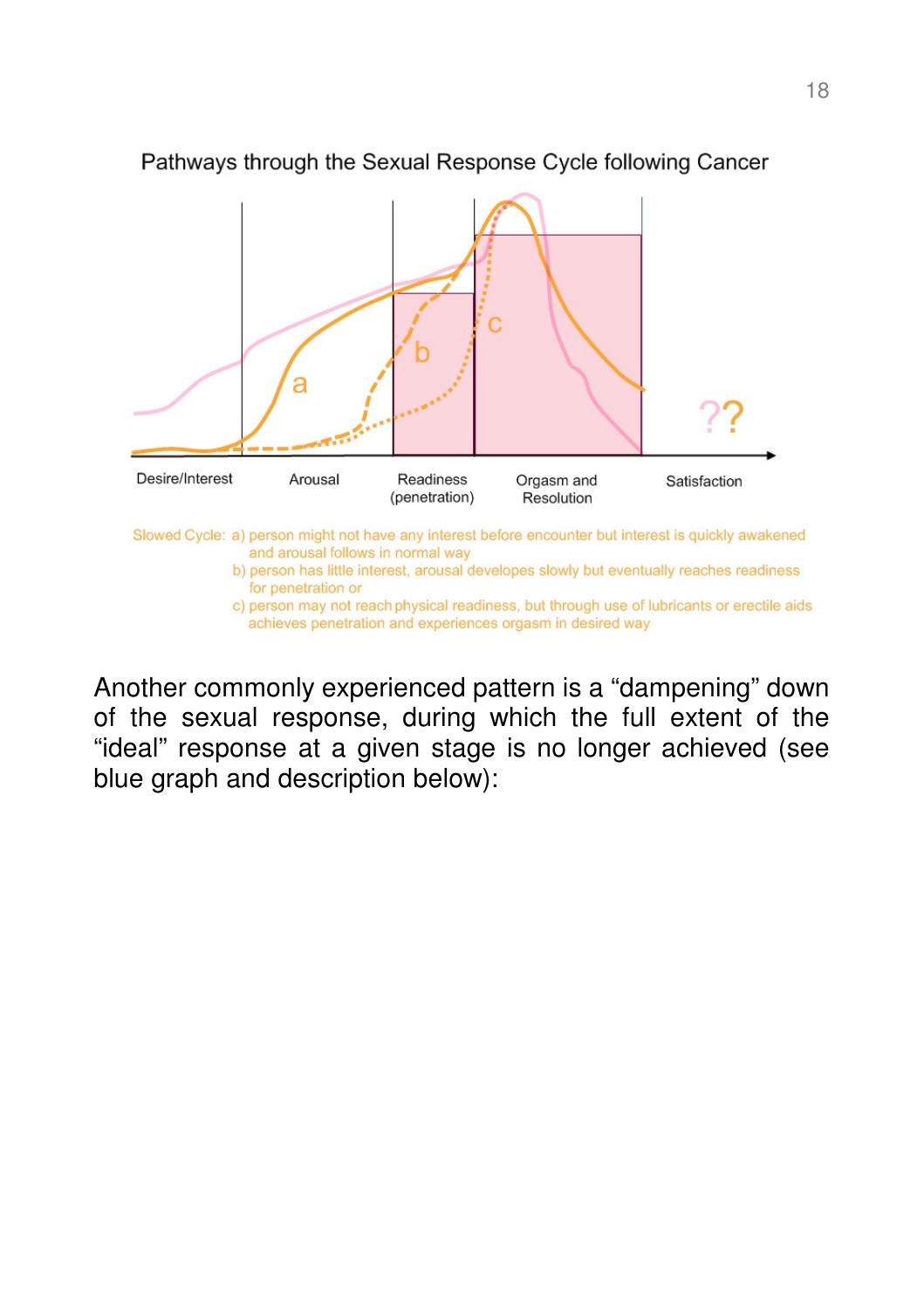

Pathways through the Sexual Response Cycle following Cancer

Following cancer treatment, sexual desire is often minimal or not experienced at all. It is important to ask yourself if you are really ready to focus on this aspect of your life at the moment and to have a clear agreement with your partner about what you will and will not do together at this stage. It can be very helpful to speak openly about your feelings and desires. Engaging in any intimate acts when you actually feel rather anxious or totally disinclined could make your sexual difficulties worse in the long run. Many couples have found their own solutions to this problem. For example, some agree to hug and cuddle only for the time being while others engage in one sided sex play, where one partner is brought to orgasm without the expectation that the other person becomes turned on in the same way. Yet another solution can be to make it okay for the partner who experiences more desire to masturbate either while being with their partner or on their own as a way of discharging sexual tension.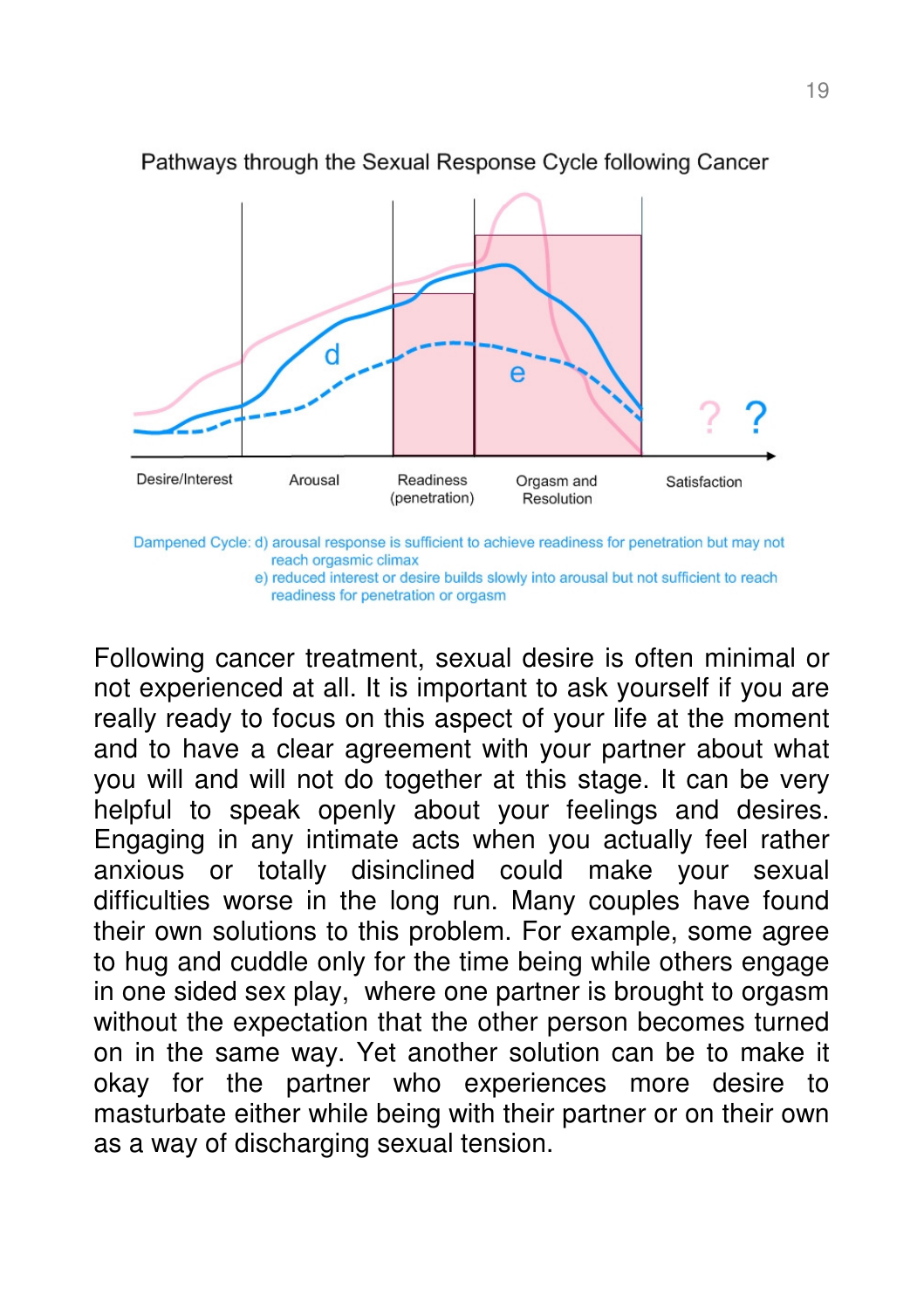Other people who complain of a lack of desire actually feel very unhappy about the situation, they describe it is a major loss or as not feeling like the same person they were before. People in these circumstances may feel ready and very motivated to find ways back into a shared sexual encounter with their partner even while spontaneous desire is absent. If this is the situation you find yourself in, a more deliberate effort to increase quality time as a couple along may be a very good start. You will find many other specific suggestions which may help a "slow to warm up" desire to build.

## **Problems of Arousal**

The body's physical ability to respond with arousal in the shape of lubrication and erection is also often affected following many cancer treatments. As a result, cancer patients may have a slowed, incomplete or possibly totally absent response, i.e. they may fail to have an erection or to lubricate. This may be the case even when earlier stages of desire, interest and emotional readiness have been achieved. If you think you are emotionally ready, help in the form of lubricants or erectile aids can be beneficial in many cases to achieve penetrative sex and possibly to go on to achieve orgasm. It is, however, important to remember that penetrative sex is only one of many ways in which couples can come together in a sexual encounter. Attempts of penetration in the absence of psychological readiness and adequate lubrication are the most common cause of sexual pain in women.

**Problems reaching orgasm** 

The physical mechanisms required for orgasm are often not affected by cancer treatments. Commonly experienced factors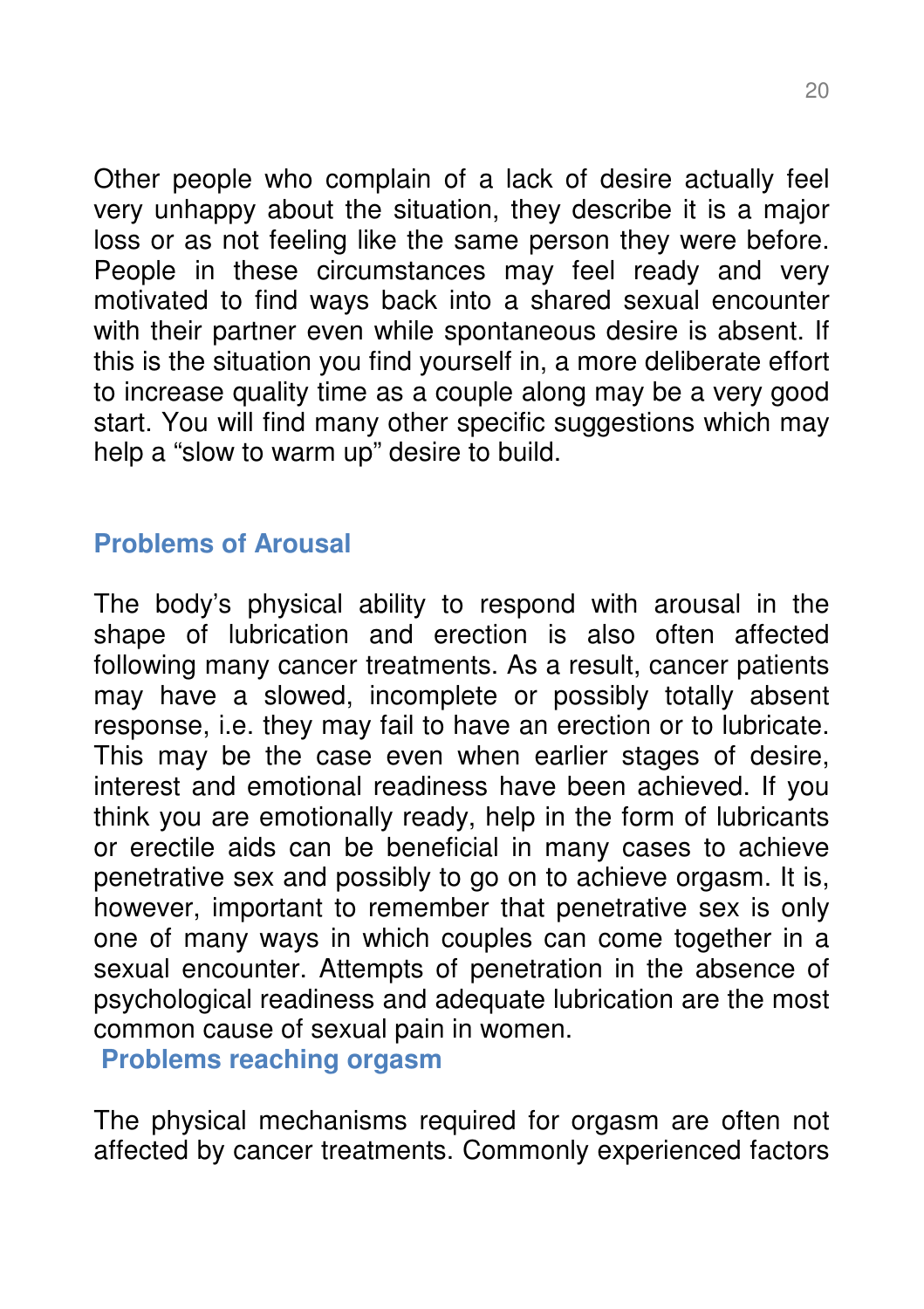such as fatigue, self-consciousness and problems with body image, worry and low mood can, however, all affect the unfolding of the sexual response as a whole and may mean that we cannot give ourselves wholly to the sexual experience and that arousal may not be high enough to be able to reach orgasm. Some forms of surgery lead to retrograde ejaculations. In these cases, a man can still experience orgasm but semen is not ejaculated but passes into the bladder and will be passed in what appears to be cloudy urine the next time the man goes to the bathroom.

We already pointed out that it is a common misconception to see the achievement of penetration and orgasm as goal posts or measures of our own or our partner's satisfaction. It can be helpful to spend some time re-examining the sexual myths we have grown up with. Just as it is possible to have penetrative sex and to either experience orgasm or not while doing so, it is also possible to have a non-penetrative sexual encounter which may or may not lead to orgasm. It is important to note that a man does not have to have an erection in order for orgasm to be possible. Satisfaction is not directly linked to any of these outcomes, even if it is often assumed to be. Many people will be able to identify that it is possible to have intercourse and achieve orgasm and to still feel that "it wasn't that great", perhaps because of specific external circumstances. In the same way, it is possible to develop very satisfying ways of being sexual with a partner which don't include penetration or don't involve orgasm.

### **Problems with Satisfaction**

As previously pointed out our satisfaction with a sexual experience is only partially related to the smooth and complete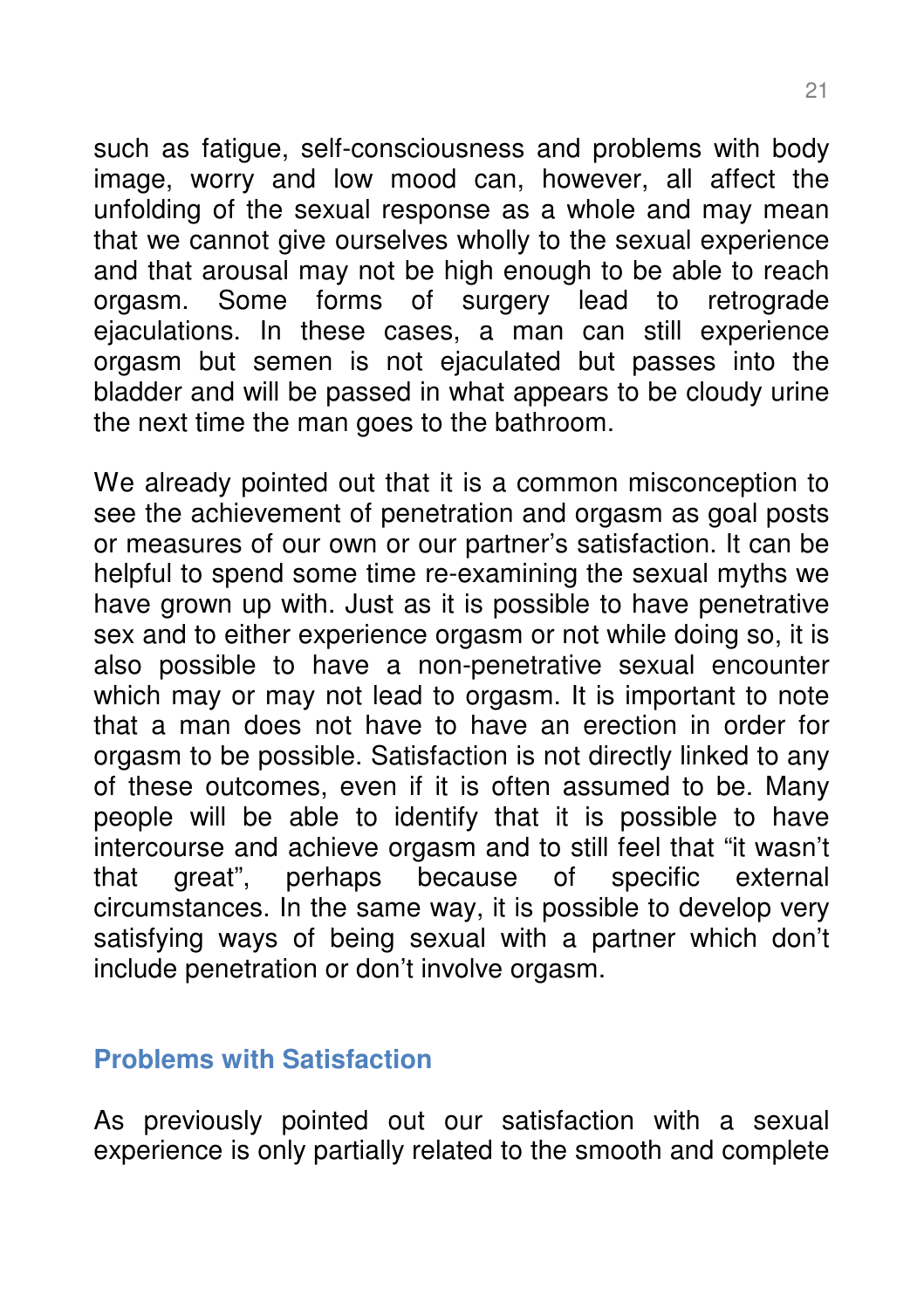unfolding of the sexual response cycle but is influenced by a variety of factors. These include our ability to communicate with our partner, the availability of appropriate sexual information and our willingness to challenge assumptions and sexual myths. It can be important to free ourselves from the expectation that desire or arousal must occur spontaneously or that "good sex" has to involve sexual intercourse. Sex is not a performance sport, and sexual satisfaction is not achieved by scoring points for how well one does at each stage of the sexual response cycle. It is perhaps most important to stay flexible and be curious to discover new ways of being with one's partner when some of the old ways no longer work. Most of all, it is perhaps about having fun in the process.

With a bit of information and support, most couples can solve their own problems. After some, at times difficult, adjustments have been made, many report lives that are sexually more fulfilled than they were before cancer.

Please contact your local GP or Cancer Teams, who will be familiar with services provided in your area, for any further advice required.

# Sexual Side Effects of Cancer Treatments and the Person Living with Cancer

by Barry Quinn, Senior Nurse for Oncology & Lead Chemotherapy Nurse, St George's Healthcare NHS Trust, London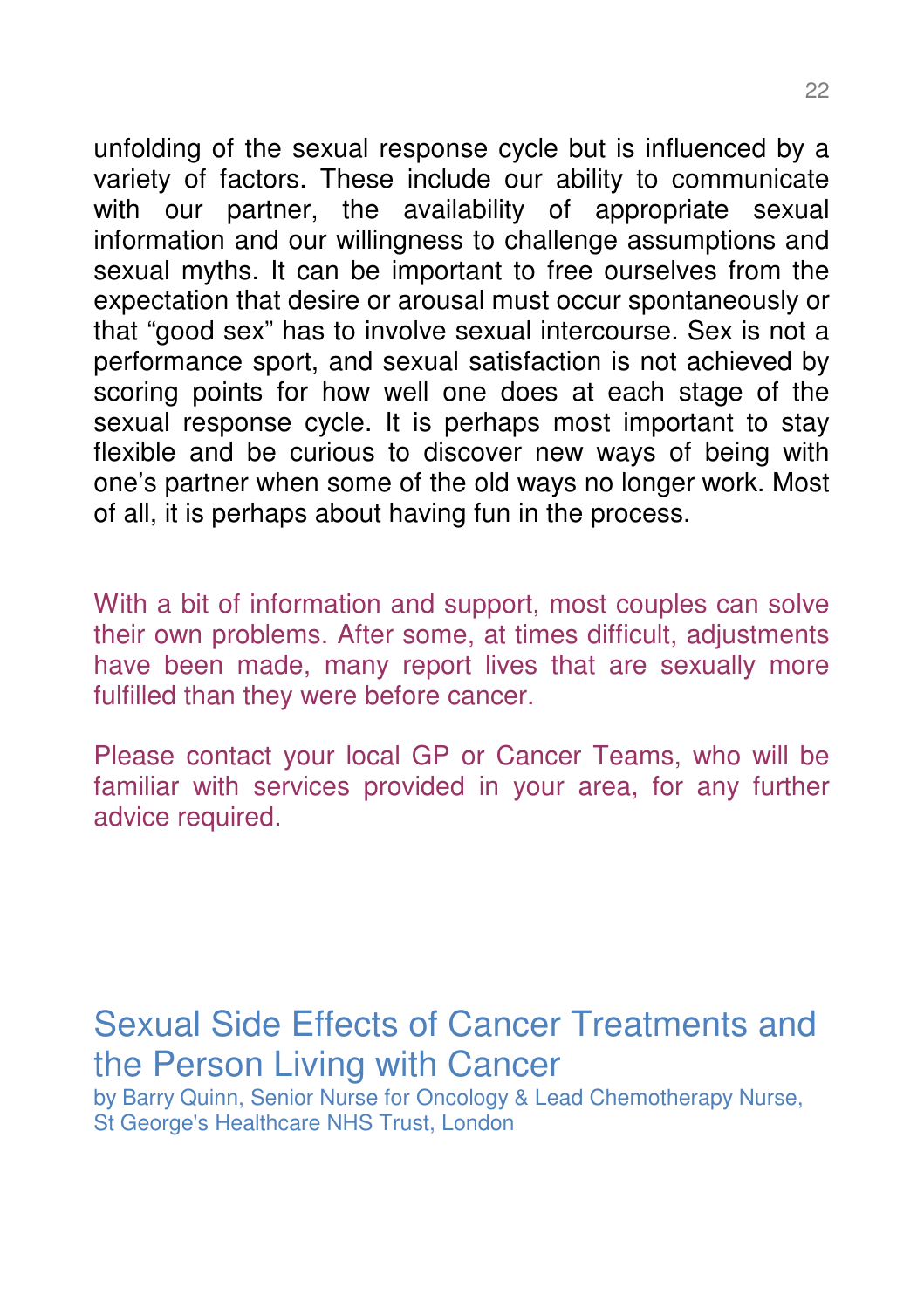Sexuality is not just about the physical act of sexual intercourse or sexual expression, but it is also about how we perceive ourselves and our need to be loved and cared for by others. Whether we are in a steady relationship (homosexual, heterosexual), enjoy casual sex or are single, most of us have sexual needs and desires. There is a danger in simply seeing sexuality as merely a physical act that we may fail to see that sexuality is about the whole person. Therefore a diagnosis of cancer and the treatments required may have a profound impact on you, affecting you physically, emotionally, socially and spiritually. It is worth noting that facing the reality of temporary or permanent infertility (inability to have children) and indeed body changes secondary to treatment can affect someone's sexuality and sexual identity. The health care team is there to sensitively support you through the cancer treatments with accurate information on potential sexual changes, advice on treatment interventions and a listening ear.

While some of these changes may appear obvious, many of the most profound changes that a person may face are often hidden and not so obvious to others. Many people with cancer will have to undergo different types of treatments that may affect their sexuality. Treatments including pain relief, medications to reduce sickness/vomiting, medication to help you feel more relaxed, and anti-depressants may have a positive or a negative impact on your sexuality (see advanced disease). It also worth considering the impact of other illnesses you may have and the treatments you may be required to take and how these might be affecting your sexuality. In addressing sexual concerns the health care team will support you with body changes and any psychological concerns that may be interfering with your sexuality and sexual expression.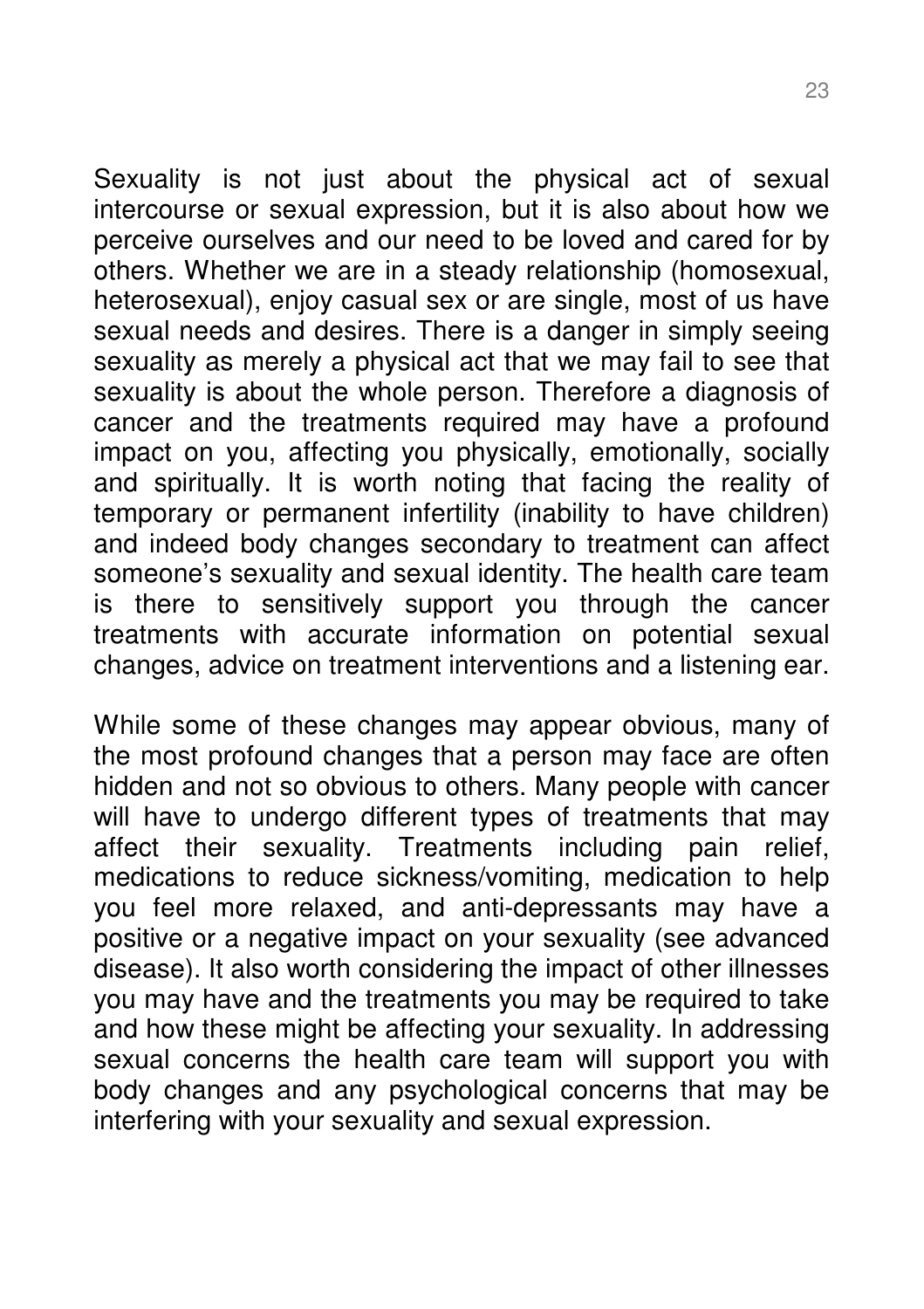## **Surgery**

In addressing sexuality there may be a tendency to focus on surgical procedures that are immediately perceived to directly affect body parts associated with sexual functioning. These may include the following - mastectomy (removal of a breast), lumpectomy (removal of a breast lump), oopherectomy (removal of an ovary or ovaries), vulvectomy (removal of the vulva), prostatectomy (removal of the prostate), hysterectomy (removal of the womb), cystectomy (removal of the bladder), penectomy (removal of the penis), orchidectomy (removal of one or both testicles), colostomy, ileostomy or urinary ostomy formation (which may be required following bowel or bladder surgery). Any of these procedures can have a major affect on how a person feels about themselves as a sexual being and how they express themselves sexually. Such procedures may affect a person in many ways including loss of interest in sex or being sexually aroused, difficulties with getting or maintaining an erection, ejaculation or orgasm changes, dyspareunia (pain during intercourse), the onset of early menopause or the practicalities of having a missing sexual organ.

However, because sexuality is so profoundly personal, in reality any surgical procedure may have a profound effect on one's sexuality. It is worth noting that other less obvious forms of surgery can affect a person's sexuality including, an amputation of a body part, lung surgery, spinal surgery, brain surgery, the removal of lymph nodes, the removal of the tongue or voice box or indeed the removal of any internal organ. Many of these surgical procedures may affect how someone perceives their body and affect how the body feels, how it looks, behaves and moves. It is not unusual to hear people who are required to undergo treatment for cancer to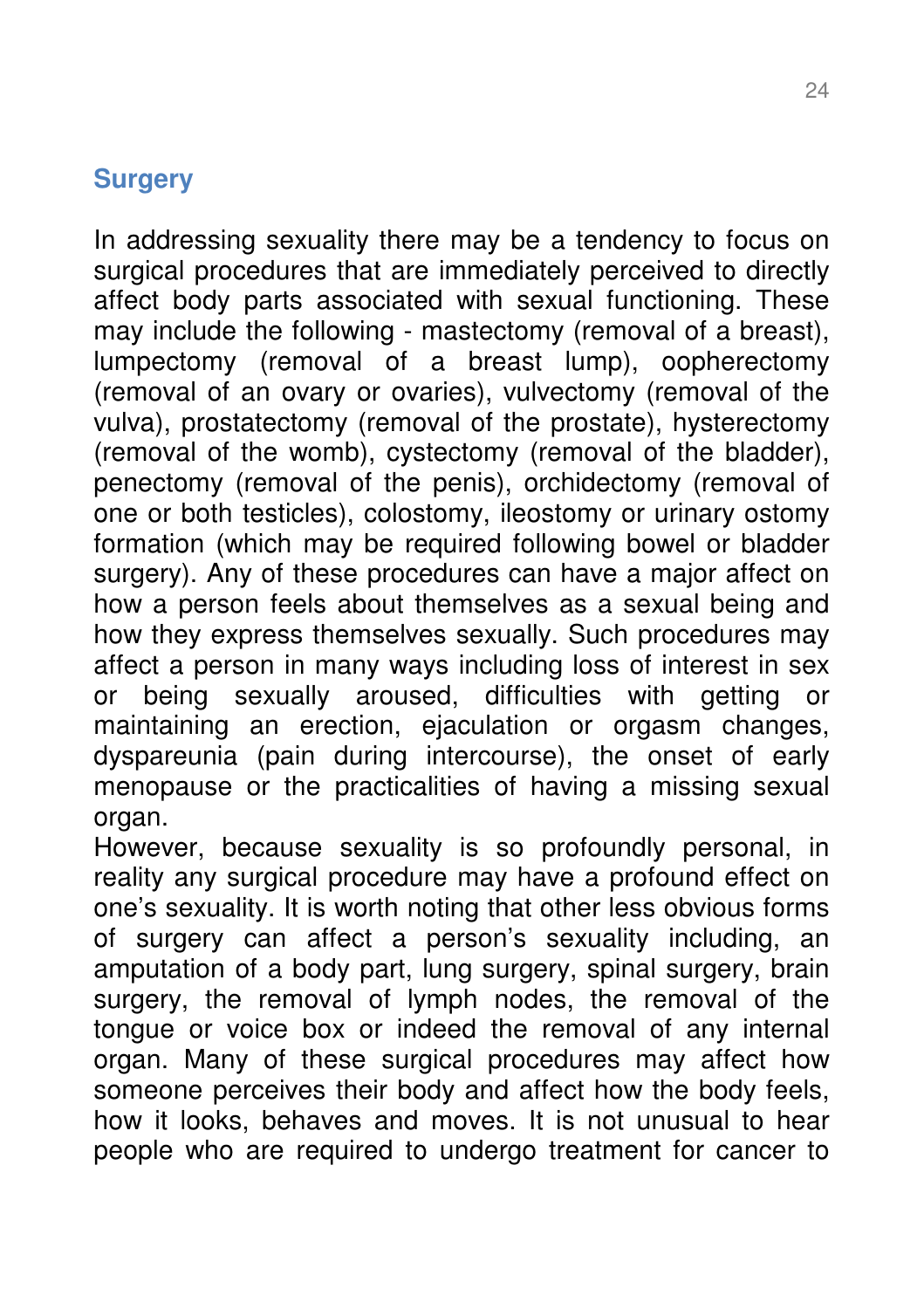talk of a sense of their body letting them down. The surgical team should give you the opportunity to talk through your planned surgery and to talk about the possible impact the procedure may have on your sexuality and sexual expression and you should be supported while you consider possible surgical choices you may have to make. Following surgery you may wish to have support and guidance in adjusting to an altered sexual expression or simply gaining confidence in being sexually expressive. Such support may take the form of practical advice including adjusting to an altered sex life, adequate pain control, positioning during sex, advice on sexual aids and medical treatments or simply giving you the opportunity to talk about your concerns and fears.

# **Chemotherapy**

Chemotherapy may be given via a number of different routes, including through tablets, as fluid given through a vein, an injection under the skin, as an ointment or directly to a particular part of the body. Any of these forms of chemotherapy may have an affect on a person's fertility and sexuality. While you need to be made aware of the physical changes chemotherapy may cause, you also need to be made aware of the psychological effects that can occur.

Members of the team are aware of the impact that chemotherapy may have on a person's fertility and they should speak to you about this issue prior to commencing treatment. Most chemotherapy agents have the potential to affect a person's fertility but a group of drugs called akylating agents are known to cause the most damage, resulting in either temporary or permanent infertility. For some younger people this may be the first time you have had to consider the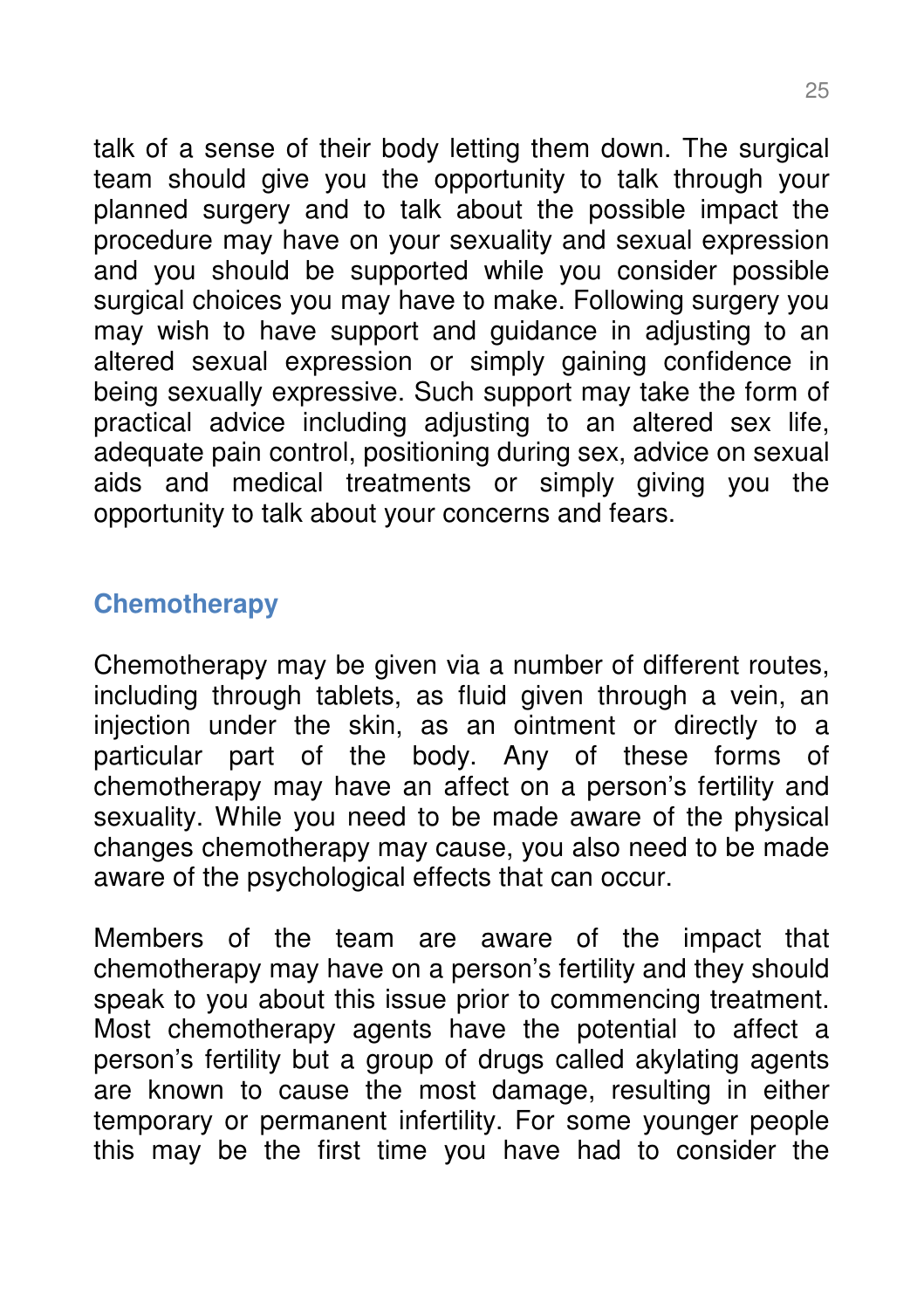possibility of planning children and you may need support from the team, family and friends.

You will be advised not to get pregnant during chemotherapy as the treatment may affect the development of the embryo leading to foetal defects and miscarriage. For some couples it may be difficult having to put their plans for a family on hold during the treatment period. Occasionally a woman may discover she has cancer during her pregnancy and may be advised to undergo a medical termination because the pregnancy will not be viable and/or in order to proceed with necessary treatment. This can be a difficult time for the woman and her partner, sometimes the impact of this loss becomes more obvious following the completion of treatment.

The medical team is there to talk to you about the impact of chemotherapy on your fertility, to support you and to discuss the possible options available. For men this may include the cryopreservation of sperm (sperm banking) and the possible cryopreservation of testicular tissue. For women this may include the cryopreservation of embryos (fertilised eggs) or eggs, and ovarian preservation. In some cases the urgency of treatment may mean that some of these options are not achievable. You should discuss this with your medical team, either your doctor or nurse. The impact of treatment on fertility, the loss it may cause and the effect it may have on you as a person and on your sexual identity may only be fully realised months and even years after treatment has ceased. The team may forewarn you of the issues that may arise and what support is available. Some individuals and couples will need support or advice over their concerns of having passed or passing on genes to their children predisposing them to a higher risk of cancer. Please talk to a member of the team.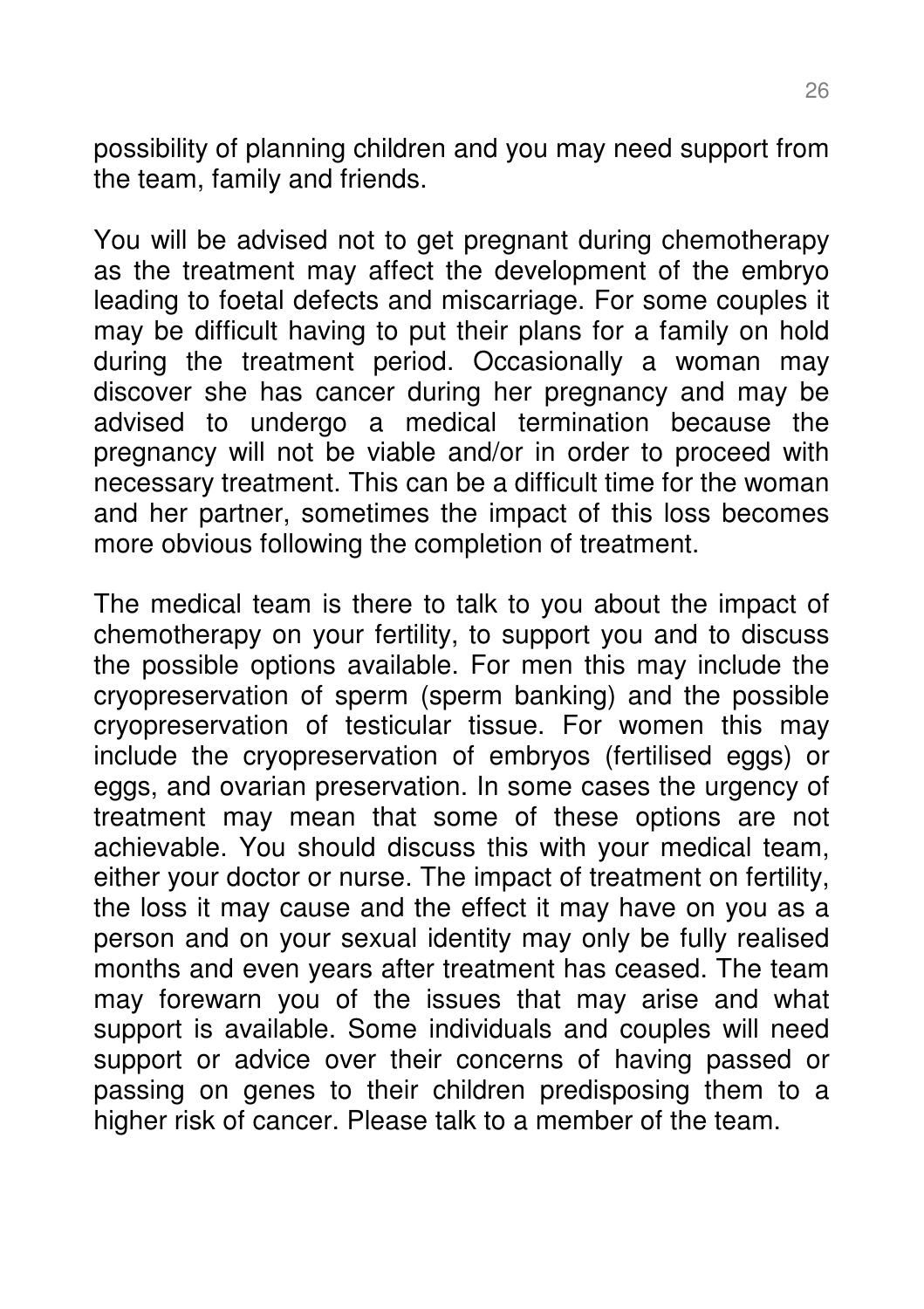Chemotherapy may also affect other aspects of your sexuality and can directly or indirectly affect your sex life. Many chemotherapy agents are known to cause specific problems including a low sex drive, lack of vaginal lubrication leading to dryness which may lead to pain during intercourse and/or allow infections to arise. Other chemotherapy drugs, including a group called vinca alkaloids, may cause nerve damage giving rise to erectile dysfunction and to ejaculation and orgasm difficulties. These difficulties may require interventions including advice on medications and appliances to address erectile dysfunction, hormone replacement therapy (unless not advised), advise on vaginal dilation and lubrication, and/or psychosexual therapy. If you are sexually active you will be advised to use some form of barrier method (condoms, femidoms) during treatment to prevent pregnancy. If you are having oral, vaginal and/or anal sex, you may be advised to use some form of barrier method (condoms, femidoms, dental dams). This is to protect your sexual partner from the potential risk of irritation, caused by small amounts of chemotherapy agents possibly remaining in bodily fluids such as semen, urine, rectal and vaginal secretions. These barrier methods can also reduce the risk of the possibility of infection, especially if you are known to be at risk of infection because of a low white blood cell count (neutropenia). While individuals are advised to take steps to prevent infection, rarely should this prevent you from enjoying sex with your partner. You may find it helpful to talk to the medical team about any fears or concerns you may have. Occasionally, the team, hearing of couples who no longer sleep in the same bed for fear of contaminating their partner, will reassure you that this is not necessary and you should continue with your usual sleeping arrangements.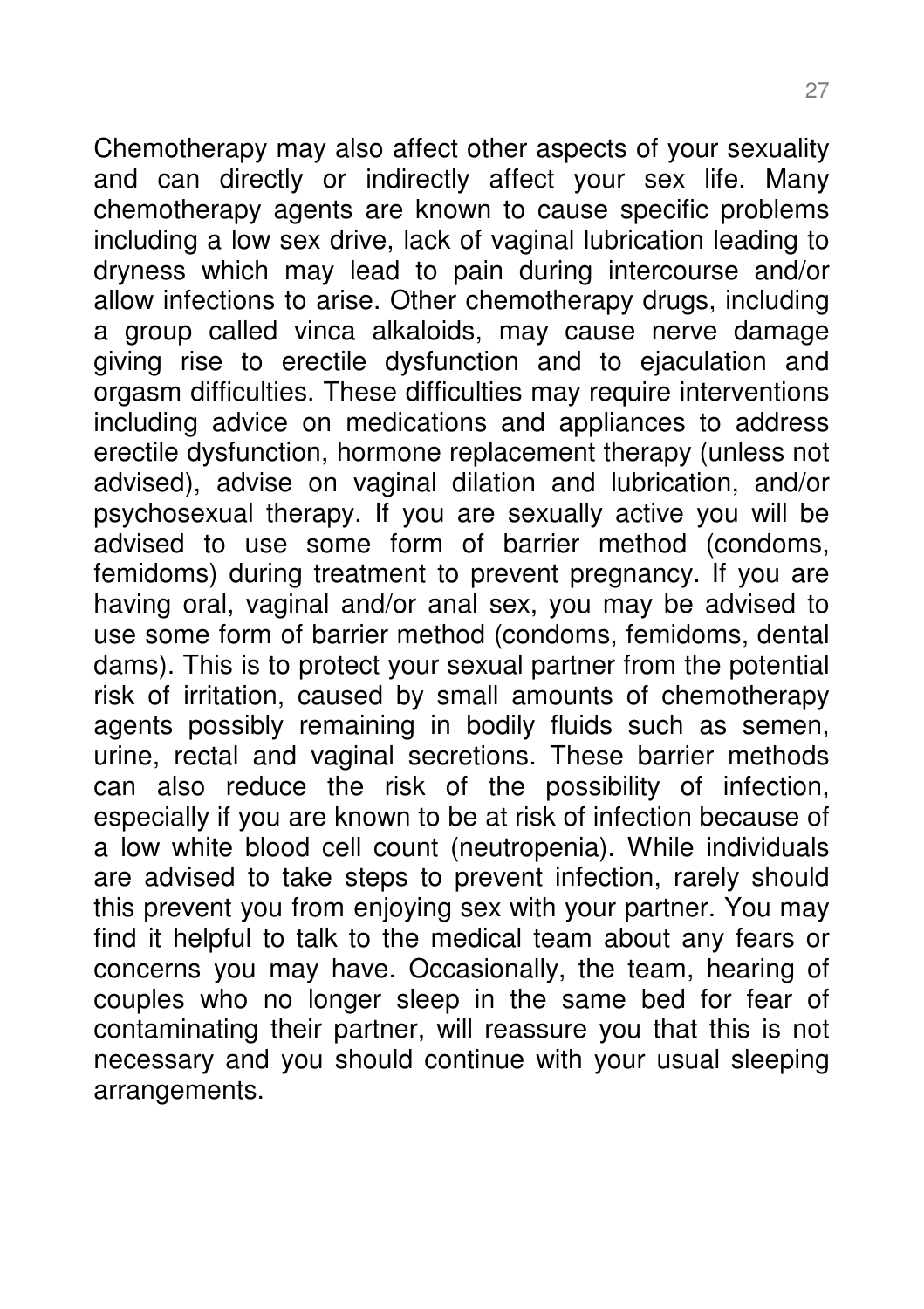Other sexual difficulties and concerns may arise due to body changes including hair loss (this might include hair loss from any part of your body), weight gain or weight loss, skin changes, loss of sensation including peripheral neuropathy (numbness in the fingers and toes). Any or all of these symptoms may lead you to feel less confident in yourself as a sexual person. Some chemotherapy drugs especially those used in blood cancers (leukaemia, lymphoma, multiple myeloma) may bring about the early onset of menopause and the symptoms that go with this. Other sexual concerns may arise from poorly controlled symptoms such as feeling sick, pain, oral damage, including dryness or sores in the mouth, diarrhoea, constipation, extreme tiredness and lack of appetite. Many of these symptoms can be successfully dealt with, enabling you to enjoy the comfort of sexual intimacy with yourself or with your partner. Some patients undergoing treatment may be at risk of bleeding, you will be advised to continue to enjoy a normal sex life but to be aware of reducing trauma during sex, including vaginal and anal intercourse, by using a more gentle thrusting movement during penetration or masturbation.

# **Biological Therapy**

The use of other therapies known as biological therapies, such as monoclonal antibodies, immunotherapy, gene and vaccine therapies, either alone or in combination with chemotherapy, has greatly advanced treatment in some cancers. Because these treatments are relatively new, the short and long-term effects on a person's fertility and sexuality are not yet fully understood. The support and advice described in the previous section on chemotherapy can also be applied to those receiving biological therapies. You will be advised to take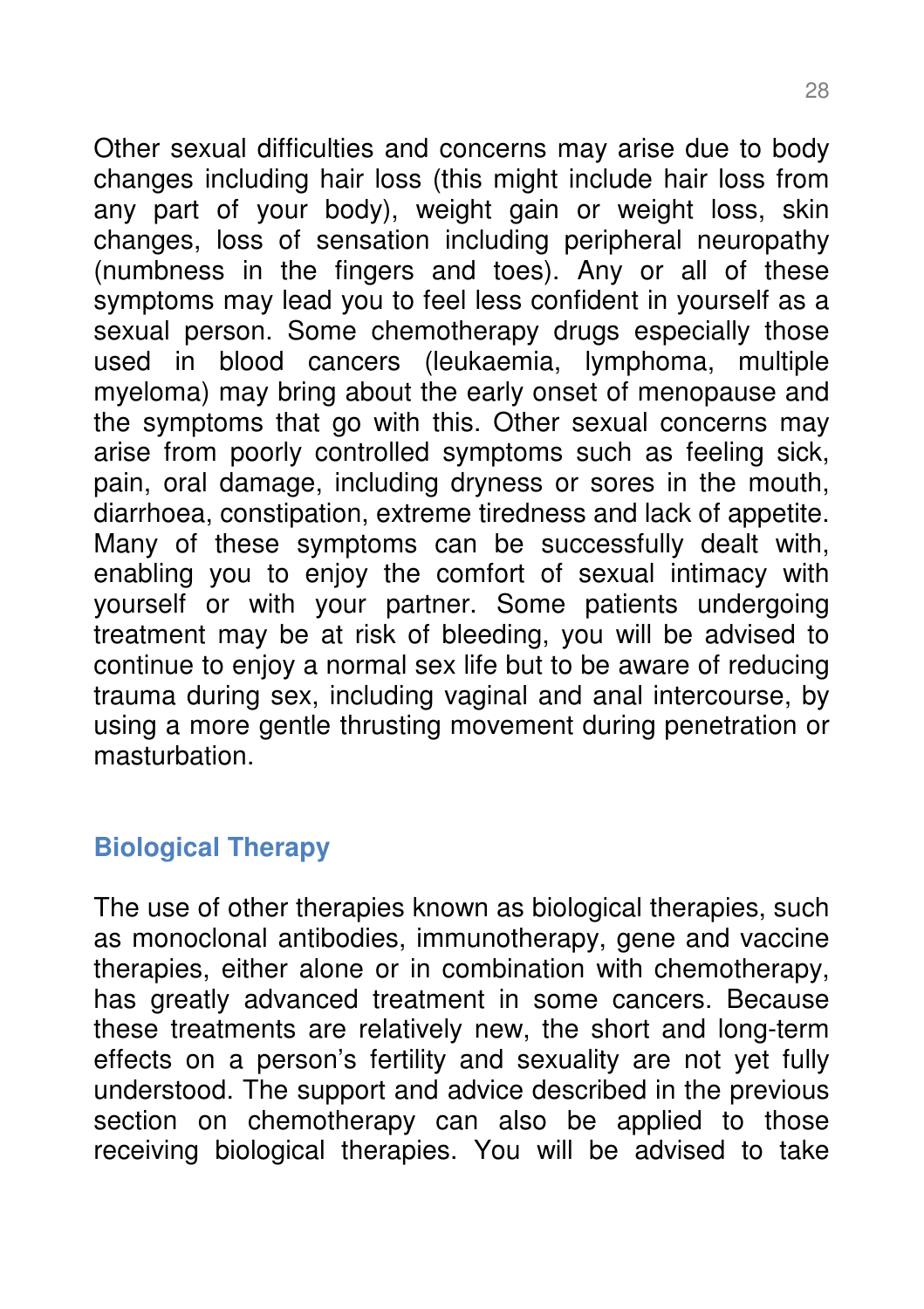steps not to get pregnant during treatment and to use a barrier form of contraception during sexual intercourse. Because each of these treatments are different and target specific elements of cell development, inevitably the side effects will vary with each treatment. While some therapies may occasionally cause severe and sometimes irreversible peripheral neuropathy (finger and toe numbness), others may cause mild to severe skin reactions, oral sores, tiredness, depression, hair loss, constipation or diarrhoea. It is important that you talk to the team about the possible side effects of these new treatments and how they may affect your sexuality.

# **Radiotherapy**

The impact of radiotherapy on a person's sexuality and fertility will depend on the individual and on the site of radiation. Similar to chemotherapy, when it is known that your fertility may be affected by radiation to the pelvic region or by total body irradiation as in bone marrow or stem cell transplantation, you will be advised on possible options to preserve your fertility (see chemotherapy section). In order to preserve your fertility, you may be offered an option to shield the testicles or ovaries from the radiation field, however this is not an option for everyone. You will be advised of the possibility of temporary or permanent damage to your fertility caused by the treatment. The impact of the loss of fertility may only be realised months and years following treatment and individuals should be advised by the medical team on what to do and where to get support, should this arise.

Radiation can cause localised damage to nerve, vascular and muscle tissue giving rise to erectile difficulties, including the inability to get or maintain an erection suitable for penetration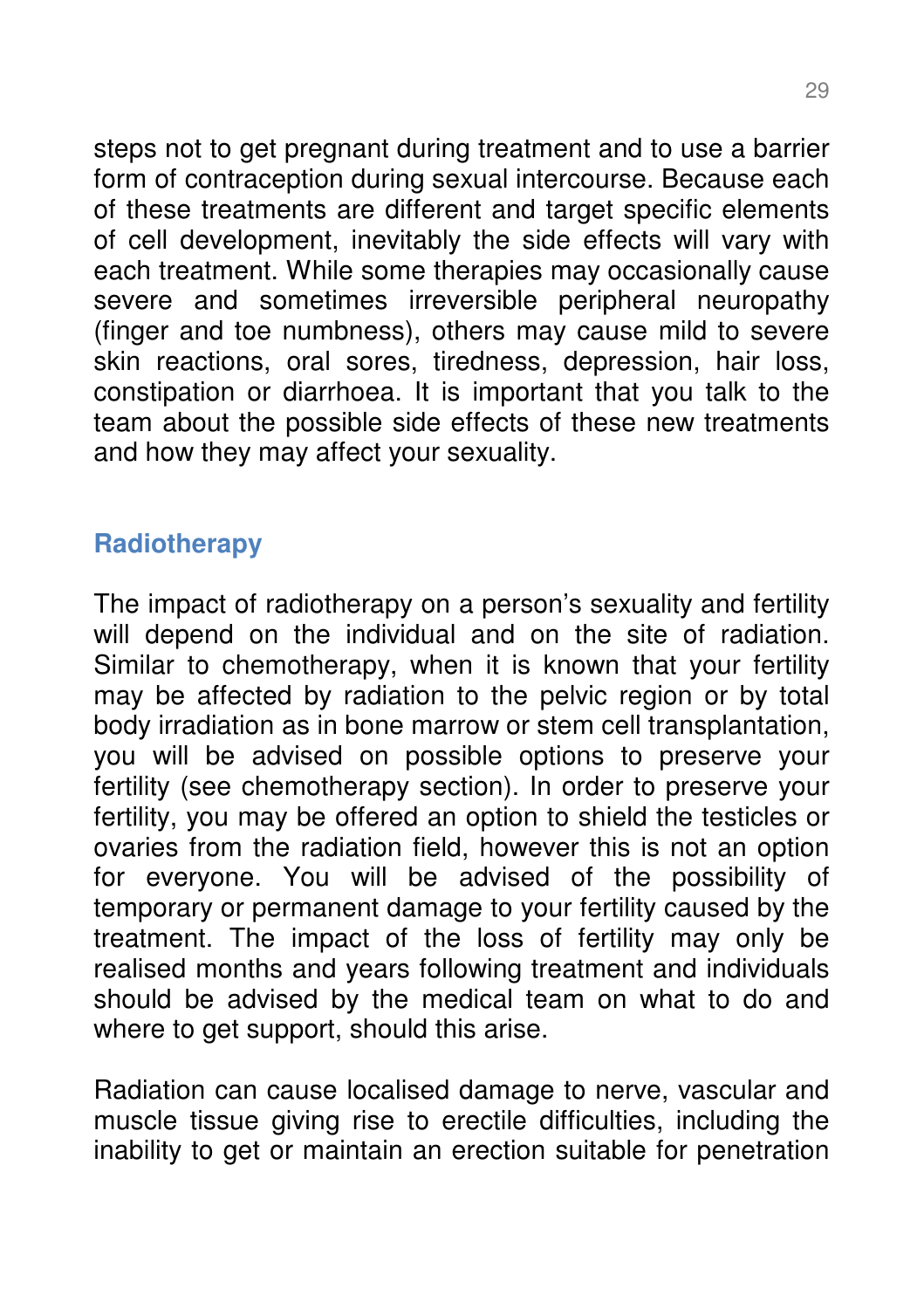or vaginal changes including stenosis and/or dryness which may cause pain during sexual intercourse. Women may be greatly helped by asking a member of the team to explain the possible use of a vaginal lubricants and dilators to prevent vaginal stenosis. Men may be greatly helped by asking a member of the team for advice about medications and aids that might help with getting and maintaining an erection.

While the focus is often on the damage that may be caused by radiation targeted at the pelvic region and sexual organs, in reality any form of radiation can affect a person and their ability to sexually express themselves. Your confidence in yourself as a sexual person may be affected by unwanted body changes including, hair loss, radiation burns, weight gain or weight loss, urinary or faecal incontinence. Poorly controlled symptoms such as nausea, vomiting, constipation, diarrhoea, loss of appetite, and extreme tiredness caused by the treatment and the underlying disease, may affect someone physically and psychologically.

### **Hormone therapy**

It may be helpful for you talk to the health care team about the impact of hormone treatment on fertility and sexuality.

As a man you may be required to receive anti-androgen therapy aimed at reducing the testosterone supply to the tumour such as in prostate cancer. The depletion of testosterone can lead to a significant loss of interest in sex and an inability to achieve a spontaneous erection. This may have a profound effect on your confidence as a sexual person. If you are undergoing hormone treatment you may also experience body changes including gynaecomastia (breast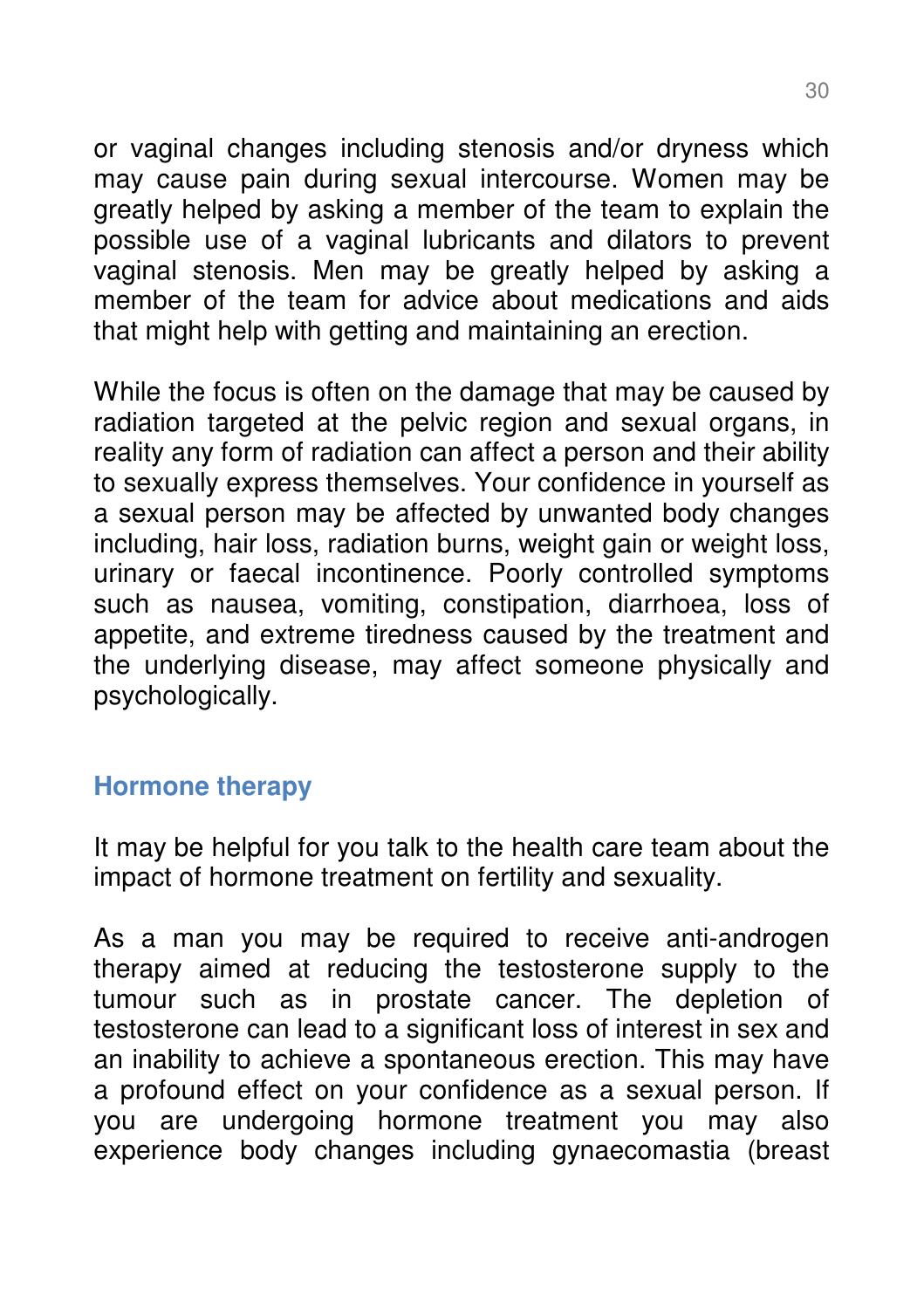swelling and tenderness), less facial hair, occasionally voice changes, less muscle strength and other related symptoms such as tiredness, mood changes and hot flushes.

If you are a woman undergoing treatment for ovarian and breast cancers you may be required to undergo anti-oestrogen therapy leading to changes including the symptoms of medically induced menopause such as vaginal dryness, mood changes, hot flushes and lack of interest in sex. While men may have difficulty in achieving and maintaining an erection, women undergoing such treatment may find it more difficult to achieve satisfactory orgasm. It is important that you get the opportunity to talk to the medical team about these possible changes before treatment commences but also to revisit these issues during treatment. As a man or a woman you may need support and advice in finding other ways to express yourself sexually. It is important to note that although men and women undergoing endocrine therapy may have a reduced interest in sex this does not need to prevent you from being sexually intimate with a partner. You may wish to ask the team for support in how address these changes with your partner.

### **For those facing advanced disease**

There is a danger that others may think that because you are facing the possibility of advancing disease you will not be interested in sex. In reality, whether we are in or have been in a relationship or we are single, we are born as sexual human beings and we die as sexual human beings, what this means and how we will express ourselves sexually throughout our life, we do in our own individual way. For some people being sexually intimated with a partner may bring comfort, reassurance and hope amidst ongoing uncertainty and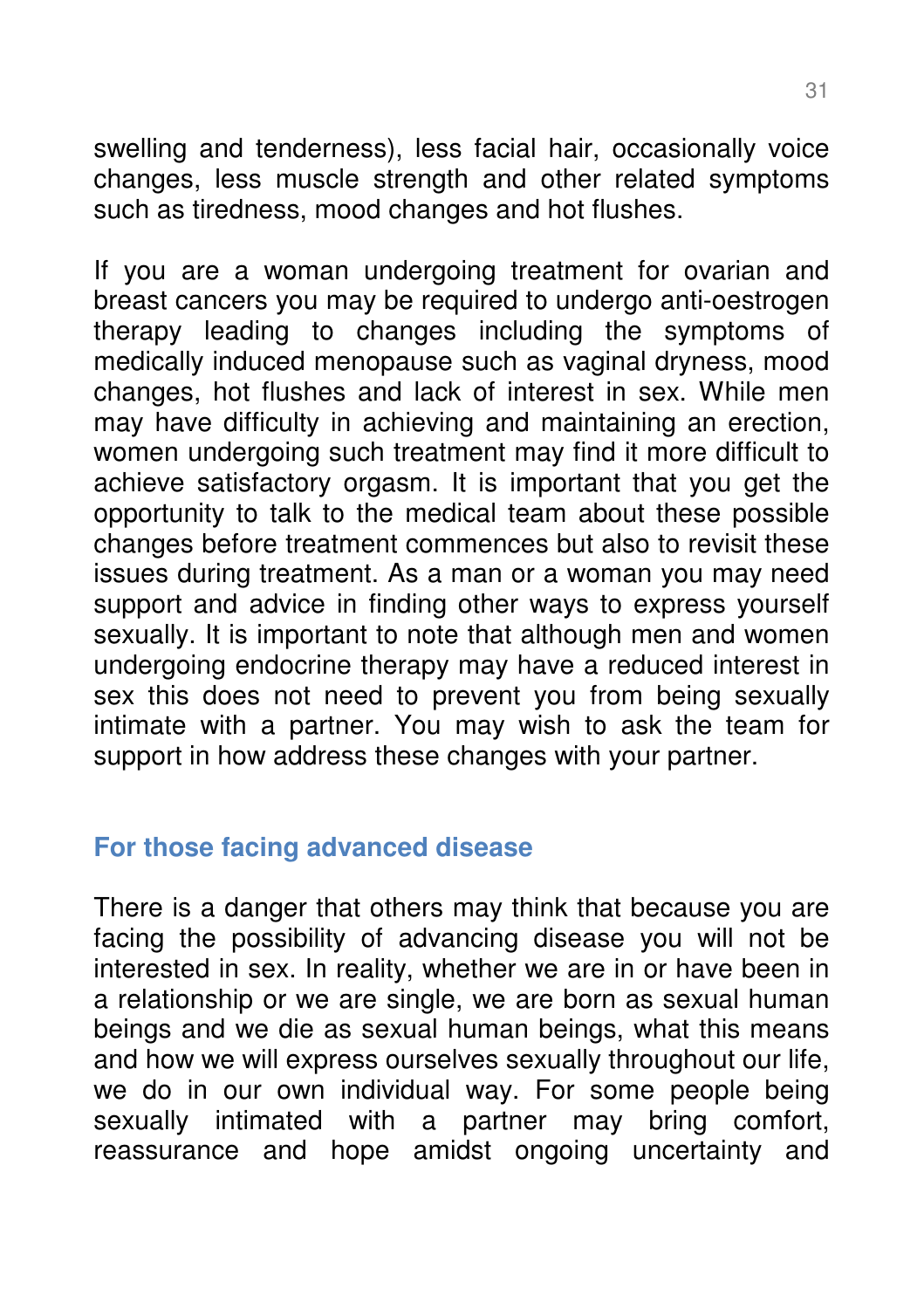change. Feeling loved, accepted and cared for as one faces the uncertainty of advancing disease may bring comfort to both you and your partner.

The team can help to facilitate times of privacy when you can be alone or be with your partner if this is what you wish, whether this is in hospital, nursing home, hospice or in their own home environment. Even in the acute setting of critical care and bone marrow transplant units the team can usually organise treatments in order to provide moments when you and your partner can be together.

Some supportive treatments used in advanced disease to address symptoms can have a very positive effect on a person's sexuality but they also may give rise to sexual difficulties. For example; some pain relief medicines such as opiates may provide relief from pain but may give rise to, constipation, tiredness, nausea, painful vaginal/anal tiredness, nausea, painful vaginal/anal intercourse and erectile dysfunction. Anti sickness medication and some medicines that reduce secretions can provide relief from nausea, vomiting and other symptoms but lead to erectile dysfunction. Some medicines (sedatives) can reduce anxiety but may cause low sex drive, erectile, ejaculatory and orgasm difficulties. Anti-depressants aim to enhance well being, but may cause vaginal dryness and erectile and orgasm dysfunction

There are practical measures that may help you to address sexual concerns arising from the symptoms of advancing disease and the required treatments. The reality of a smelling wound in advanced disease can be both unpleasant to look at and to smell and the team can help you to camouflage both the sight and odour. The team can provide sensitive and practical advice on how to plan and make adjustments to your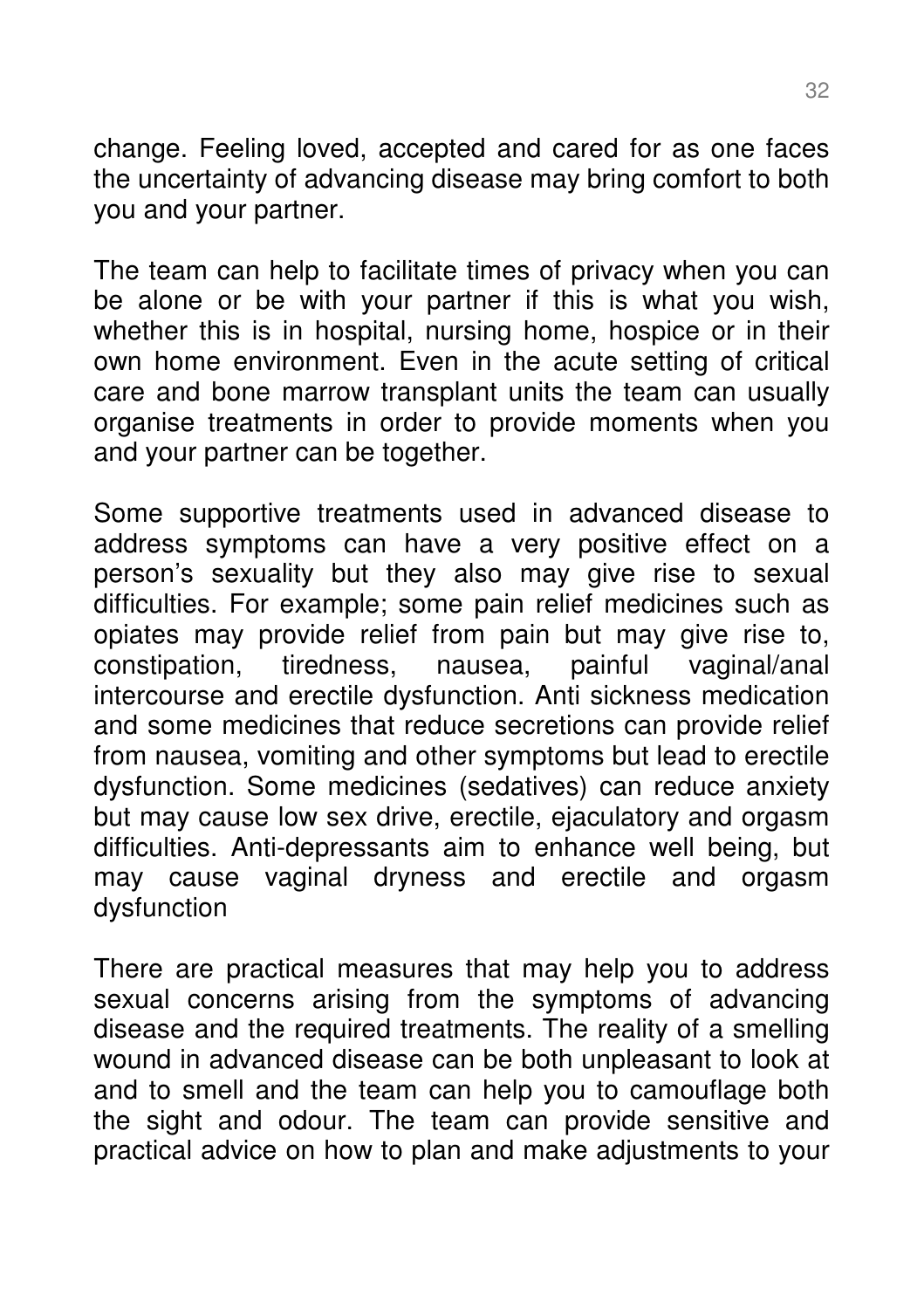living arrangements to allow for moments of intimacy, including suggesting the emptying of a commode or its removal after use from the sleeping area. The careful positioning of syringe pumps may enable you to be hugged and held. Providing advice and the provision of adequate pain relief may mean you can be free of pain. Other practical tips may include emptying your bowels and/or bladder before having sex or how to deal with urinary catheters and stoma bags. Advice on positioning during sex, adequate oxygen and medical interventions may help if you have difficulties with breathing.

While you may lack the energy to participate in sexual intercourse, you may wish to try alternatives including, cuddling, hugging, simply lying on the bed together, increased foreplay, having a bath together or sharing quiet and private moments together.

Medical Treatment Options for Erectile **Dysfunction**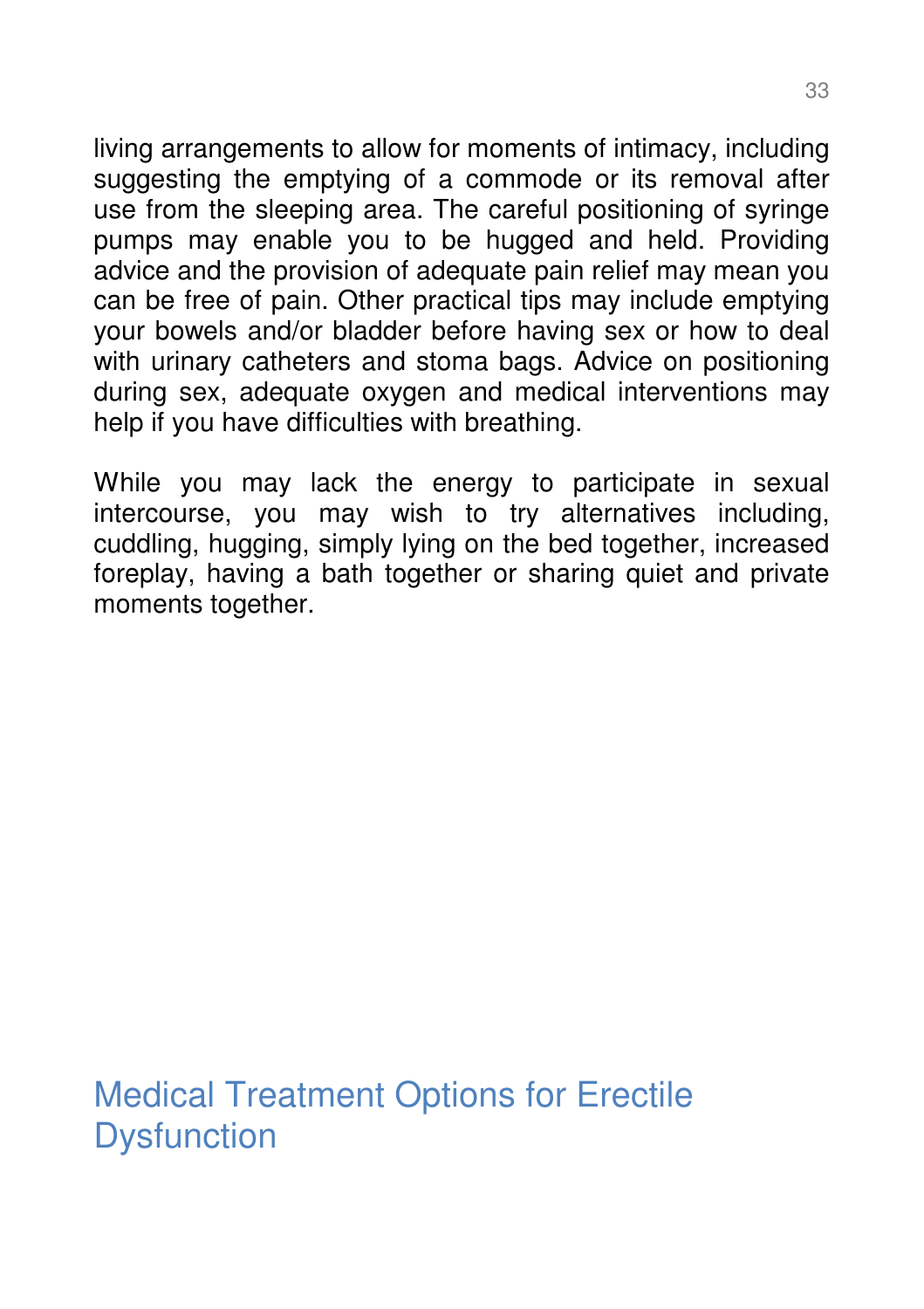by Lorraine Grover, Clinical Nurse Specialist & Sex Therapist, St George's Healthcare NHS Trust, London & Wycombe Hospital Buckinghamshire NHS Trust, The London Clinic

Please note that the information in this chapter is given as general guidance only, and should not be used on its own to make decisions about treatment or commence treatment without the advice of a GP or erectile dysfunction specialist.

Erectile Dysfunction (ED) is a medically recognised problem that can be treated through the NHS. Schedule two is the government guideline that allows patients to receive four treatments per month for Erectile Dysfunction if they also suffer from one of the following conditions: diabetes mellitus, multiple sclerosis, spinal cord injury, prostate cancer, chronic renal failure requiring replacement therapy (e.g. dialysis or transplantation), radical pelvic surgery, single gene neurological disease, prostatectomy, poliomyelitis, spina bifida, Parkinson's disease, severe pelvic injury. There is an "extreme distress" category that allows patients to have treatment prescribed in the secondary care setting. Patients are also eligible to receive NHS prescriptions if they have had ED diagnosed and received treatment since 14 September, 1998 (the launch date for sildenafil citrate). NHS prescriptions must be endorsed "selected list scheme" (SLS) or "S.2" (Northern Ireland).

Psychosexual counselling (sex therapy) can also be very effective, especially if both the patient and his partner are able to attend. It can be used alone or sometimes in combination with pharmacotherapy. Unfortunately it is not always available on the NHS.

The management of ED has changed dramatically since September 1998 when oral pharmacotherapy, sildenafil citrate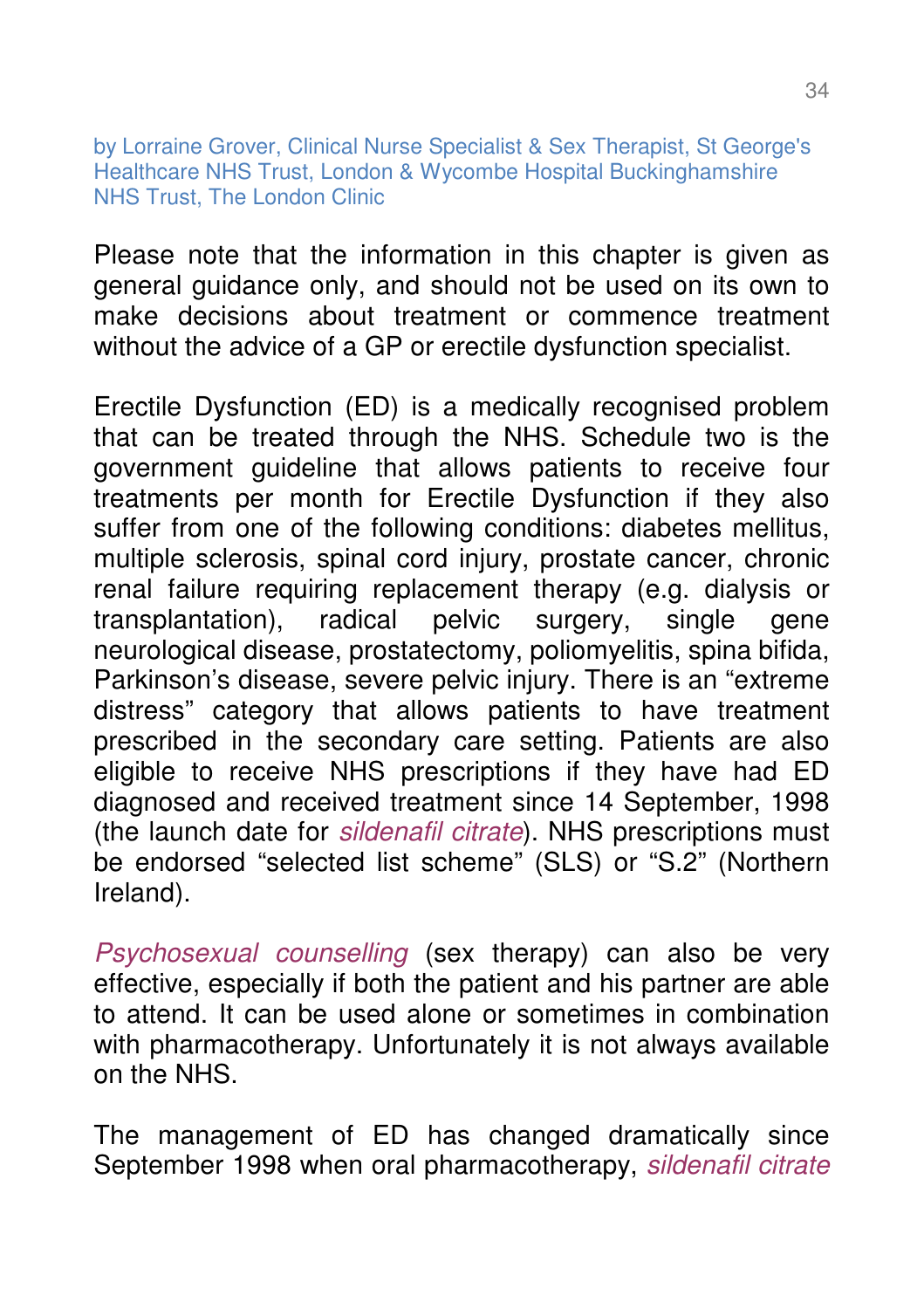(Viagra) was launched. There are now also two other tablets, tadalafil (Cialis) and vardenafil (Levitra). Oral pharmacotherapy is typically the first line treatment of choice. These medications enable a patient to obtain and maintain an erection, achieve an orgasm, ejaculate and then for the penis to return to its flaccid state i.e. a "natural response". PDE5 inhibitors are contraindicated for patients that are being treated with nitrates or nitrate derivatives. They should be used cautiously with patients who take alpha blockers. They require sexual stimulation to be effective, this can be either with a partner or self stimulation. A tablet is swallowed, within 30-60 minutes later an erection may be achieved. Generally all three tablets can cause side effects of facial flushing, headache and stuffy nose. Individually they can also have their own different side effect profile.

Intraurethral alprostadil (MUSE) consists of a pellet that is inserted into the urethra after urination. The urine allows the pellet to slip very easily down the 'head/glans' of the penis. The pellet is already prefilled inside a plastic applicator that needs to be refrigerated. It can be kept out of the fridge for up to two weeks, but would then need to be used. It is available in three strengths 250mcg, 500mcg and 1000mcg. Side effects can be that the penis and testicles may ache. An erection can occur within 20 minutes of inserting the pellet.

Intracavernosal alprostadil (Caverject Dual Chamber, Caverject and Viridal Duo) requires the patient to be taught how to self-inject the shaft of the penis. It is important to titrate the dose to achieve optimal efficacy whilst reducing the risk of the patient developing a priapism (defined as an erection that lasts for more than four hours).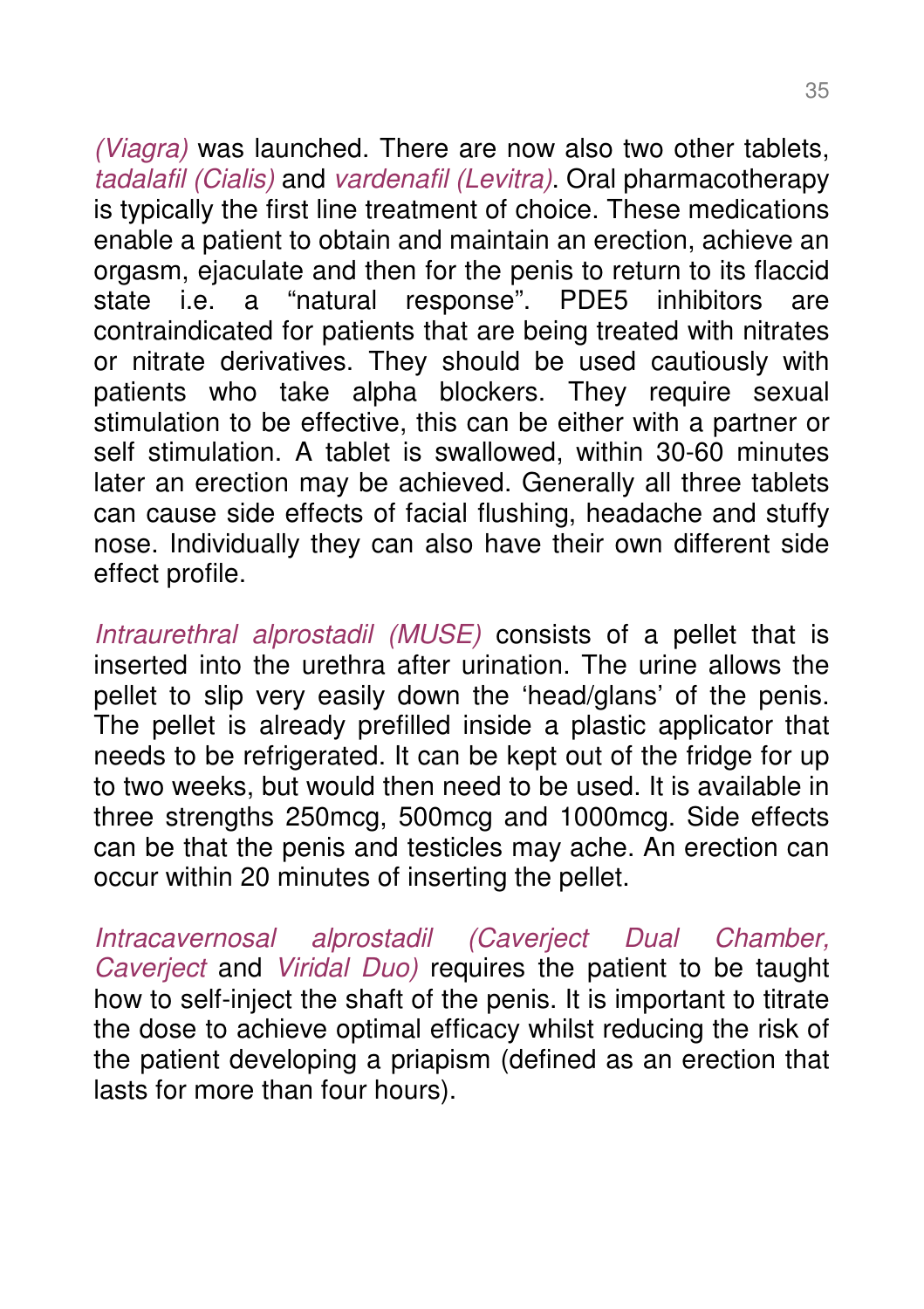Knowing where to inject can be made easier by thinking of the penis as a clock! The upper part of the penis (12 o'clock) should be avoided because of the dorsal vein. 6 o'clock should be avoided because of the urethra. Injections can be at 10 o'clock or 2 o'clock:



in the blue area...

At the correct dose the erection can be obtained within 5-10 minutes. Men describe the feeling of the needle being inserted as 'pricking a finger with a rose thorn'. The erection will not fade after orgasm, it will subside when the drug has worn off. That can be a strange feeling compared to the normal sexual response.

Non pharmacological treatment options include vacuum device therapy. A cylinder is placed over the penis and air is removed via a pump, creating a vacuum that causes the penile tissue to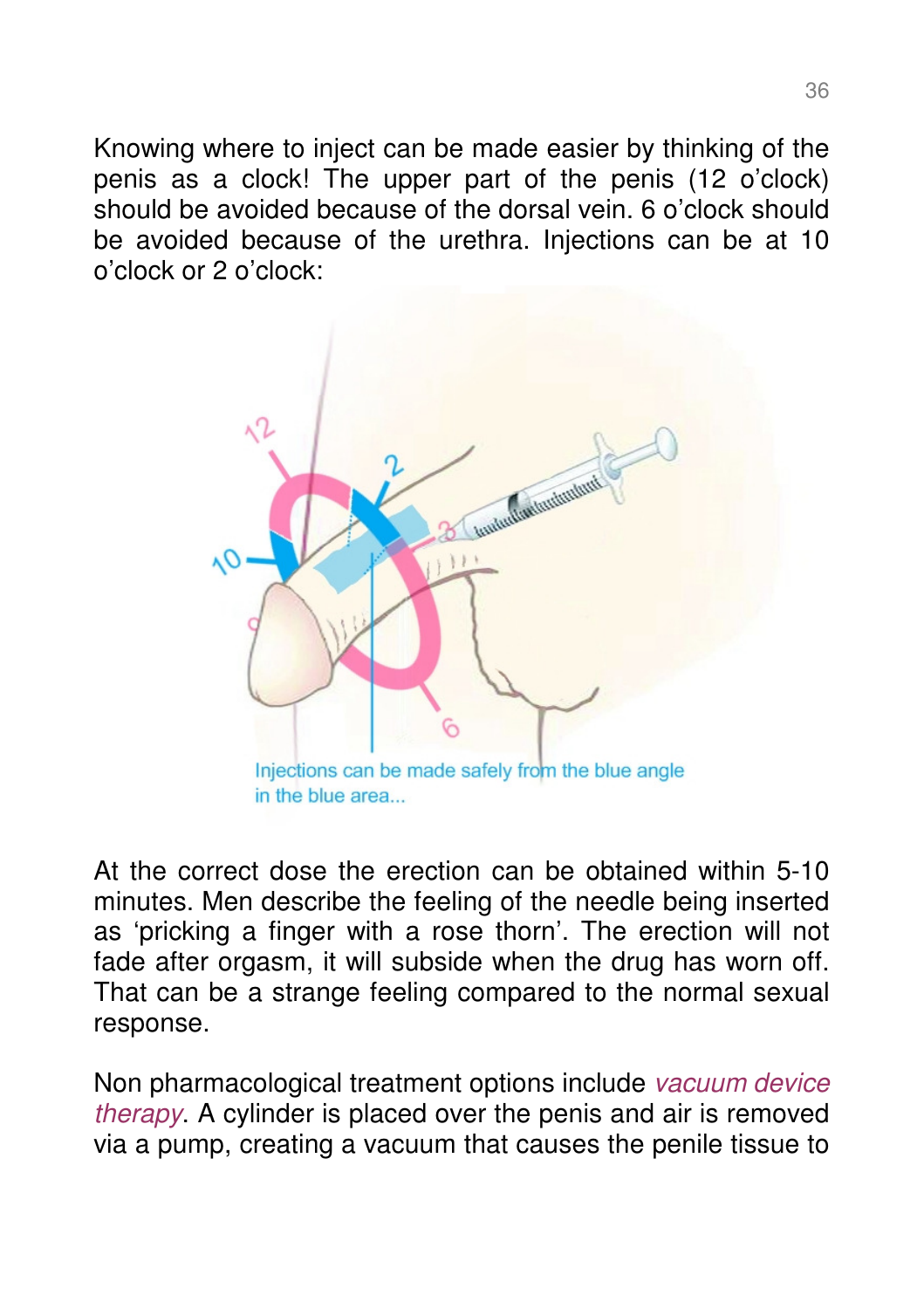fill with blood. A constriction ring at the base of the penile shaft maintains the erection (this should not be left in place for more than thirty minutes). Medically designed vacuum devices tend to have a better suction than those bought from newspapers or sex shops! This approach is more acceptable to patients that are in long-term relationships. Vacuum devices can also be combined with pharmacotherapy, to achieve a satisfactory response. In particular with prostate cancer they are very valuable to use to prevent penile atrophy and fibrosis, they therefore can prevent the penis shrinking in size.

A penile implant may be inserted when all other therapeutic options have been tried and failed. Implants consist of flexible rods or an inflatable prosthesis. The tissue in the penile shaft is removed to allow the prosthesis to be inserted. An implant should be inserted by a surgeon who is experienced with this technique.

Practical Tips & Advice for Overcoming Sexual Difficulties after Cancer & Cancer Treatments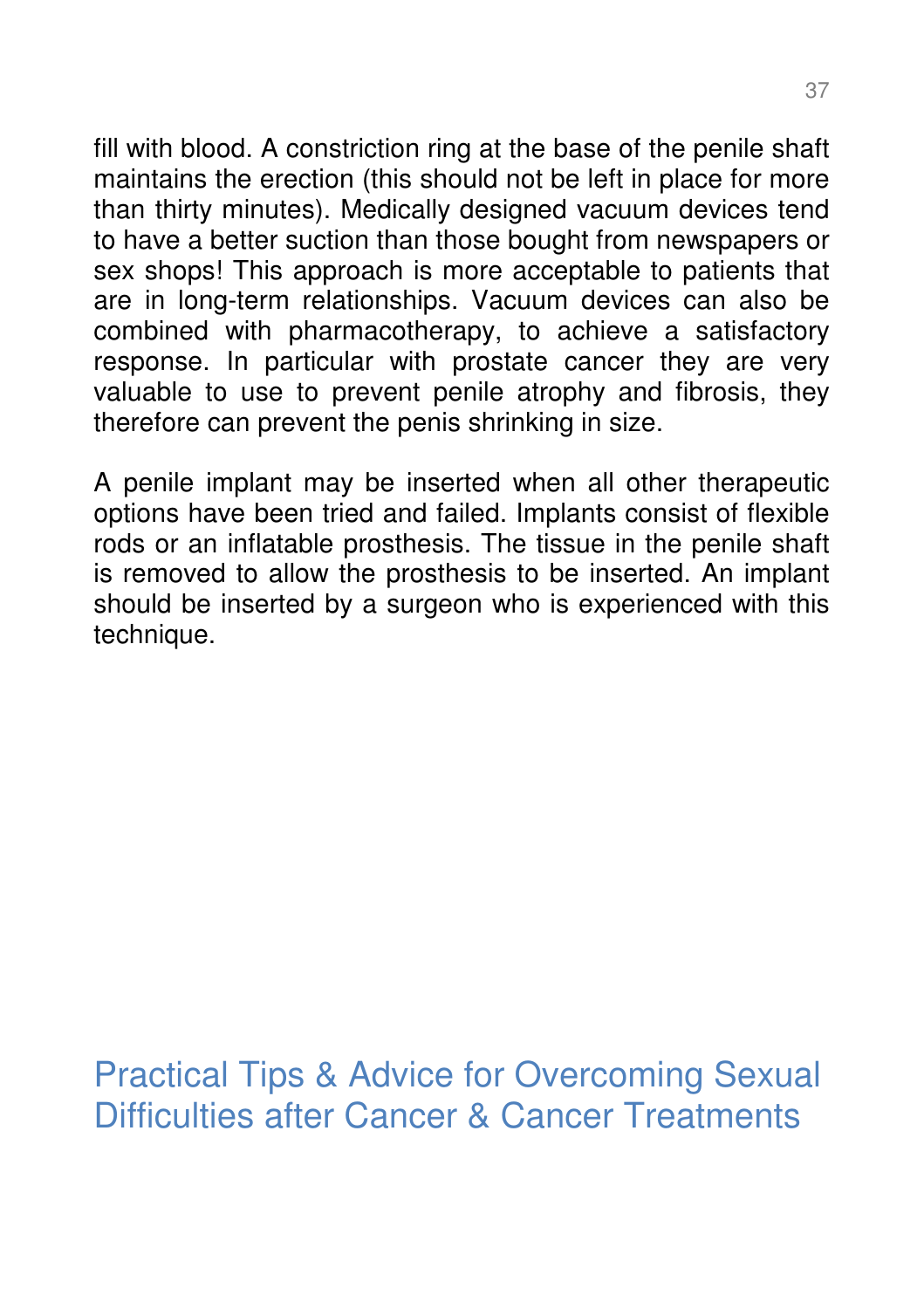by Sonia Malik, Assistant Clinical Psychologist, Pan Birmingham Cancer Service and Dr. Daria Brandenburg, Macmillan Clinical Psychologist & Sex Therapist, Pan Birmingham Cancer Service

Even though they have not been talked about much, sexual difficulties are amongst the most common side effects of cancer treatments. Between 35-50% of all cancer patients report some problems with their sexual functioning. Fortunately, with the right kind of advice and help, it is possible to overcome many of these difficulties. Many patients and their partners learn to adjust to changes in their sexuality and get back to feeling satisfied with their sexual relationship.

When interviewed, cancer patients often say that they found it difficult at the beginning to come up with new ways of thinking about their sexuality. They also initially found it difficult to start doing things differently when some of their old ways of being sexual with a partner no longer worked. In the end, many couples manage to find new ways of being together sexually which feel just a good as their old ways. However, it often takes quite a long time and some experimentation to find out what changes need to be made and what works best. Sometimes couples even find that things work out better than they were before one of them was diagnosed with cancer.

Until now, relatively little practical information has been put together for cancer patients and their partners on this topic. This section attempts to pull together a list of tips and advice that has helped some cancer patients overcome their difficulties. It has been brought together by cancer professionals as examples of what has worked for their patients. By the very nature of this topic, both the content of this chapter and the language used are very sexually explicit. Sexuality is a very private and individual topic and is influenced by many factors such as the attitudes of our friends,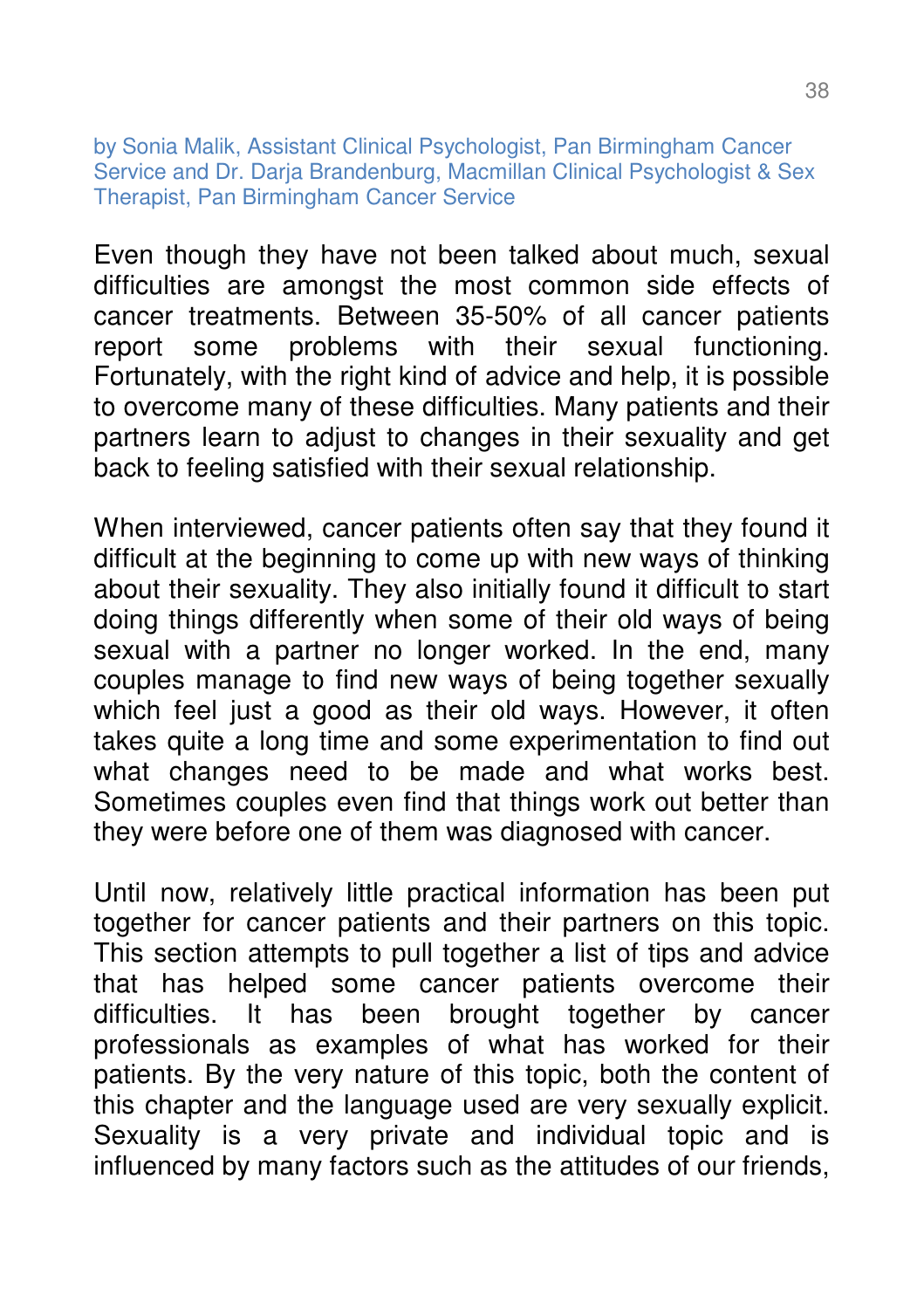our sexual orientation, our culture and religious views. Because of this, the ideas mentioned in this section will not be equally helpful or acceptable to all readers. You may find some of our suggestions very useful but you might also feel surprised or even uncomfortable about others. This will depend on your own "sexual norms" and information needs at this time. Please note that you do not have to read all the sections in this chapter to find a way forward. You may choose to read only those sections that seem most relevant to your own difficulties. It may, however, be helpful to have read some of the introductory chapters before moving on to this section. Please note that these tips are not presented as formal treatment recommendations. Readers are encouraged to get local support through their GP or cancer service. We recommend that you get an individual assessment and advice from a health care professional.

## **1. Introductory Tips for Everyone**

# **1.1 Talking to your Doctor, Nurse or Partner**

- Build up the courage to talk to your GP or Cancer Team about your sexual difficulties.
- Make an appointment and tell the doctor or nurse in advance that you would like to discuss a sexual problem.
- Prepare for the visit by planning with your partner and writing down questions.
- It can also feel uncomfortable to talk to our partner about sexual issues. Sometimes, it can be helpful to practice talking to each other about your feelings,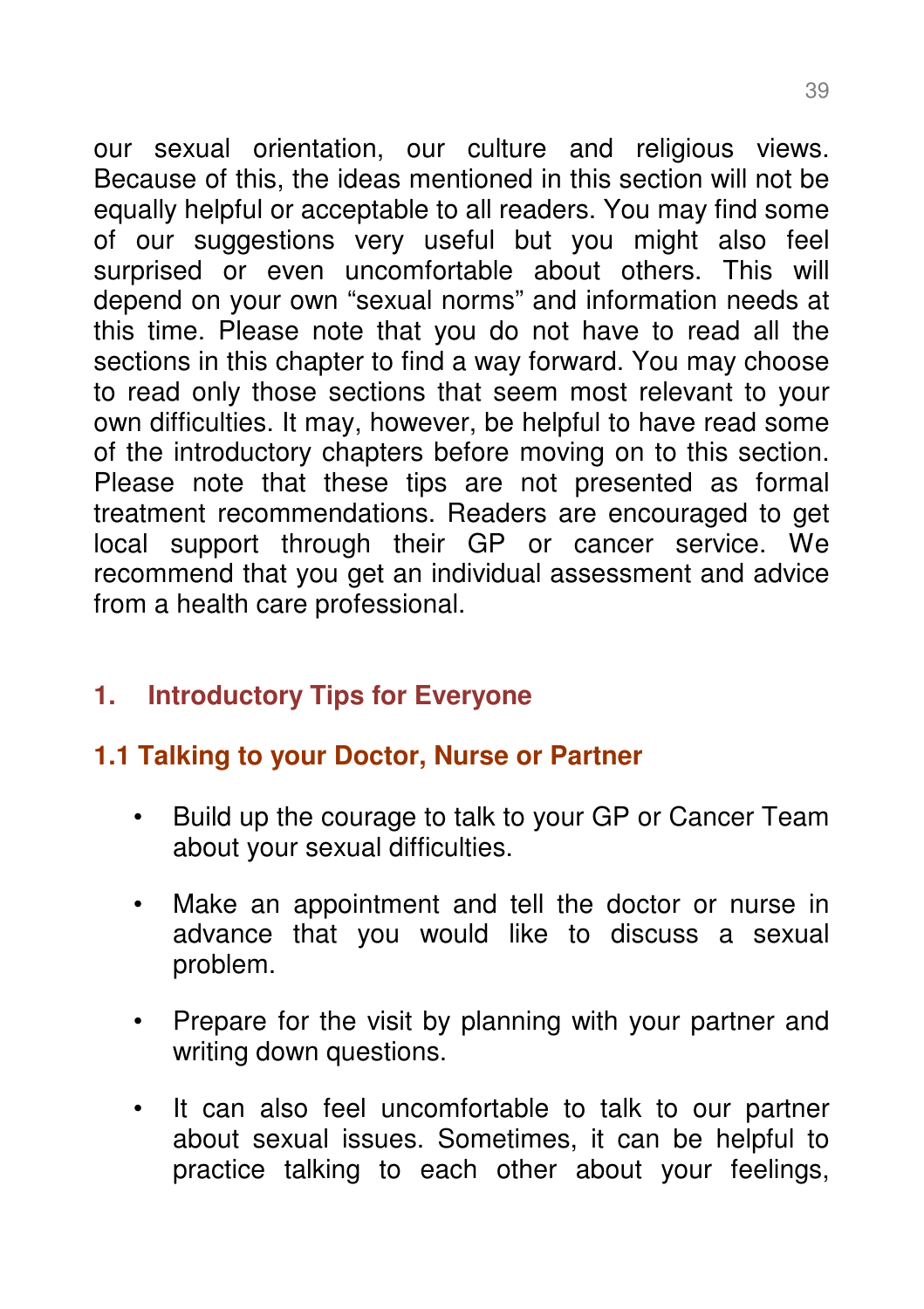wishes or concerns about non-sexual topics before you start talking about sex.

- Some people recommend getting started by writing down what you like about each other and to practice talking about (and working on believing!) these positives.
- Here are some ways you could start your conversation about sexual topics: "I know it can be embarrassing to talk about sex but we are both adults." "I have something to say, but I find it difficult to talk about." "You may have noticed that I've been avoiding situations where we might end up having sex." "You don't seem to be in the mood for sex lately. Is there anything you would like to talk about?" "Have you noticed that we've fallen into a routine when it comes to sex? Do you ever think about us being more adventurous?" "Let's try making love when we are fresh and awake in the morning – or let's plan an afternoon siesta together." "It's time we sent the kids to visit relatives and have a weekend to ourselves." "Let's try just cuddling and giving each other a massage tonight." "It's harder for me to get aroused these days. I'm not sure why but I was hoping we could talk about it." "I worry that if we have intercourse, I might be dry and sex might hurt."
- It can also be helpful to ask "What do I do that you like?" or "Let me tell you what you do that I like".
- Try to share your feelings, fears and wishes with each other.
- Try to discuss and dispel sexual myths if these have been holding you back from adjusting to any changes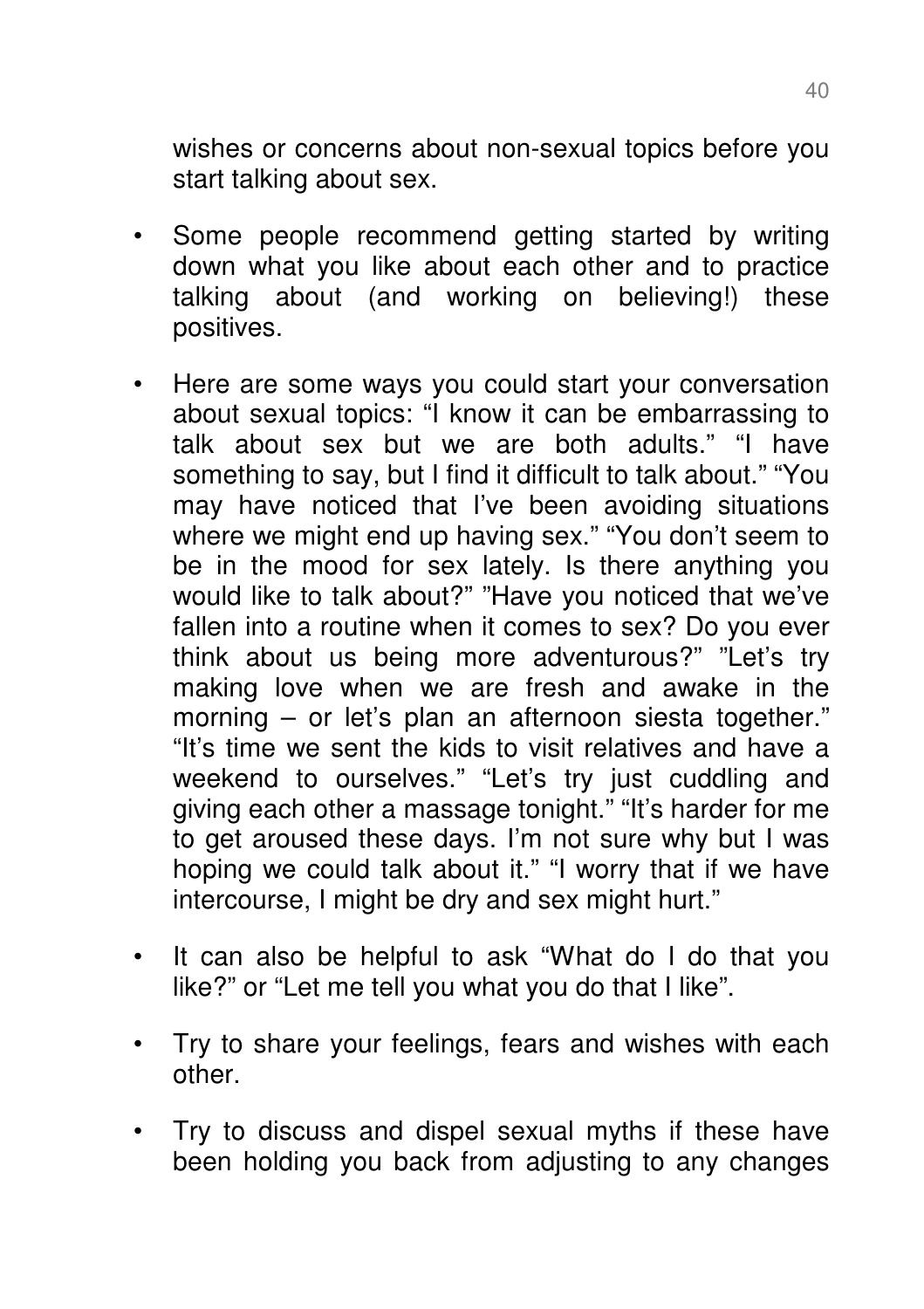and enjoying yourselves. (Examples of sexual myths are: Sex is only for the young, healthy and beautiful. Erections, penetration and orgasm are necessary to feel sexually satisfied, etc).

- Examine your ideas of relationships and sex Can you see sex as an act of mutual intimacy and emotional bonding rather than an obligation that must be fulfilled?
- If you long to be able to hold you partner or touch your partner again but are worried that this might lead to "having to go all the way" and you are not comfortable with this at the moment, it can be very helpful to talk to your partner about your feelings. You could explain what you would like to be able to do again (e.g. hold hands, kiss, give compliments). It can sometimes be helpful to agree on what you will and will not do together for the time being before you start getting intimate. This will help you feel more relaxed and able to give yourselves over to the experience instead of worrying whether you'll feel up to taking it "to the next level".

## **1.2 Confidence and Body Image**

- Consider what attracted you to your partner in the first place and what you value them for now.
- If your partner had had cancer and his or her looks had changed because of it, how would this make you feel? Would you still be attracted to them?
- How do you think your partner feels?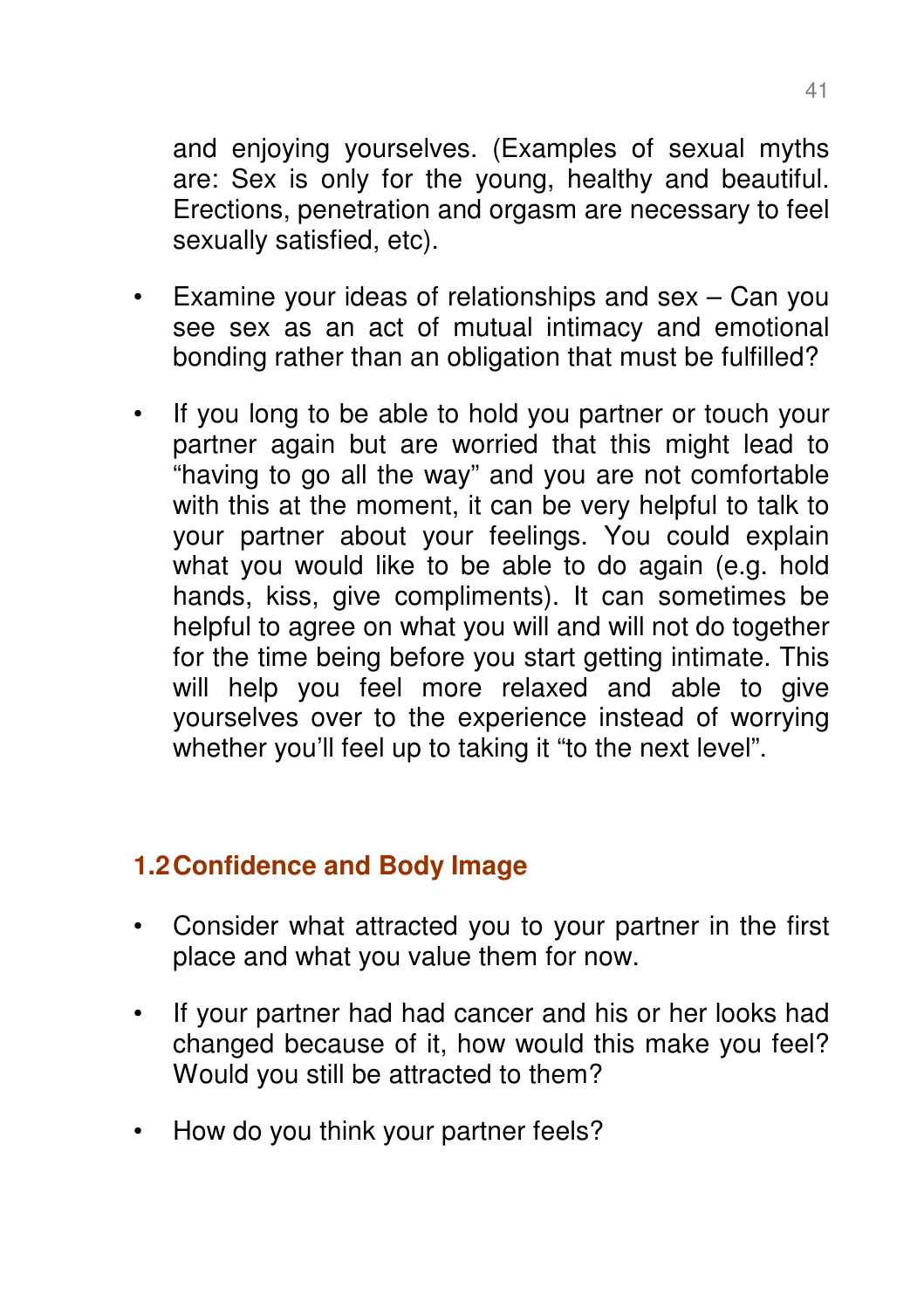- Think about how society or the media portrays men and women. How many people do you know who are/look exactly like that?
- Cancer and its treatment can result in many changes to your body, how it functions and how it feels. Learn to get to know your body again. Take time to regain a sense of your body as your own.
- Research has shown that the sooner you confront the changes in your own body and the sooner you let your partner see your altered body, the easier things might be in the long run, both in terms of confidence and sexuality. However, many people have not had the opportunity or courage to confront changes early on and it is never too late start accepting your changed body. If this is a particularly sensitive topic, you may want to consider getting the advice and support of a professional along the way.
- If you do decide to tackle changes in your body head on, your first few attempts to look at yourself might initially make you feel unhappy or shocked and you may feel a strong desire to avoid looking. Try to be reassured that even if you feel any of this initial intense unpleasantness, this will soon lessen if you keep looking at yourself (this is a process called "habituation"). If you keep looking long enough for the really unpleasant feelings to go away before you stop looking, the next time you look will already be a bit easier. If you keep doing this regularly, you will soon adjust to the changes in your body and you will become much more comfortable with your changed body. One way of doing this might be to stand in front of a fulllength mirror and study your naked body. Describe what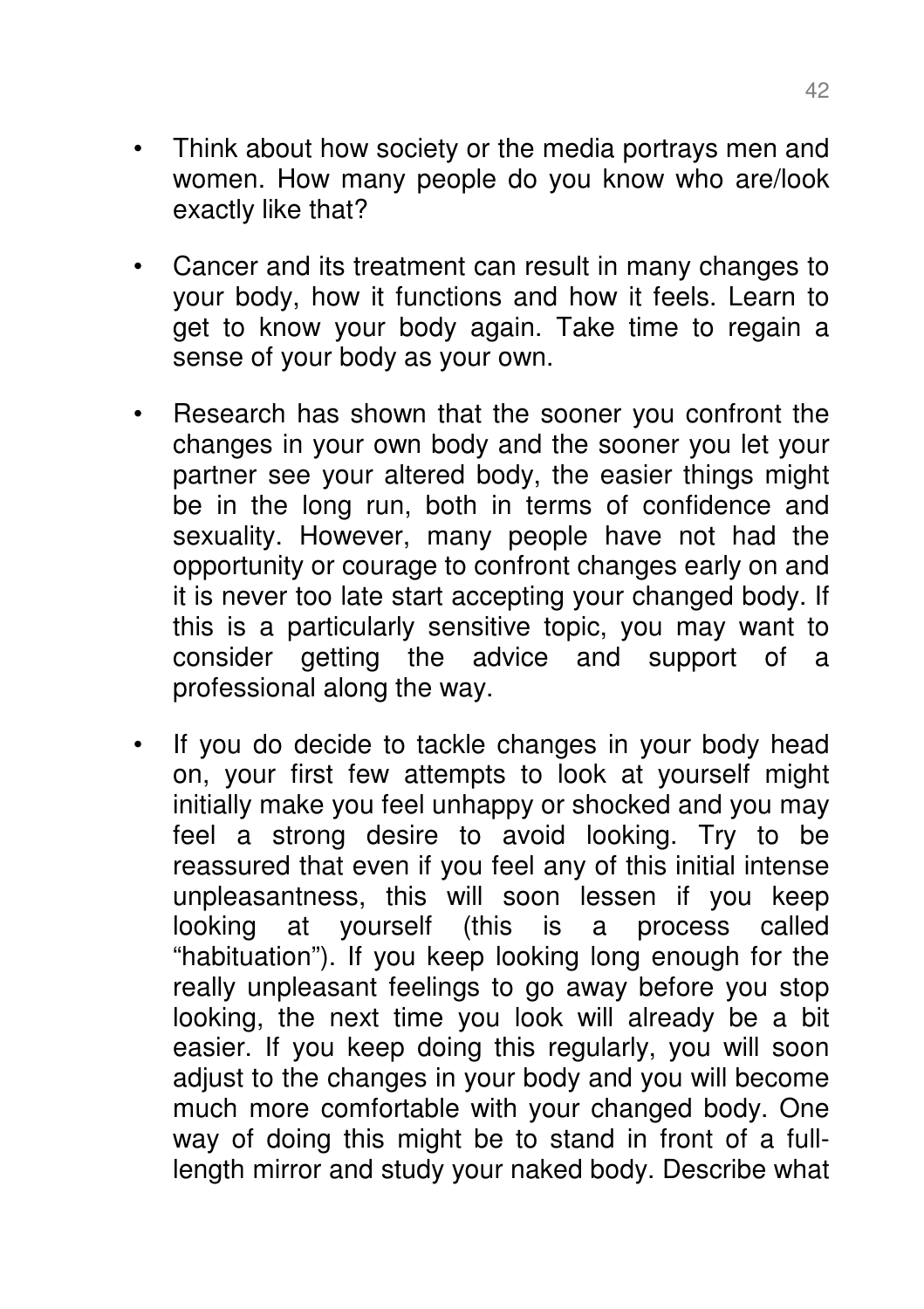you see, what you like and what makes you feel awkward or uncomfortable. Try not to stop until you feel a bit more comfortable with what you see.

- It is useful for self-exploration to include touching as well as looking. If there's been a surgical or other body change, look carefully at the affected area. Also try to be curious about other parts of your body which you might not have considered sexy before. Try to see yourself as a whole person and try to find parts of your body you like.
- Highlight and let yourself feel good about the features that please you. Simply note the features which make you feel uncomfortable.
- The more often you look at your body, the less foreign it will be. What will at first appear as major problems can become aspects of your uniqueness.
- Cultivate kindness towards your changed body you've both been through this together.
- Some people find it helps to develop a new way of thinking about their changed body. They might for example call their scars "survival devices", "badges of bravery" or "battle scars" they come to wear with a sense of pride. Can you think of a new, more helpful way of thinking about the physical changes in your body?
- Learn to appreciate your body in non-sexual ways, e.g. by having a nice shower or bath, using body lotion, having a massage or engaging in physical activity. You could think about how you take care of your body,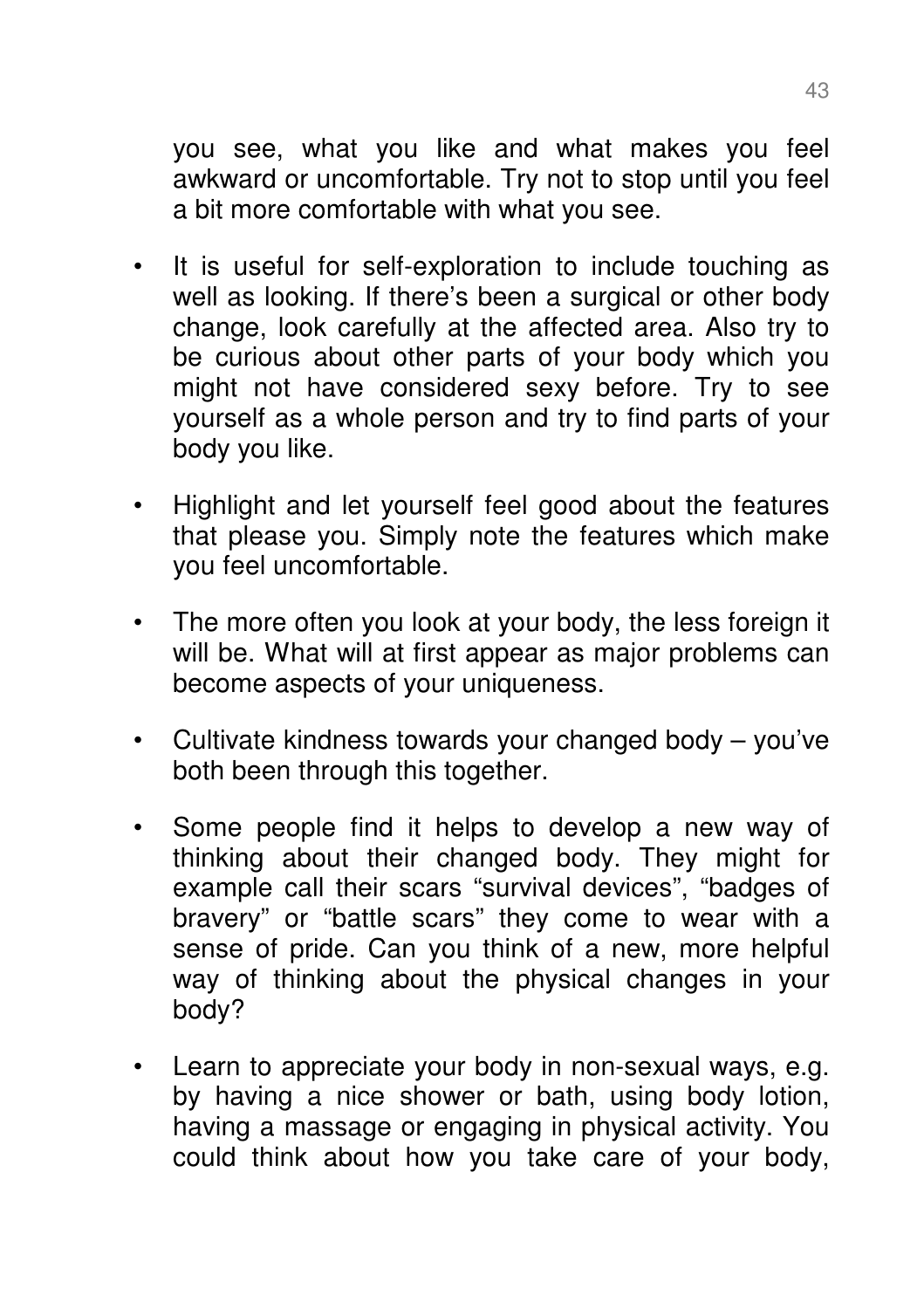perhaps by eating healthily, drinking enough water, getting enough sleep and exercising, etc.

- All forms of exercise can make us feel better about ourselves. Exercise also increases blood flow to your entire body, and that includes sex organs. Build up your exercise routine slowly. If you are unsure about what kind of exercise is recommended for you, get the advice of a health professional.
- Take time to get to know what or where your 'onswitches' for sexual arousal are with your new body.
- Also find out about areas which are not so nice to be touched ('off-switches'). Surgical sites, areas around stomas and scar tissue often feel uncomfortable, numb or even painful. It's important to determine what's off limits during sexual activity with your partner.
- Think about how to present your body, eg. what to cover up or accentuate.
- Try to accept it when your partner says that you are attractive.
- Getting back to being intimate with your partner may help you feel more confident and help you adjust to your new body.

#### **1.3 Setting the Scene**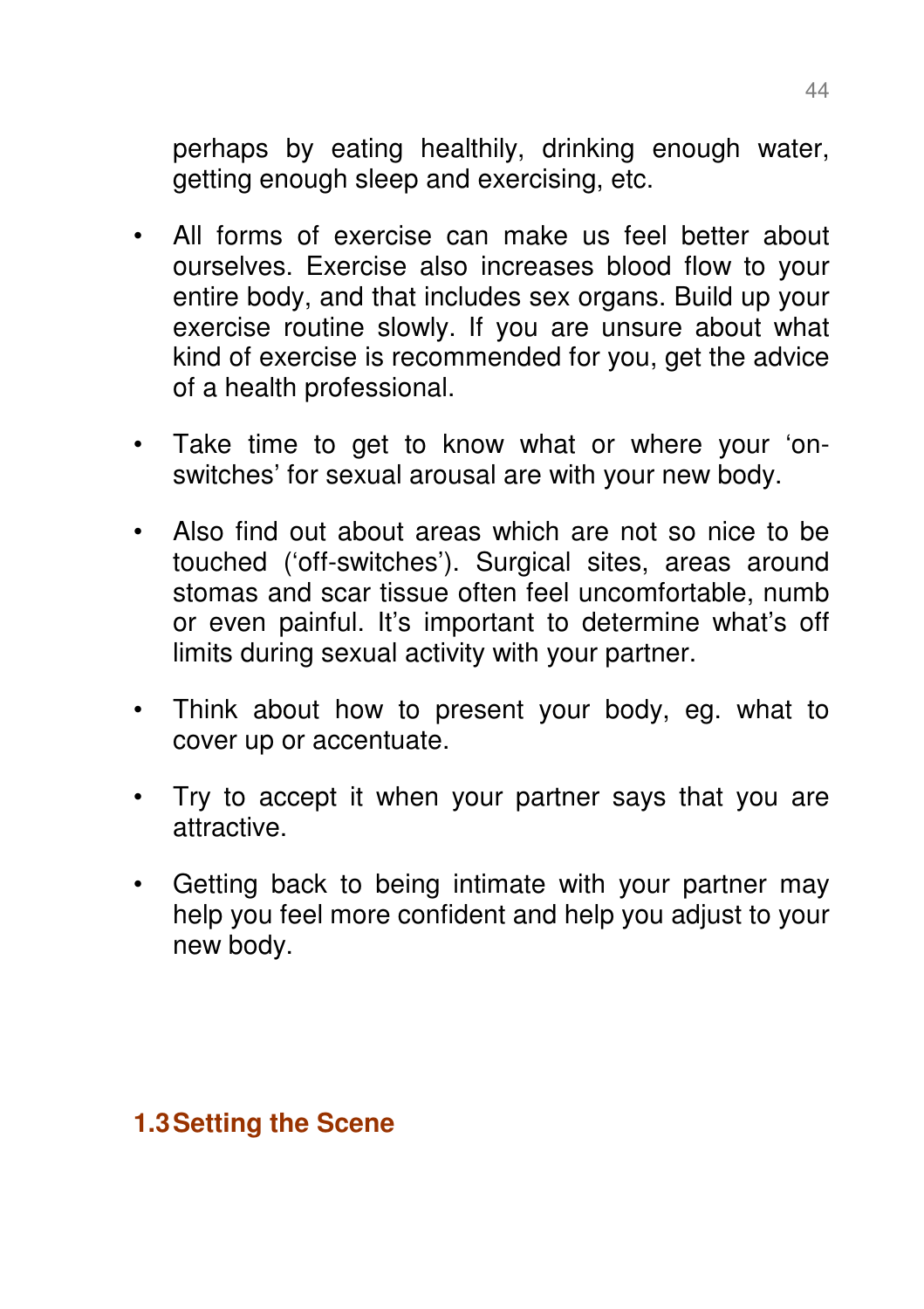- Most people find it difficult to experience sexual feelings when they are stressed or anxious. Both the on-going worry about cancer or other life problems and the specific stressful events of a given day, can therefore affect how well we are able to tune into our sexuality. It can be helpful to make a deliberate transition between busy life and quality time with a partner and discover your personal ways of relaxing before a sexual encounter. Becoming more relaxed may help you to feel more comfortable and can help to create the right conditions for experiencing more sexual desire and responsiveness.
- It can be very helpful to explore ways of managing your stress. Find out what relaxes you before you consider becoming intimate. This could include things like going for a walk, having a massage, a warm bath, watching a film, laughing, time away from children or trying formal relaxation exercises. It can be useful to schedule in some times for relaxation every day, even when you are not planning to be sexual.
- Try 'doing a spot of courting' again! This requires making an effort and most couples would agree that they fail to do this as much as they should. The amount of effort involved needs to be in proportion to what you are able to do at the moment. Remember, something as simple as giving a compliment and letting your partner know what it is that you value about them can be a very good starting point.
- If you don't have enough energy to go out, why not arrange some 'special time' at home. An example would be to have a meal together and get dressed up as though it were a special occasion.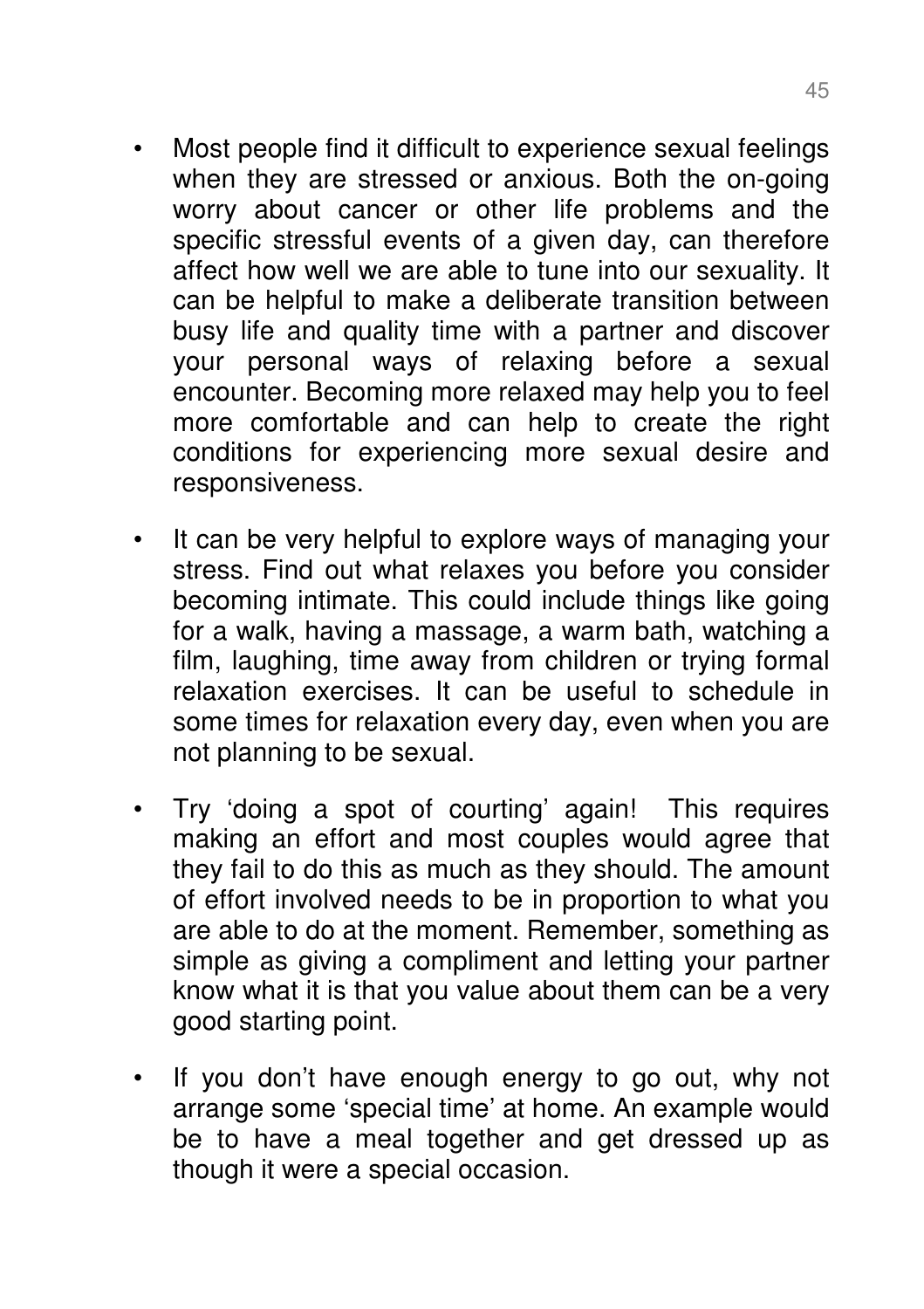- If you have young children consider asking family, friends or baby sitters to look after them so you can share some time together.
- Turn on the answering machine to avoid being disturbed.
- Re-discover physical experiences that make you feel good, generally or in preparation for being intimate (e.g. having a bath, being pampered, massages, manicures, relaxation techniques, meditation, physical activity, dancing, good food, masturbation).
- It can be helpful to agree clear boundaries of what you will or will not do together at the moment before you become intimate with each other as it removes pressure and can help you to feel relaxed and safe.
- Wear clothes that make you feel confident, attractive and sexy. Consider whether you might initially feel more relaxed by not undressing fully.
- If you feel self-conscious about your body you could set the scene with candles and dim lighting.
- If you feel tired and don't have much energy it might be helpful to make love in less energetic positions where your weight is supported or to try quicker sexual contact rather than lengthy sessions.

# **1.4 Tips for Men and Women**

• You cannot catch cancer or pass it on by having sex.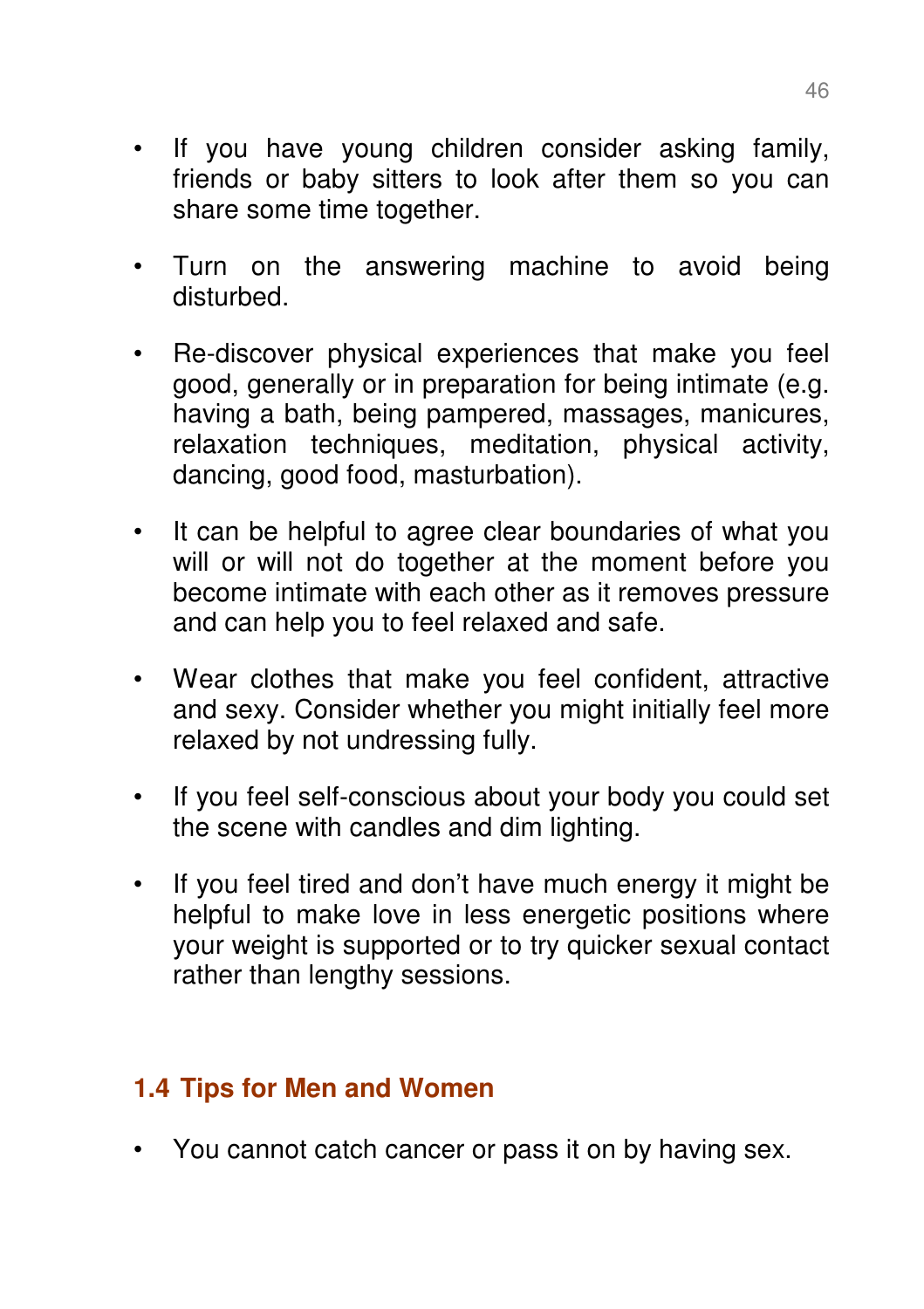- Sex does not make cancer worse or increase the risk of it coming back.
- Sex does not interfere with treatments. It is, however, very common not to feel like having sex while you are undergoing treatment. This is usually because of tiredness, side effects or feelings of anxiety or depression.
- While you are having chemotherapy and for a certain time thereafter, it can be important the use some form of contraception to avoid pregnancy. Many health care professionals also recommend use of a barrier method of contraception (condom or femidom) or a dental dam for oral sex to stop small traces of the chemotherapy drugs from causing soreness or discomfort to your partner. It is worth knowing that the extent to which such traces are present in body fluids and how long for has not be fully established. Health care professionals vary in the kinds of recommendations they give to their patients about this matter. Recommendations range from taking no special precautions, over using a barrier method only for the first day after chemotherapy treatment to using it until the whole course of chemotherapy has been completed. It is worth considering that barrier methods can also reduce the risk of infection but that many people find it harder to get sexually excited when using a barrier method, particularly if this is not something they are used to. Please discuss your individual concerns with your health care provider.
- It can help to remember that our most important sexual organ is our brain. Try to find new ways to think about your sexuality. It may be helpful to consider changing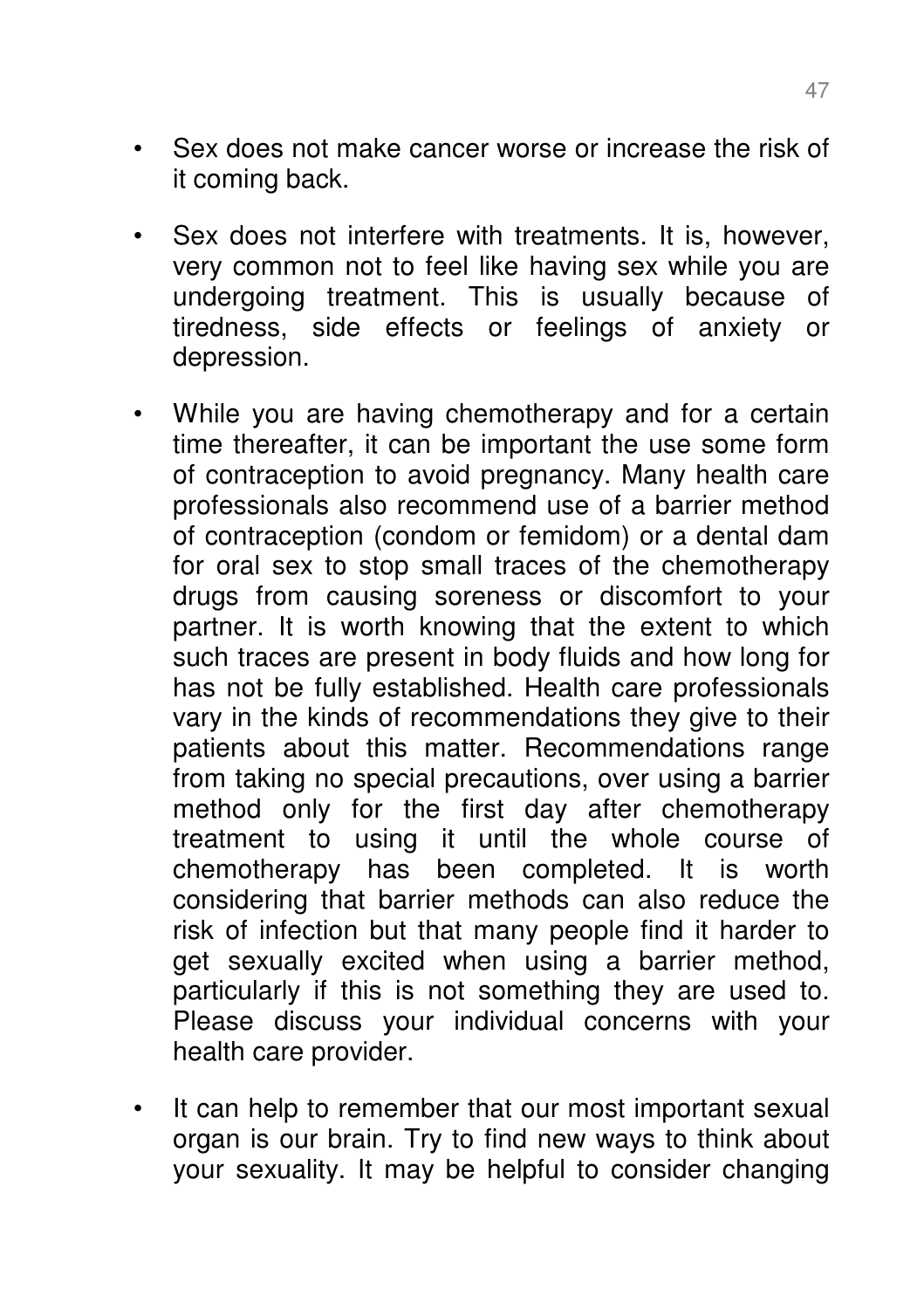expectations and exploring new ways of sharing sexual pleasure and intimacy.

- Some people have found it helpful to consider what is more important to them: the ability to have sexual intercourse or the ability to still have loving and intimate times with a partner. Unfortunately, life doesn't usually give us a choice, but many people discover that being able to hug, kiss, hold hands, cuddle, caress and share intimate experiences can take on a deeper meaning and become more fulfilling than they had previously anticipated.
- Many people report that learning to take time to let desire build up gradually and discovering new ways to reach a sense of sexual satisfaction can become more fulfilling than an earlier "taken for granted" routine which relied on a relatively effortless ability to experience physical arousal (erection or lubrication) and orgasm.
- Remember that each partner in a relationship usually gets turned on by different things. Find out what they are.
- The quality of the sexual experience may be more important than what you are able to do and how often you do it.
- It can be helpful to maximise opportunities for physical contact and closeness in general.
- Relaxation techniques and breathing exercises may help you to become relaxed and increase sexual responsiveness. You could start by having a meal or taking a bath or having a nice shower. Listening to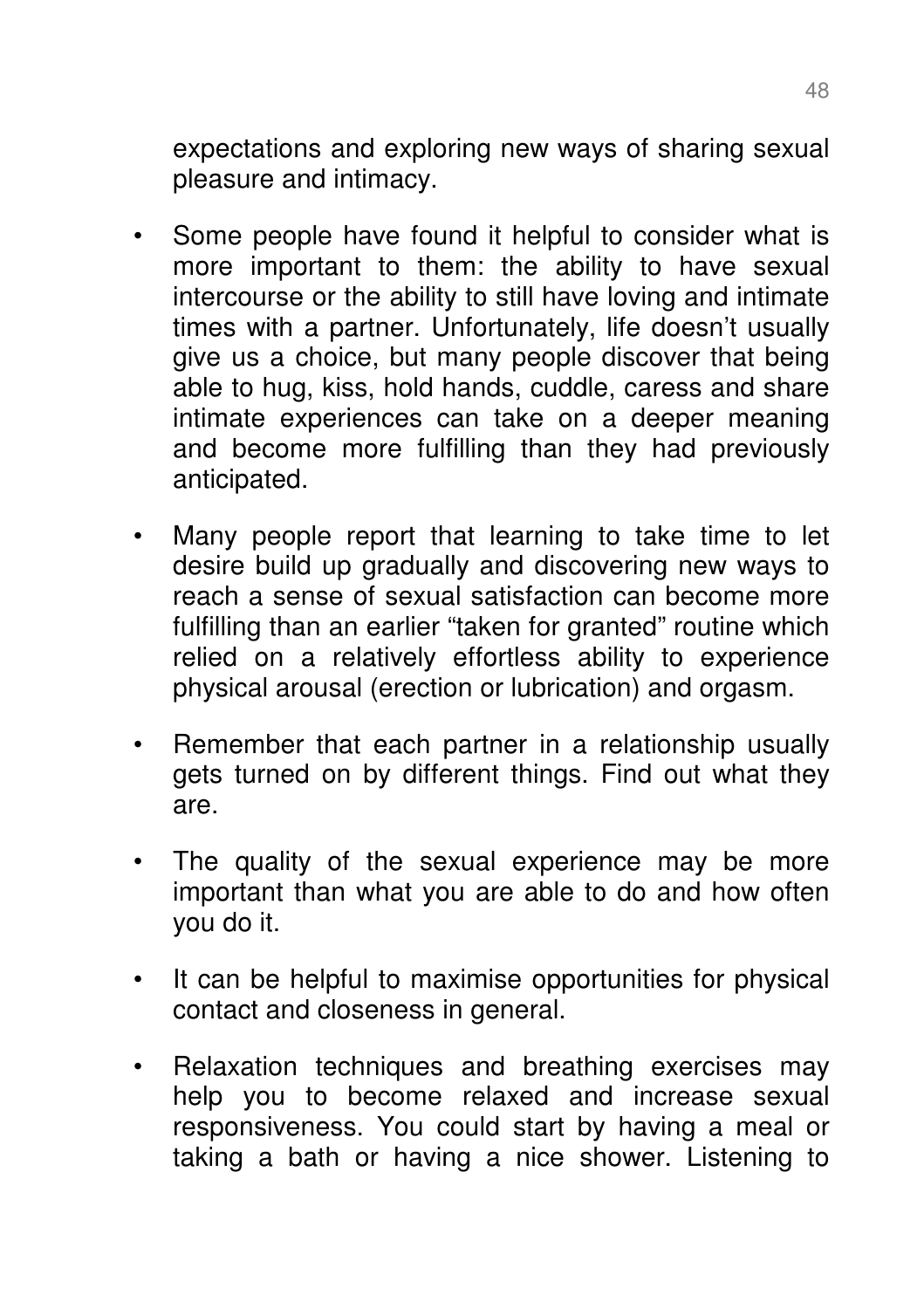music and creating a nice atmosphere and maybe having a cuddle can also be ways to unwind, to start to relax can help to make the transition from hectic everyday life to some quality time with your partner. Try to take things step by step.

- Being close to your partner by lying next to each other and cuddling can be comforting and reassuring in itself.
- Gradually, as you have the confidence, you might like to start kissing each other. This may be more difficult for those who have had treatment to their face and mouth. Sensations may be different and you may find dribbling awkward. Keep some tissues handy.
- You might like to go on to undressing each other. This may feel particularly difficult if there have been significant changes to your body image (e.g. mastectomy, stoma). It may help to talk to each other about these feelings.
- Do not set goals. Try not to focus on orgasms as the end point. Focus instead on being sensual, exploring and savouring the different feelings and sensations you experience in response to being with your partner. Explore different senses (touch, sight, maybe even smell, taste).
- Try to find each other's less immediately obvious erogenous zones – these might include lips, eyelids, inner thighs, buttocks, back, neck, feet or ears.
- A good position for sex is one that will let you do what you want to do, let you touch the parts of yourself or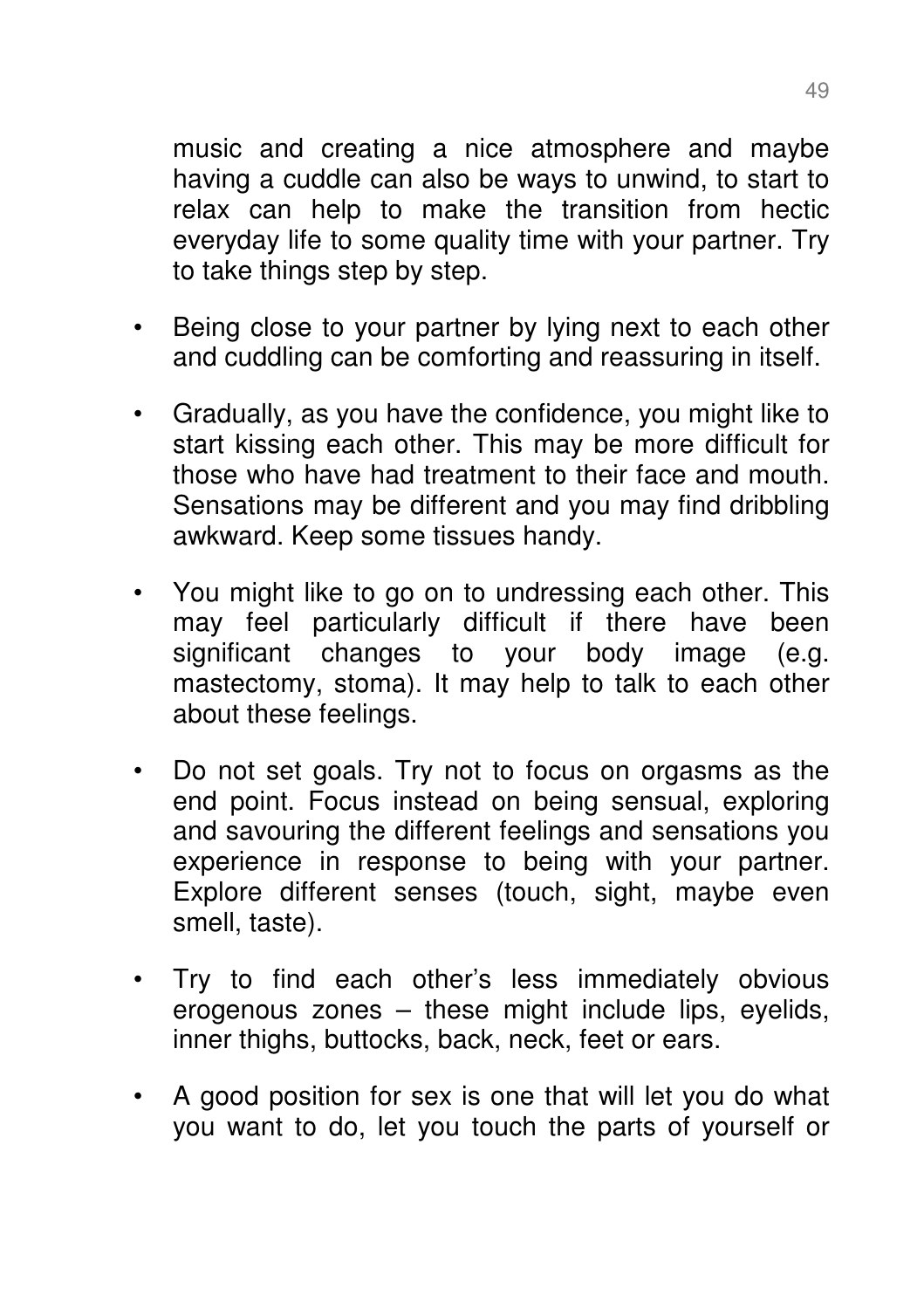your partner that you want to touch and let you be comfortable.

- If you are worried about mobility or fatigue problems, you might consider buying a sling or swing which can offer support for one partner to lie or sit in. This can take the weight off joints and limbs and makes more movement possible. These products can be expensive but some people with mobility problems have found them helpful. When looking at photographs and descriptions on websites it is helpful to try to not be put off by the youthful image presented but to think about how a product might be useful to you and your partner. It is also possible to buy pillows to assist with positioning or to use "ordinary" pillows creatively (see bedroom accessories, bedroom furniture, sex furniture, sex slings or sex swings on websites such as www.bettersex.com, www.goodvibes.com, www.comeasyouare.com or www.liberatorshapes.com).
- Modify sexual activity to conserve energy (e.g. consider positions, less thrusting, non-intercourse). The use of sex aids, such as a vibrator, will avoid the need for high levels of energy expenditure. Mutual masturbation and oral sex are also strategies that require lower levels of energy expenditure, while the use of a waterbed may facilitate movement. It can be useful to think about the weight of any sex aid you are considering. The lighter it is, the easier it may be to use for longer periods of time.
- If you are staying in a hospital or hospice, don't be afraid to discuss your needs for privacy. You will be able to hold hands and caress. It may also be possible to share the bed to be physically close or even to find out if a family or quiet room or even a double bed is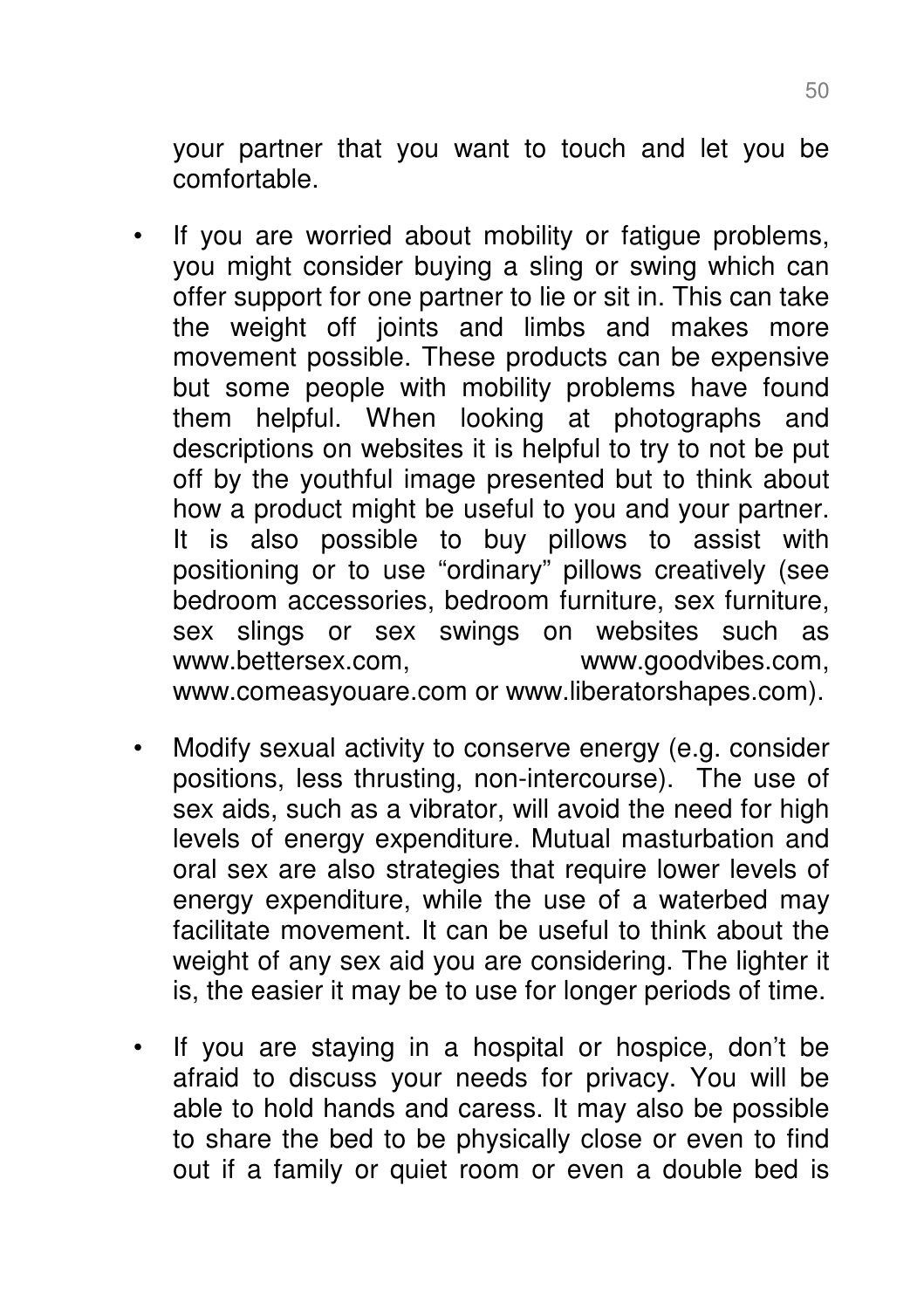available. Ask staff and visitors to respect your privacy when the curtain is drawn or the door is shut and to knock or ask permission to enter. Find out if there are any "Do not disturb" signs available. It is usually possible to organise nursing care and medication in a manner that provides opportunity for privacy & intimacy.

• Don't be afraid to start dating during or after treatment. Someone who can love you when you are ill is someone special and can probably handle other life challenges. Please refer to the resources described in section13 "Useful Links for Single People" for more tips and ideas.

## **2. Mostly For Women**

#### **2.1 Tips and Advice for Women**

- Attractive underwear and nightwear might help you to feel confident again when trying to resume your sexual relationship.
- If you have had breast cancer and feel unhappy with your body image following a mastectomy, you may wish to consider the possibility of a breast reconstruction. Try to get a realistic understanding of what outcome to expect in terms of how it will look and feel and what risks are involved. Also explore different options of prostheses. There are lingerie and swimwear companies that specialise in women who have had a mastectomy (see resource section for some examples).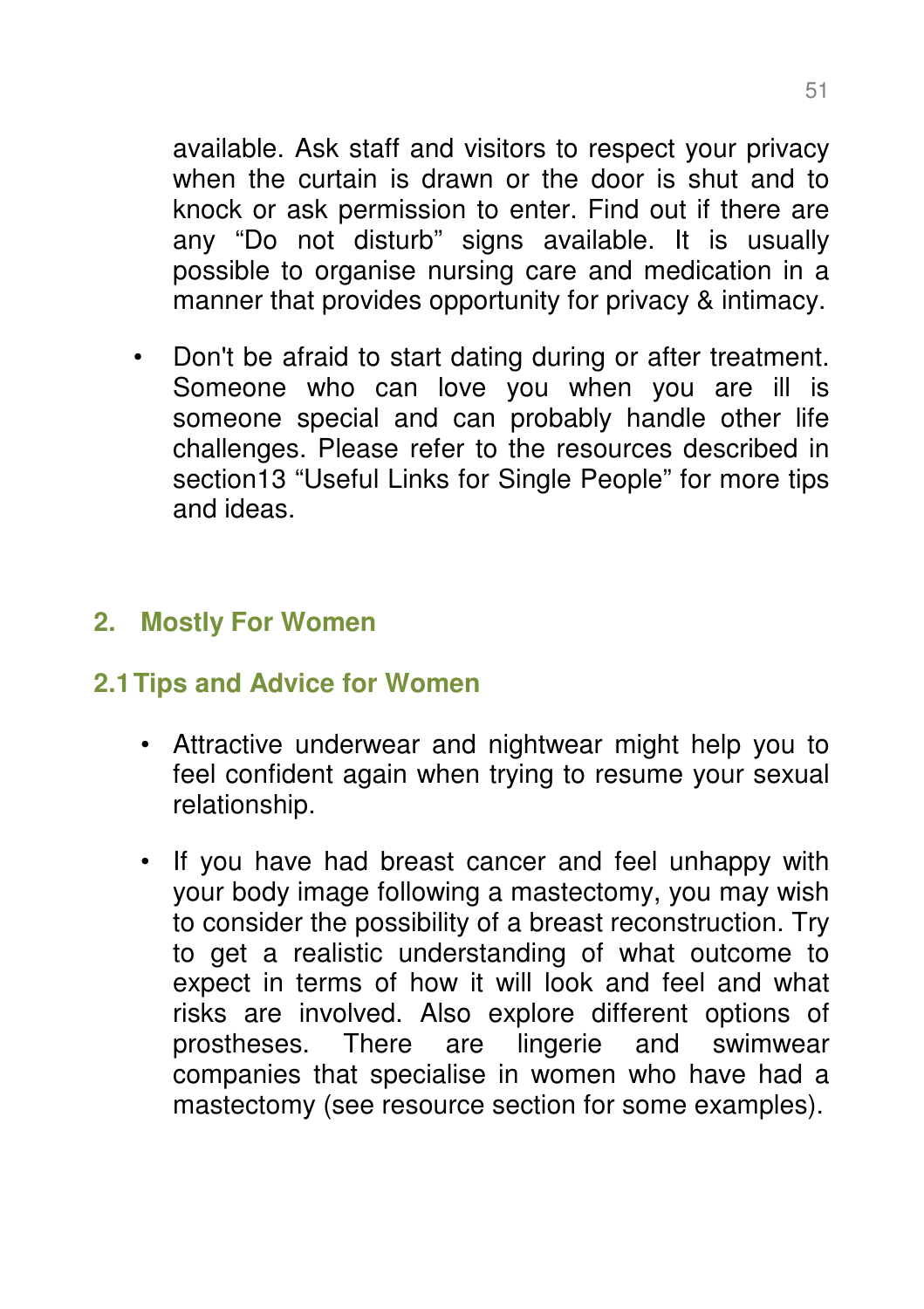- If are at risk of losing your hair during treatment and you choose to wear a wig, it can be helpful to have it fitted before you lose your hair, so that it can be matched for style and colour.
- You can also use wigs as a chance to experiment with different appearances and hair styles.
- Take your wig to your hair-dresser. They may be able to style it for you, layer it or put highlights into it if you like. You could also wear a turban or scarf in bed.
- Taking the wig off is as significant and emotional a moment as putting it on for the first time. Plan the style of your re-grown hair with a good hairdresser.
- Discomfort and pain caused by vaginal dryness can be helped by use of lubricants or creams. These broadly fall into water-based and oil-based varieties. Waterbased lubricants are useful when the vagina is still irritated and are also compatible with condom use. Oilbased varieties may irritate the vagina and can also break-down condoms. Oil-based lubricants may also make it more likely for you to develop thrush. However, they do create a more "slippery" effect and better penile sensation during intercourse. It is best to discuss your choice of lubricant with an appropriate health care provider.
- The list of lubricants mentioned by our group of contributors included Sylk, Yes, Vielle, Replens, Aquagel, Durexlube and Senselle. This is not an exhaustive list and does not imply superior performance. Please always get the advice of a professional.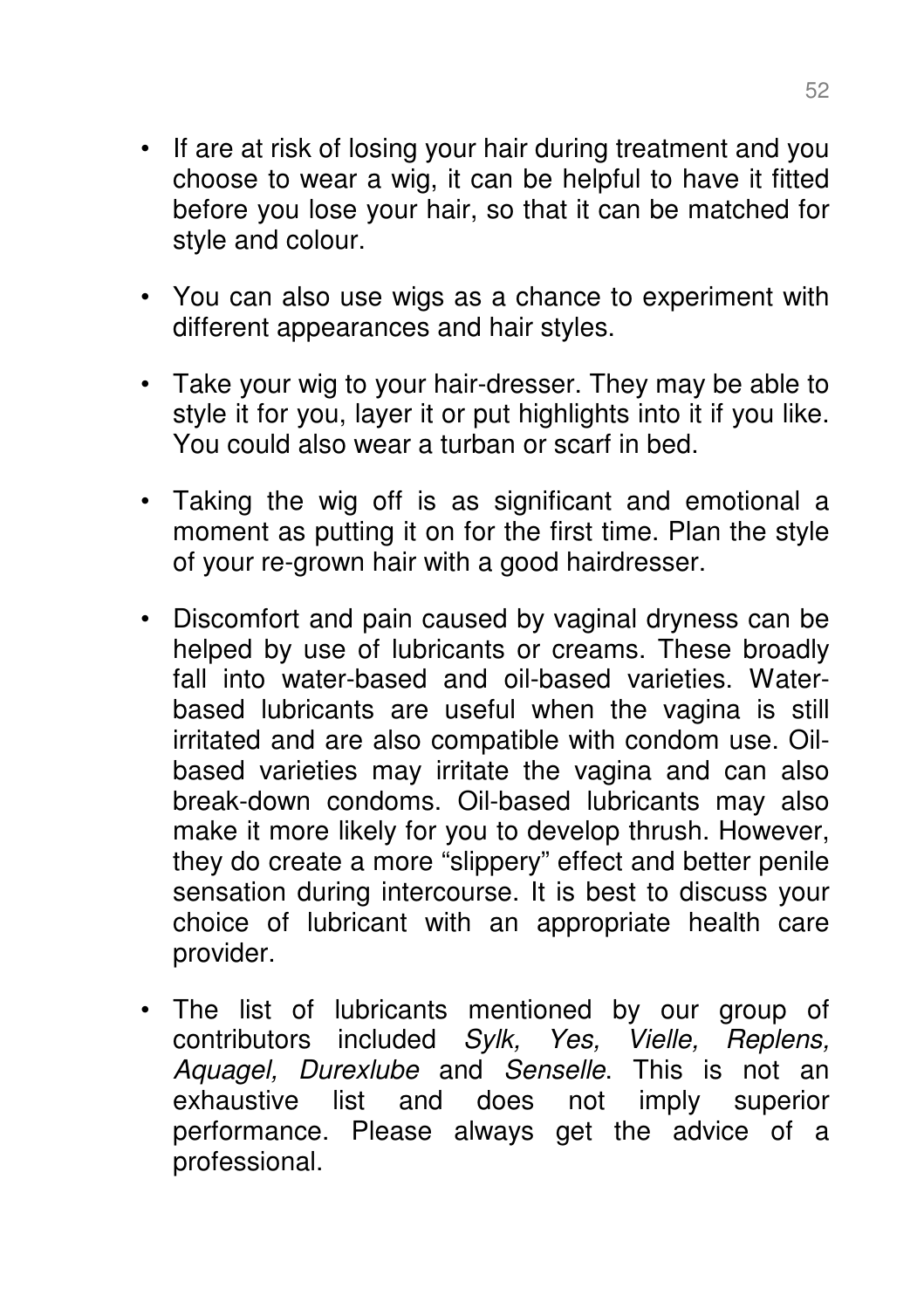- Using a vaginal lubricant before having intercourse will ease vaginal dryness and help prevent pain. This can be particularly important if your ovaries have been removed, you have had pelvic radiotherapy or you have been through the menopause. You may want to put some of the lubricant into the vagina, and some on your partner's fingers, sex aids, penis or anything else which will be inserted into the vagina.
- Depending on cancer type it may also be appropriate and helpful to apply an oestrogen cream to the vulval area and vagina. Many health professionals believe that a small amount of oestrogen applied locally will not affect your whole body system and may therefore be safe even for those with hormone-receptive tumours. The effects of such creams are most beneficial when they are applied regularly. Some practitioners recommend daily use for a few weeks to begin, followed by less frequent application. If appropriate, this can be prescribed by your GP or cancer specialist.
- You could also ask your clinician if HRT (Hormone Replacement Therapy) is a suitable option for you as it may improve your desire for sex and your ability to have sexual intercourse.
- Pelvic floor exercises (also called Kegel exercises) can help you to have an increased awareness of any tension in the muscles surrounding the entrance of the vagina. If these are tense, you may experience pain when your partner tries to penetrate. An extreme tensioning of these muscles sometimes occurs without the woman becoming consciously aware of it. This is a way the body tries to protect itself from any further pain or trauma it may have learnt to associate with anything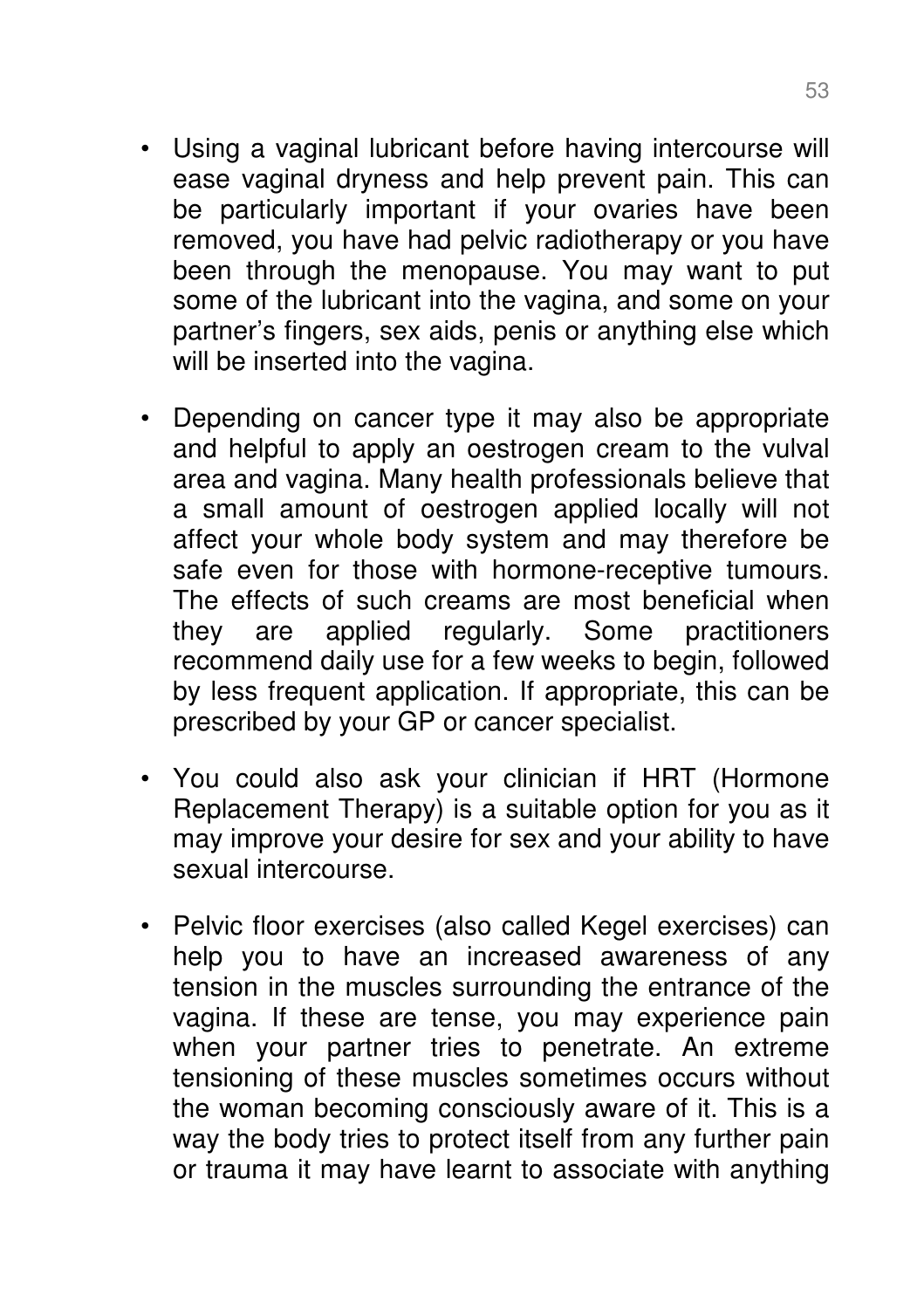coming near the vagina. This response (also called "vaginismus") can make intercourse impossible. Learning to relax these muscles, often combined with the gentle use of a dilator as recommended by the health care professional, can help the vagina to relax and become able to accept penetration again. Learning to relax your pelvic floor can reduce some types of pain experienced during intercourse. Doing pelvic floor exercises also increases blood flow to the area and heightens sexual feelings (e.g. www.pelvicfloorexercise. com.au).

• If you have had pelvic radiotherapy, it is important to begin to use dilators regularly for a certain period of time to safeguard sexual functioning and to enable future screening and internal examinations if necessary. Their use can also be helpful after surgery or simply to build up confidence in your body's ability to "handle penetration". Please speak to your cancer nurse specialist (CNS) or other professional about any concerns or questions you have. If you can't bring yourself to use a dilator, it may be worthwhile exploring the issue further with the help of a CNS, psychologist or sex therapist. Having sexual intercourse or using vibrators are equally acceptable methods for achieving the required stretching or "keeping open" of the vagina. Whatever methods or mixture of methods you use, try to ensure you stick to the recommended frequency.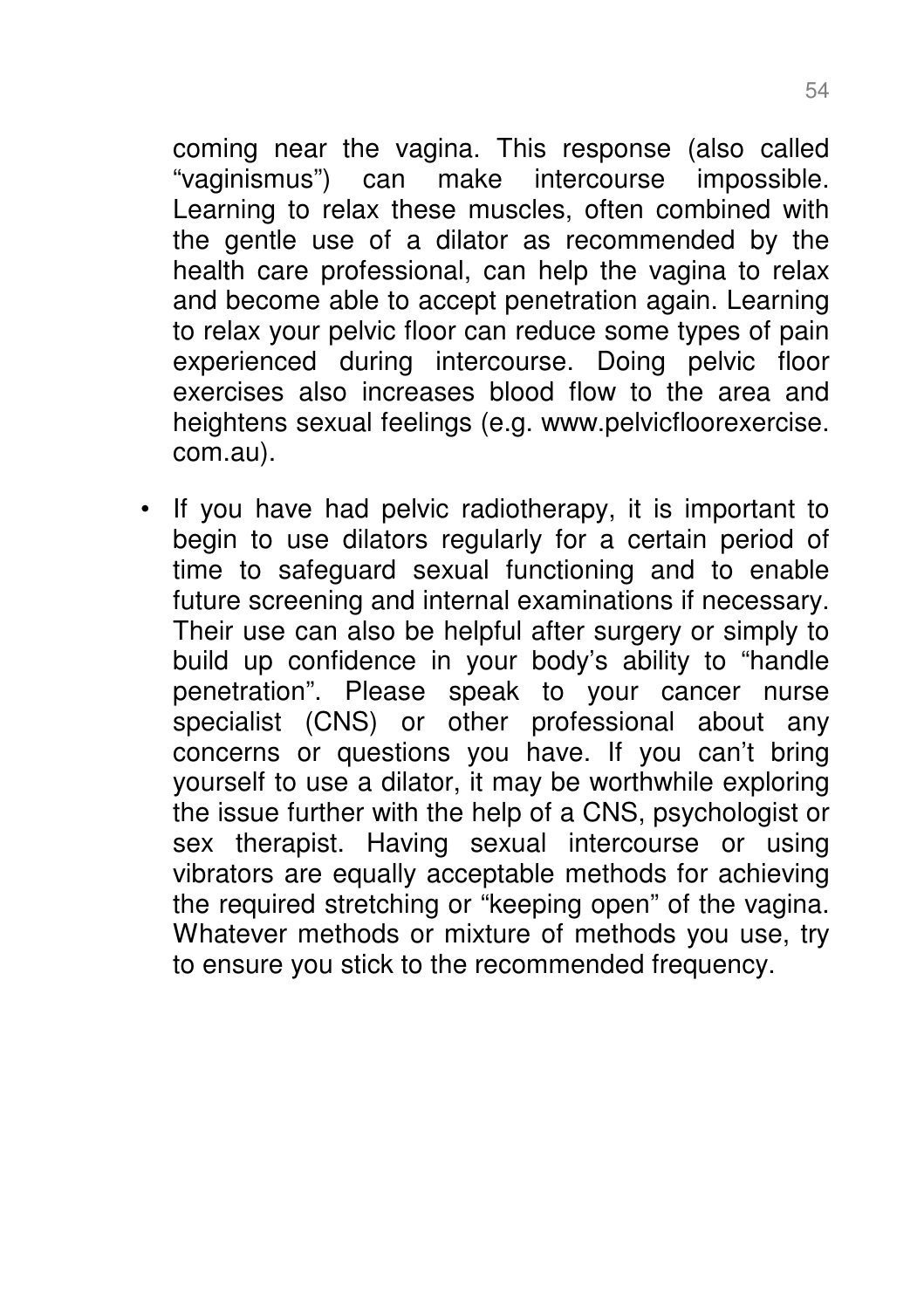# **2,2 Useful Products for Women:**

This list of products and companies has been spontaneously mentioned by our contributors. It is not an exhaustive list and does not imply superior performance. Please always get the advice of a professional.

- Nicola Jane: UK based post mastectomy fashion www.nicolajane.com - info@nicolajane.com - 0845 0952121 or 01243 537300
- Sujenbi (nightwear) contact@sujenbi.com 0845 120 6420
- Womanzone www.woman-zone.co.uk sales@woman-zone.co.uk 01925 768 992
- Eloise Lingerie www.eloise.co.uk sales@eloise.co.uk - 0845 225 5080
- Betty and Belle www.bettyandbelle.co.uk info@bettyandbelle.co.uk - 0161 929 1472
- Oops & Downes: lingerie, swim wear and accessories - www.oopsanddownes.co.uk - 0113 258 0770
- Amoena: post mastectomy lingerie, night wear, swim wear, clothing and accessories www.amoena.co.uk - 023 8027 0345
- Butterfly Bras: mastectomy lingerie and swim wear www.butterflybras.co.uk - 024 7641 5983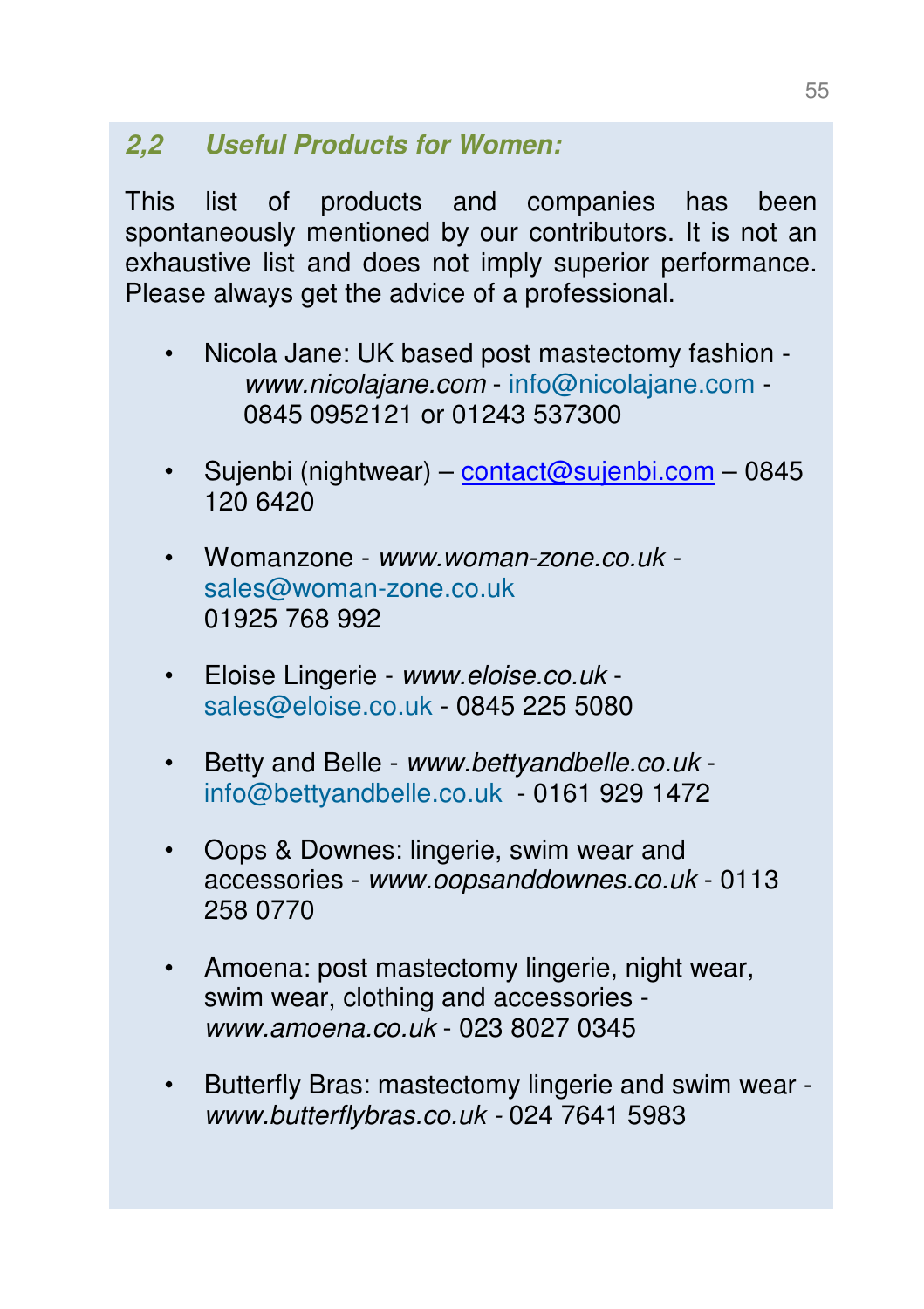- Lucinda Ellery: hair loss management www.lucindaellery-hairloss.com - 020 8741 8224
- Edwina: hair, Wig & Make-up consultant www.edwinahair.com - 0845 653 2688
- Headline Hats: stylish headwear for women with hair loss - www.headlinehats.co.uk - 0844 357 0418
- Pink: alternative, temporary solutions to hair loss www.pnkuk.com – 0121 350 3826
- Lingerie Illusions www.lingerieillusions.co.uk 01902 482 524
- Trulife: breast forms, bras and accessories www.trulife.com - 0800 716 770
- Hudsons: wigs, also specialise in semi-permanent make-up and camouflage bestmove@globalnet.co.uk - 0161 834 6151
- Tints of Nature: hair colourant www.herbuk.com 01590 613 490
- Look Good Feel Better: free make-up workshops www.lgfb.co.uk - 01372 747 500 (Head Office)
- Women's Erotic Emporium: sex aids and advice, run by women for women - www.shwomenstore.co.uk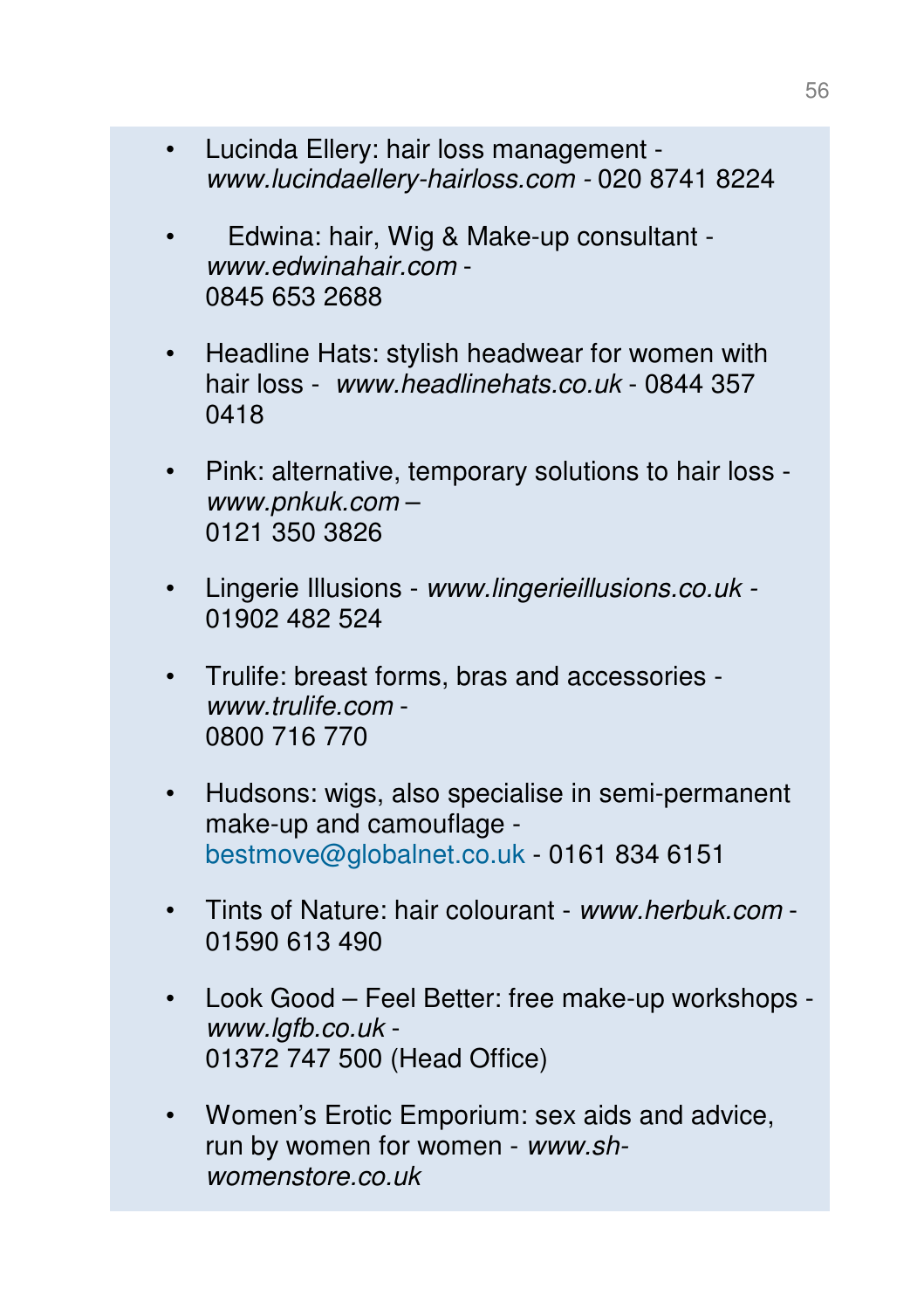- Emotional Bliss: useful information & range of female massagers (vibrators) developed with advice from sexologists and research www.emotionalbliss.co.uk
- A Woman's Touch: Sexuality Resource Centre www.a-womans-touch.com
- YES: organic intimacy products www.yesyesyes.org
- EROS: small, handheld vacuum device that improves sexual responses by increasing blood flow to the clitoris and external genitalia (please read contraindications and get professional advice before use) www.eros-therapy.co.uk
- ZESTRA: botanical female massage oil to enhance female pleasure, www.zestraforwomen.co.uk

## **Dilators:**

- Amielle Care and Amielle Comfort Dilators by Owen Mumford, www.owenmumford.com
- Femmax dilators by MDTI Medical Devices Technology International, www.mdti.co.uk
- Bioteque Silicone Dilators, www.bioteque.com, UK/European distributor info@randjmedical.com, 028 90865523 or jmoult@microsulis.com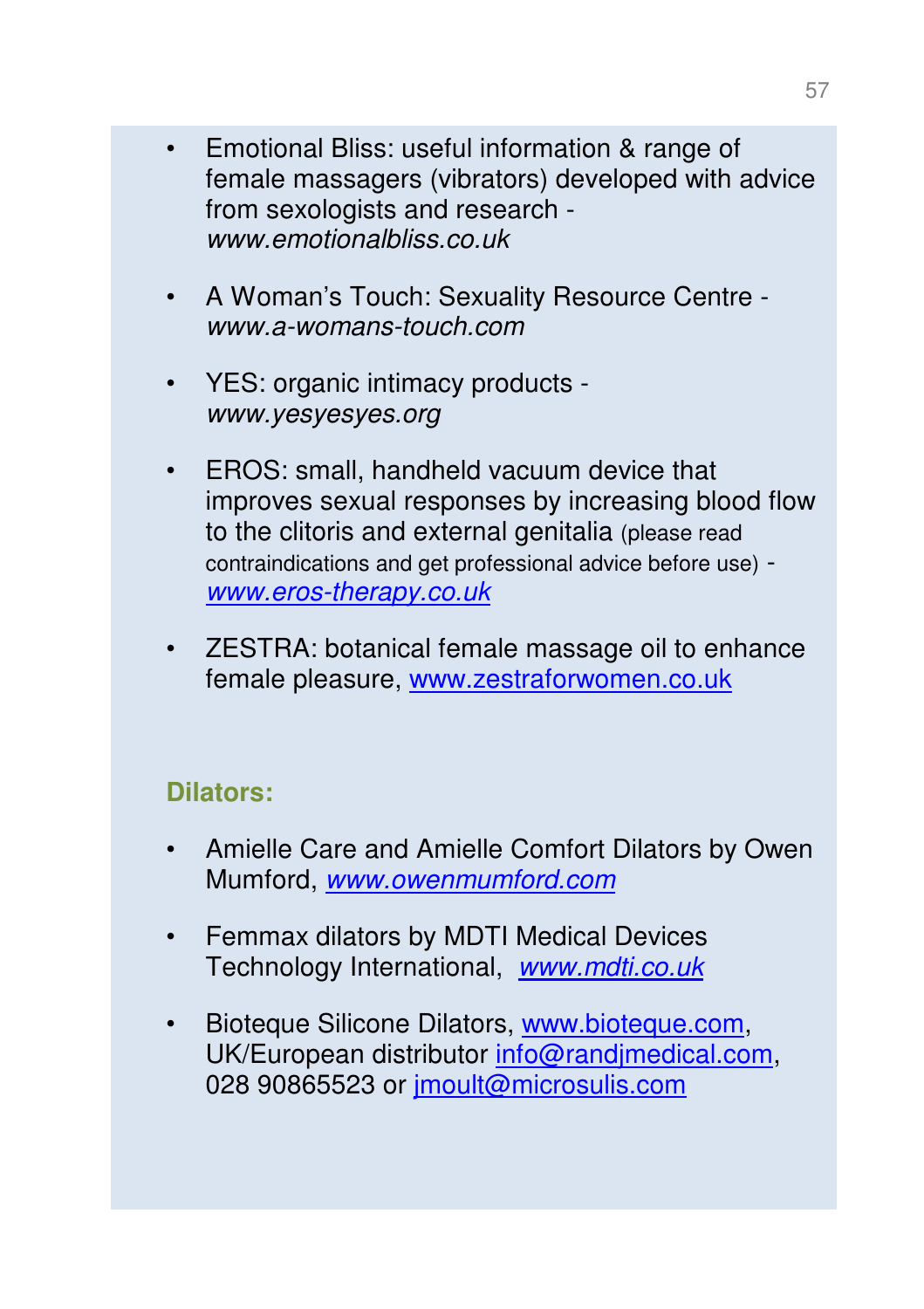- Silicone Dilators available from USA, eg,
	- o www.soulsourceenterprises/com set of 8 colourful silicone dilators
	- $\circ$  www.pureromance.com set of 6 colourful dilators and other products
- Please note that use of fingers or vibrators may be a viable alternative to using dilators. Please refer to other sections of this booklet for further information and remember to discuss your specific circumstances with your local health care team.

#### **2.3 Useful Reading for Women:**

- "Body & Soul" by Jean Karotkin (photographs of breast cancer survivors)
- "Winged Victory: Altered Image. Transcending Breast Cancer" (photographs of breast cancer survivors)
- "The Boudica Within: the Extraordinary Journey of Women after Breast Cancer and Reconstruction" by Elaine Sassoon (includes photographs)
- "Sex Matters For Women: A complete Guide to Taking Care of Your Sexual Self" by Sallie Foley, Sally Kope and Dennis Sugrue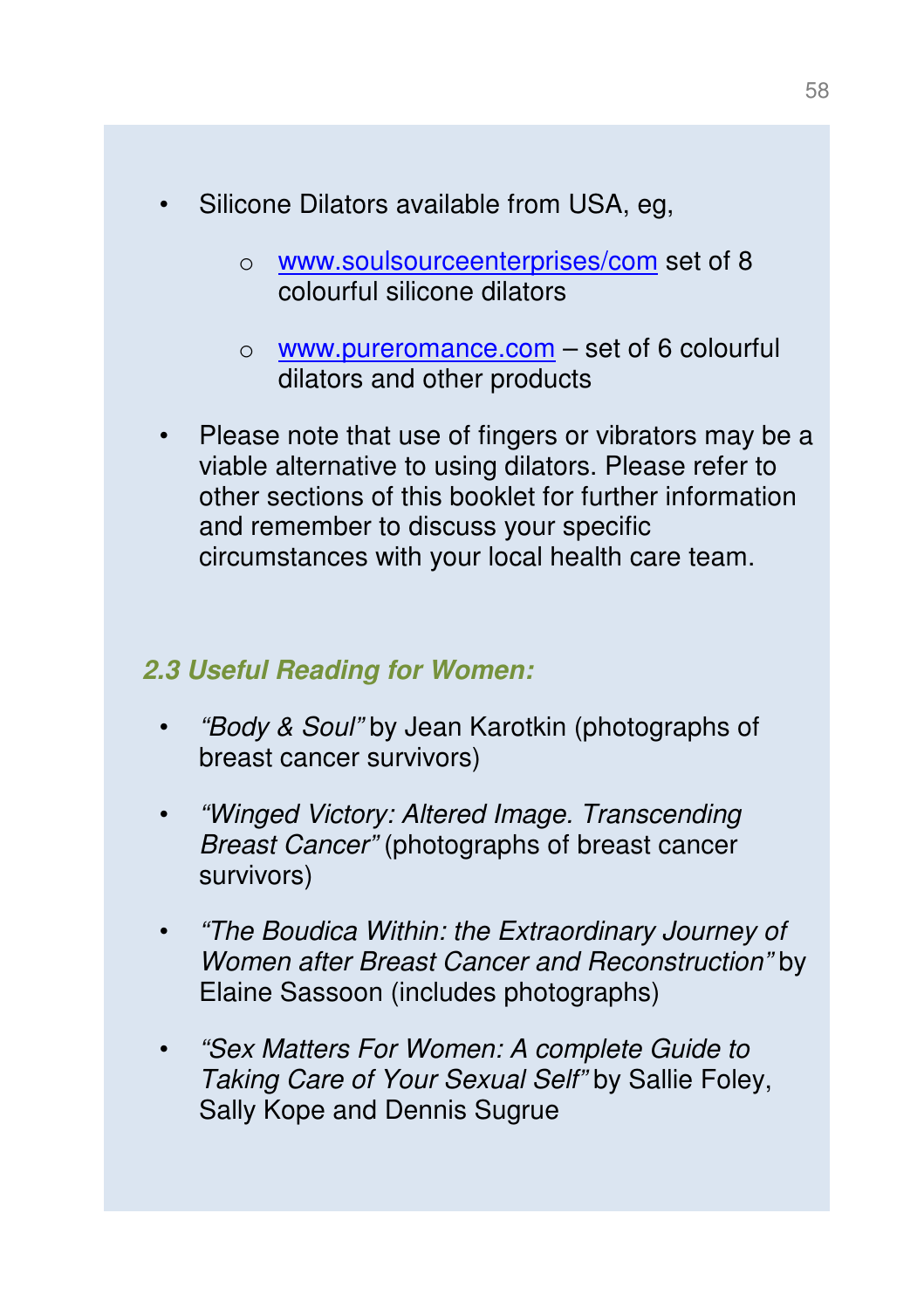- "For Women Only" by Jennifer & Laura Berman
- "For Yourself: The Fulfilment of Female Sexuality" by Lonnie Barbach
- "Intimacy after Cancer: A Woman's Guide" by Sally Kydd & Dana Rowett
- "I'm too Young to have Breast Cancer" by Beth Leibson-Hawkins
- "Sexuality, Intimacy and Breast Cancer" www.breastcancercare.org.uk
- "The Gynaecological Cancer Guide: Sex, Sanity and Survival" by Margaret Heffernan and Michael **Quinn**
- The Daisy Network, www.daisynetwork.org.uk -: for women who have had the menopause as a result of medical treatment
- Jo's Trust: www.jotrust.co.uk for women with cervical cancer
- Female Fertility booklet (Cancer Backup/Macmillan)
- Cancer Research UK / Cancer Backup/Macmillan: Pelvic radiotherapy in women Booklet
- "Autobiography of a Face" by Grealy, L. (2003)
- "Bald in the Land of Big Hair" by Rogers, J. (2001)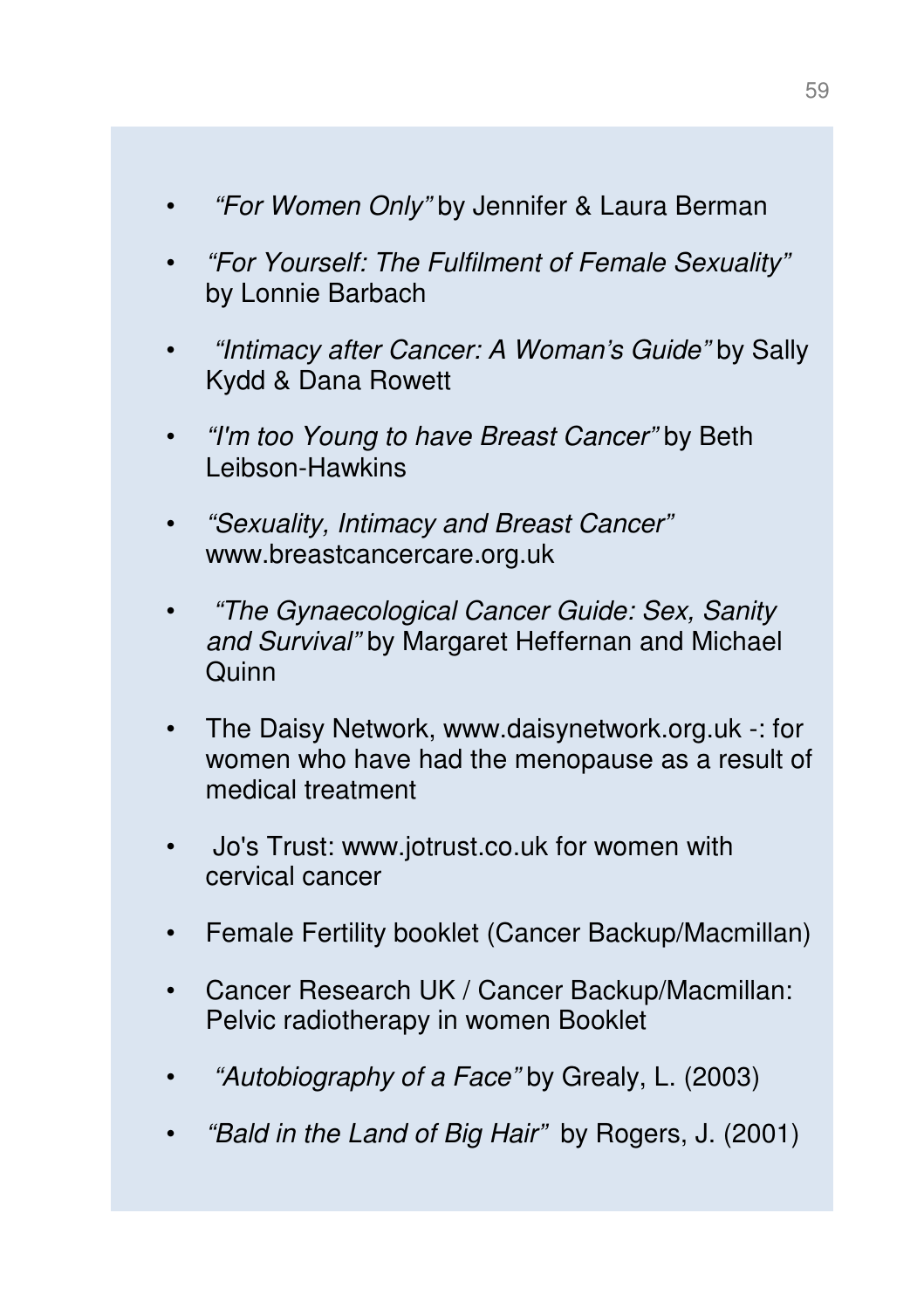## **3. Mostly for Men**

## **3.1 Tips and Advice for Men**

- Speak to your doctor or nurse as erectile dysfunction support clinics are often available.
- Loss of sexual desire, erectile difficulties and continence issues following treatment can pose a real challenge to one's sense of masculinity. It is worthwhile speaking to other men who have gone through the same experiences to find out what has helped them cope.
- Many men find it hard to discuss their feelings and problems with their partner. This can lead to misunderstandings and assumptions being made on both parts which can make intimacy problems much worse. It can be helpful to try to speak openly about any changes in your sexuality and any fears or concerns you ma have.
- With support and guidance, many men are able to rediscover sexual intimacy with their partners.
- The belief that men must be able to "provide sexual intercourse" at all stages of their lives is a common one, which can cause men great anxiety. Sometimes it helps to consider the possibility that a healthy sexual relationship can be maintained without necessarily requiring penetrative sex.
- Find out if both you and your partner are ready to get back to making love. There may be mixed feelings of excitement, expectation but also worry or concern at the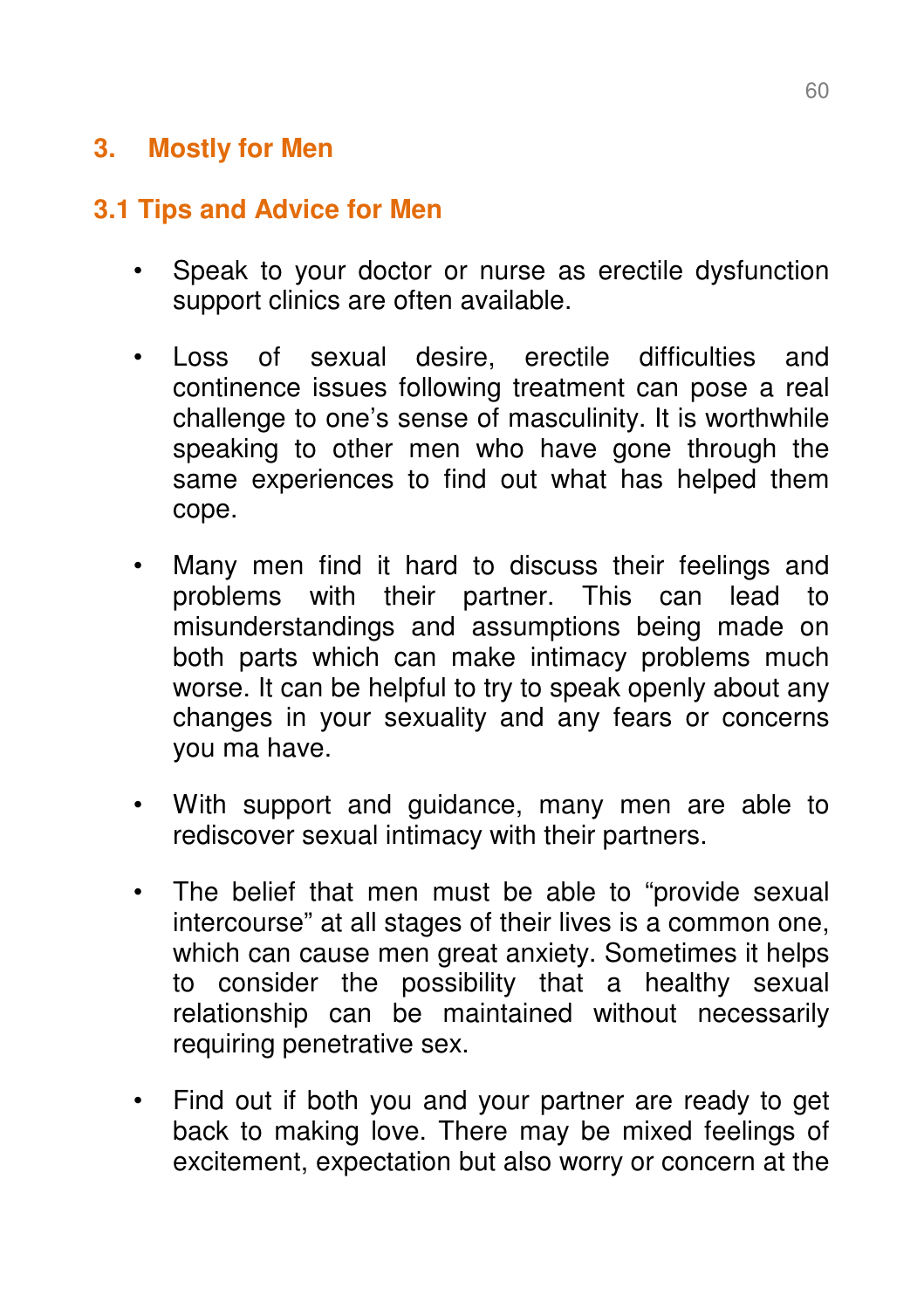idea. Some couples or partners may feel happy to leave the situation as it is. It can feel awkward to get started again if there has been a long break.

- Many men are able to experience an orgasm through manual or oral stimulation even when they do not have an erection.
- If you have problems with erections, it can be helpful to remember that the majority of women never experience orgasms through intercourse and vaginal penetration. Even for women who can experience orgasm through intercourse, orgasms obtained through stimulation of the clitoris are often stronger and more pleasurable.
- Many partners are satisfied and orgasmic without penetrative intercourse.
- Remember that your most important sexual organ is your brain.
- There are many alternatives to intercourse such as mutual masturbation, oral sex, sex toys and dildos.
- Each couple can develop solutions that are acceptable to both partners
- The most important thing for your relationship may be to maintain intimacy, kissing, hugging, holding hands, stroking, etc
- Pelvic floor exercises may help improve erections by reducing the amount of blood flowing out of the penis ("venous leakage") as well as possibly helping to increase the amount of blood flowing in ("arterial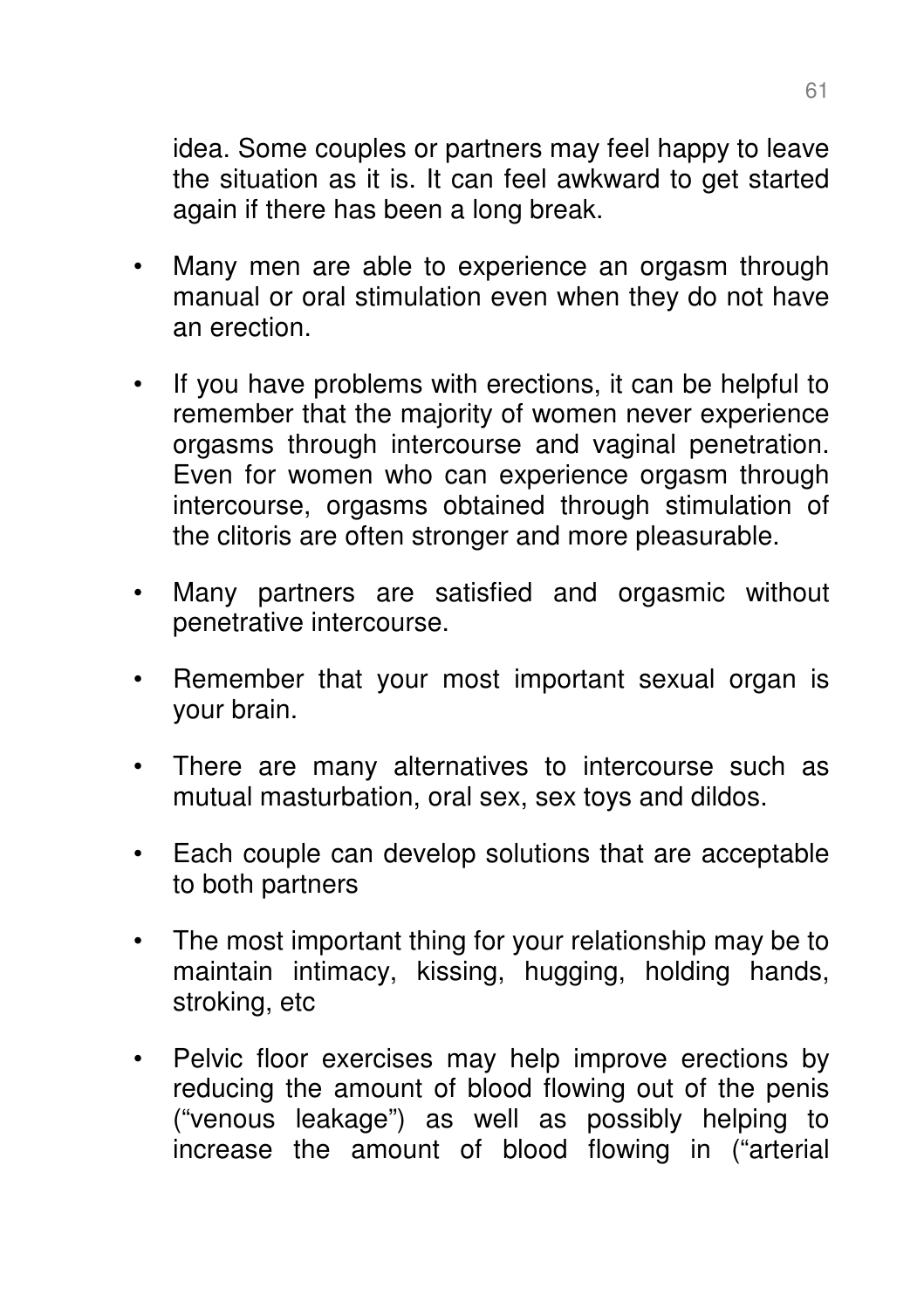sufficiency"). As with any fitness training, the results are seen over time. The good news is, the exercises can be done at any time (e.g. pelvicfloorexercise.com.au).

- If you have partial erections, try partial penetration. It is also possible to stimulate a female partner by rubbing or massaging her vulva and clitoris with a flaccid or nonerect penis without penetration.
- Make it easier to get an erection by using positions in love-making that take advantage of gravity, helping blood to flow into the penis. A good position for this might be the man standing up with his partner lying on the bed. The missionary position (affected man on top) will work better than one where the affected man lies down with his partner on top.
- If penetration is occasionally desired, some couples like to explore using a hollow dildo or harness with strap on dildo, which leaves the penis free to be caressed.
- If you are just about to have surgery or have had surgery recently, it may be worthwhile finding out about current ideas around penile rehabilitation. The experience of regular erections soon after surgery, even if you are not currently in a relationship, may be helpful to improve your ability to have erections in the future. Speak to your local urologist or cancer nurse specialist to find out more.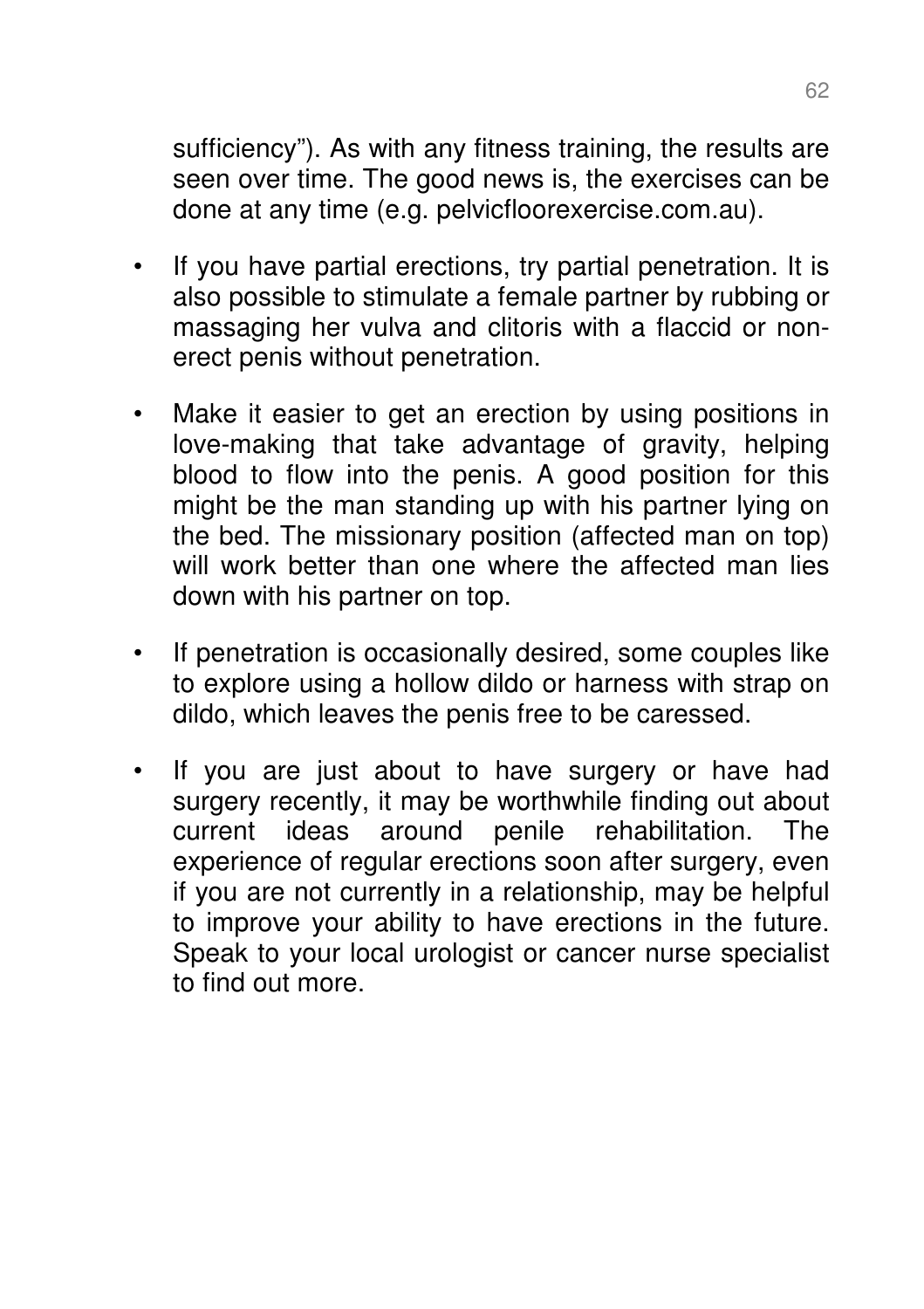## **3.2 If you are considering using erectile aids:**

- A number of different medical treatments for erectile dysfunction are available. These include tablets such as Sildenafil, Tadalafil & Vardenafil, Alprostadil pellets, injections and pumps. Penile implants may also offer a useful alternative to consider for some men.
- Some specialists recommend specific frequencies of taking medication to help overcome performance anxiety. Always consult with a specialist before trying to change the way you take your medication
- Many people believe that medication works first time and without stimulation – this is a myth. It can only work if men are aroused, not under pressure and if their partner is supportive.
- It can be useful to combine medical treatment approaches to erectile dysfunction with psychosexual support.
- If you want to re-establish your sex life, it is important not only to find the "right" medical tool, which might help you (see section on Medical Treatments for Erectile Dysfuction), but also to integrate it into your sexual relationship.
- Find out what using medication or a device means for you or your partner.
- Have realistic expectations. The treatment may not work at all, may work some of the time or may work partially. You may experience side effects.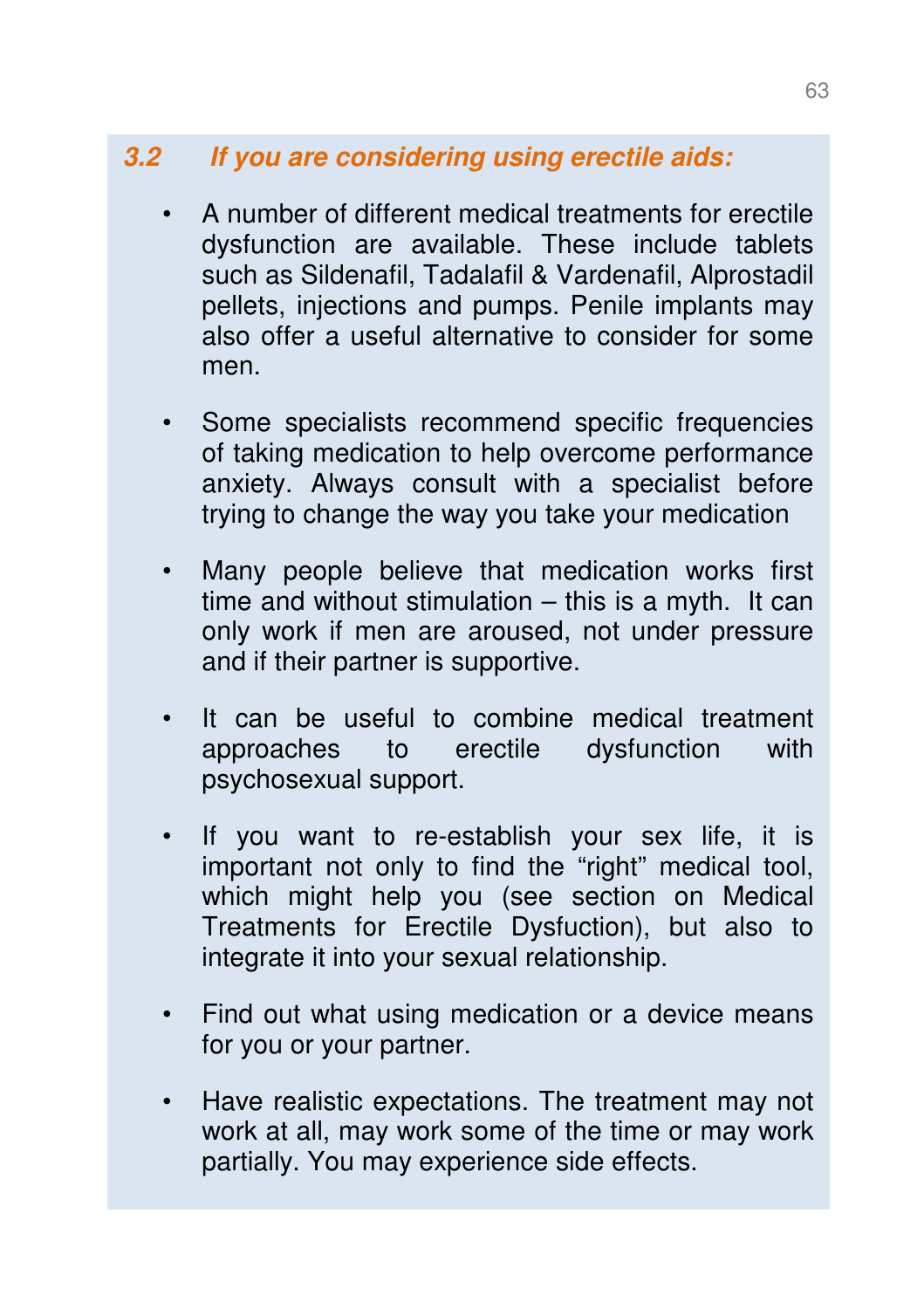- Anxiety influences the effectiveness of medication. If you take a relaxed attitude ("Let's see what happens."), your anxiety will be minimised.
- Depending on your attitude, medication can function as an "anxiety override" or "starting aid" by giving you more confidence and allowing any remaining natural ability to resurface more easily. Equally, taking medication could lead to an increase in performance pressure and anxiety and therefore make erections more difficult.

## **3.3 Useful Products for Men:**

- The Whitaker Pouch: scrotal garment designed to reduce painful swelling - www.whitakerpouch.com
- Natural Men: Hair colourant for men www.naturesdream.co.uk - 0845 6018129

Please also look under "More Useful Resources" and some of the problem-specific sections for further ideas.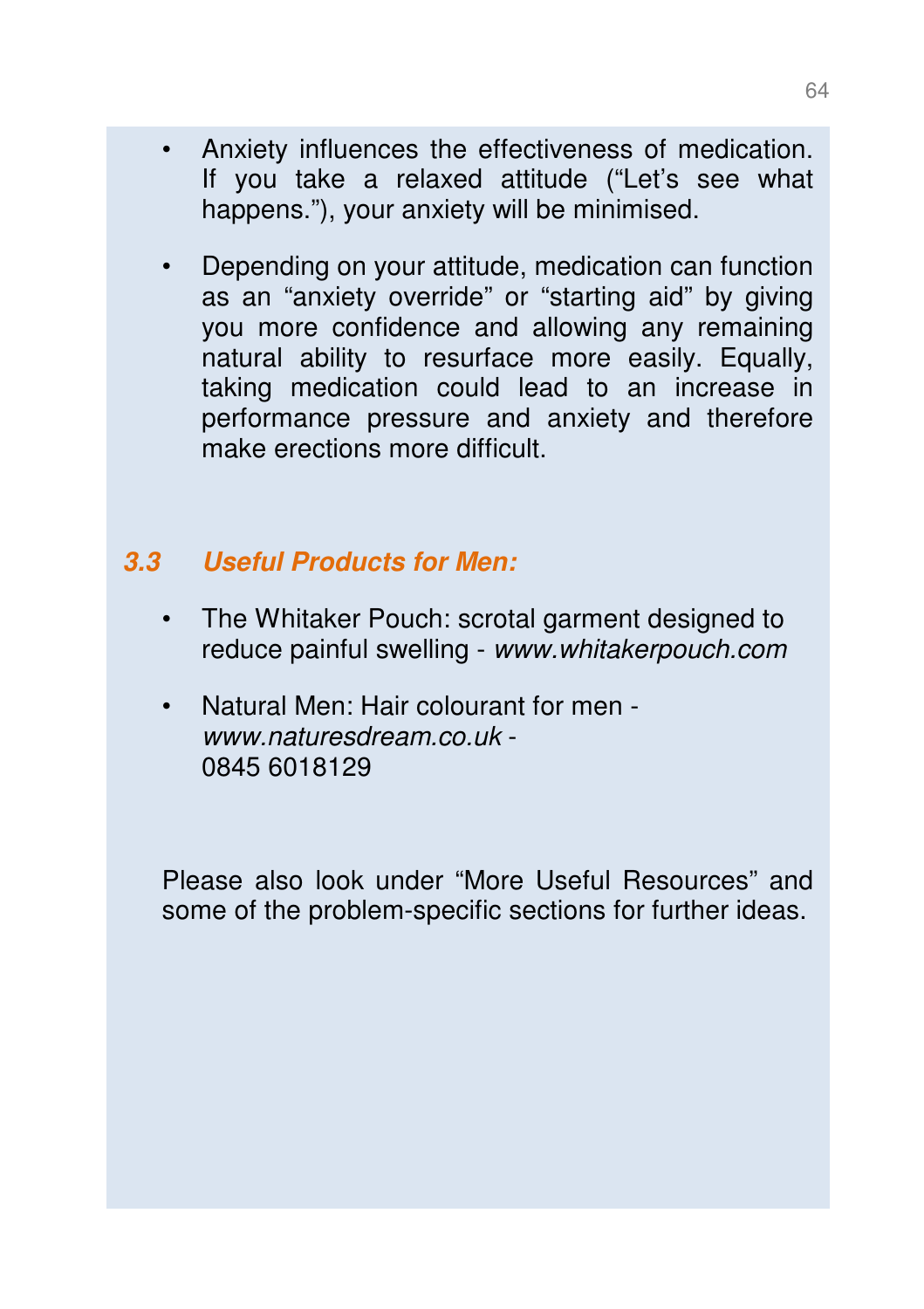#### **3.4 Useful Reading for Men:**

- "Intimacy with Impotence: The Couple's Guide to Better Sex after Prostate Disease" by R. & B. **Alterowitz**
- "Saving Your Sex Life: A Guide for Men with Prostate Cancer" by John P. Mulhall
- "The New Male Sexuality" by Bernie Zilbergeld
- "Pelvic Radiotherapy in Men: Possible Late Effects" booklet by Cancer Research UK / Cancer Backup/Macmillan
- "Male Fertility" booklet by Cancer Backup/Macmillan
- Prostate Cancer Education & Support, includes excellent information on sexuality and relationships - www.ustoo.org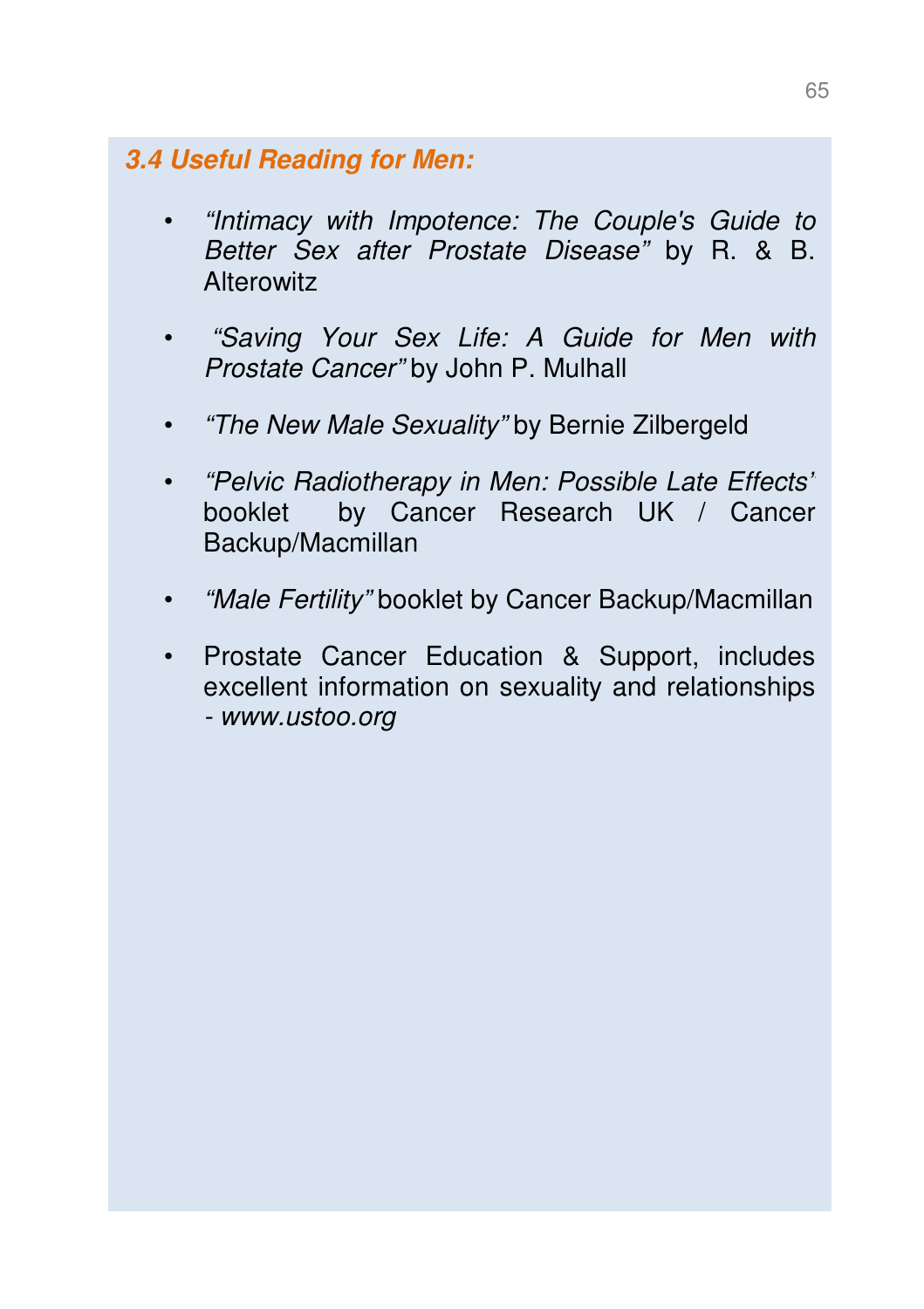# **4. Some Specific Problems**

## **4.1 Problems with Desire**

- Making a decision about whether to find out about and try to address problems with desire or not can be difficult. By definition, when a person has lost desire, they do not feel like becoming sexually intimate. They may even describe that on a certain level they would be quite happy if they "never had to have sex again". It can therefore seem paradoxical to put any effort into getting desire back. It can be important to ask yourself whether and why you would like to make any changes to your desire. This could be for many reasons, maybe to feel like your old self or maybe you miss the feelings of intimacy and closeness that came with it. Whatever the reason, remember that it is important that you truly want this change for yourself. Wanting to revive your sex drive for your partner is not enough and can be counter productive.
- Take responsibility for yourself as a sexual person and for your own desire. It is not your partner's job to turn you on all by him- or herself. Get to know your body, build sexual self-esteem, learn to talk about sex to your partner and learn to make requests.
- Worry, depression and unhappiness with our body image can all directly affect sexual desire. Getting help with these problems can therefore help to improve your love life.
- Many types of medication, including many antidepressants, can also have sexual side effects. Please refer to the Medical Side Effects of Cancer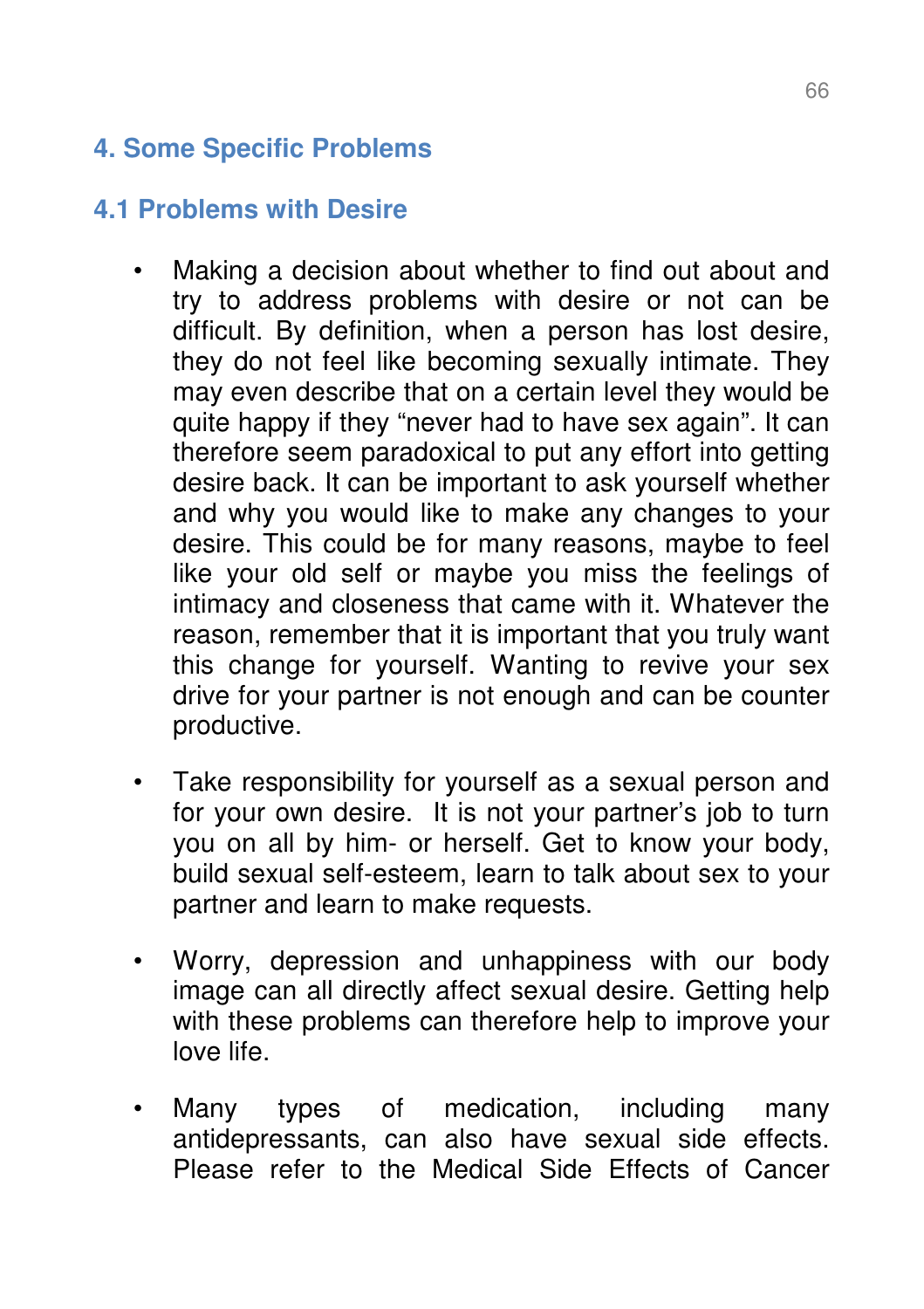Treatments section or talk to a Health Care Professional.

- Sexual desire is stronger when you are in good physical shape. So, it can be worthwhile getting back to doing some sport or other physical activity you used to enjoy, even if in very small steps.
- Try to befriend your body. It has changed but there are many things it can still do terrifically well – you have been through this battle together.
- A person's sexual response after cancer relies on the complex interplay between biomedical (i.e. effects of cancer treatments), individual (i.e. psychological, behavioural), couple and social factors. In order to discover the best way to overcome a sexual problem, it can therefore be helpful to examine the role played by each of these factors in a person's life. Examine the section on Sex in Context to find out how the rest of your life may influence the desire you feel at the moment
- Try to talk to your partner about what each of you might see as an "ideal sexual encounter". Pay close attention to the setting and activities that lead up to lovemaking. You might be able to come up with several ideas each.
- Then think about how similar or different the "ideal encounters" are compared to your actual lovemaking.
- Think about whether there is anything you can do to make your sexual experiences more closely resemble the spirit of the "ideal encounter".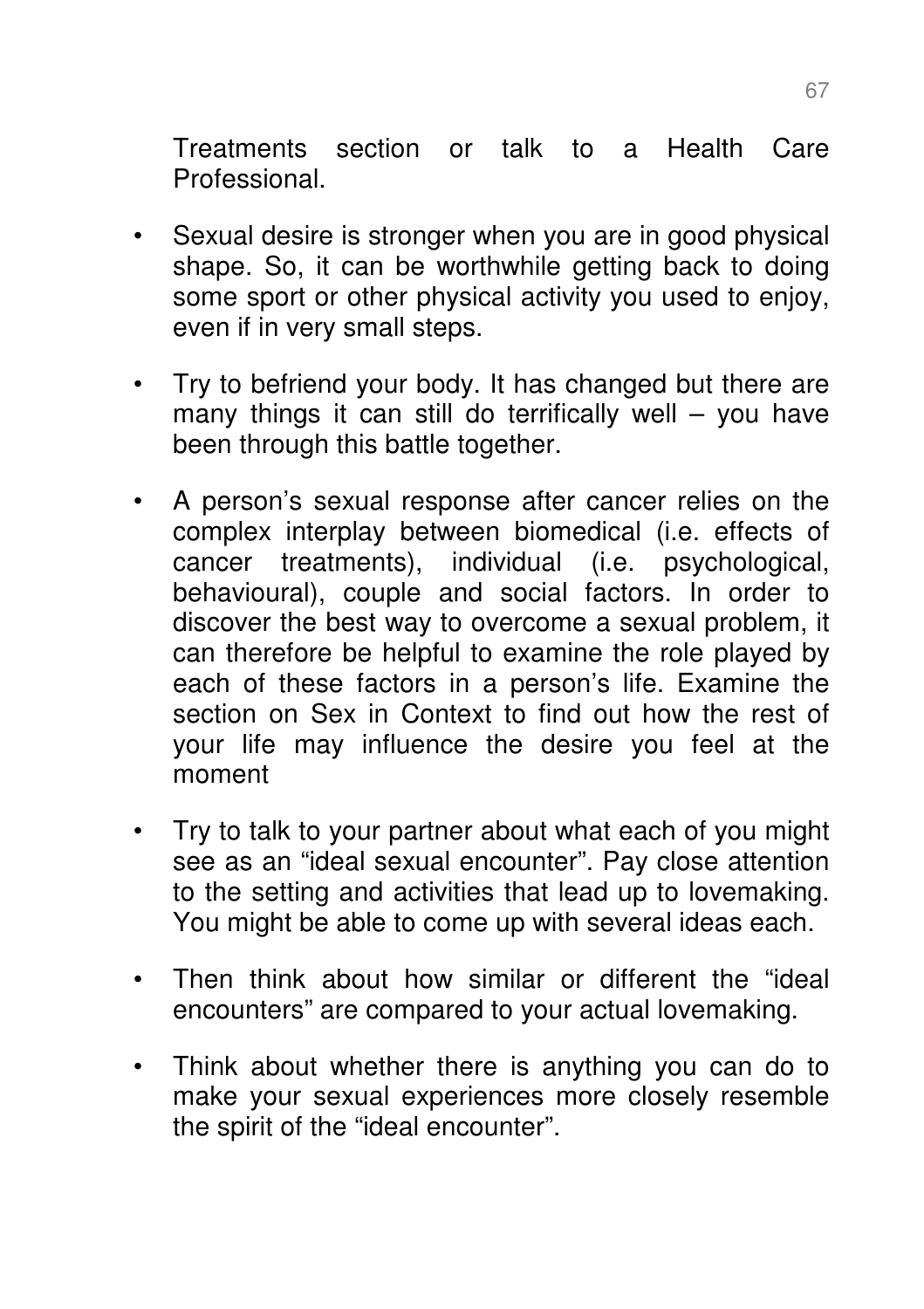- Find out what circumstances you and your partner need in order to feel most receptive to becoming intimate. These can be psychological, relational, erotic or situational. Make a list of things that used to turn you on (clothes, music, fantasies, movies, books). Pull them out of storage and experiment with them. Also discuss what turns you off.
- Become aware of and find ways of leading into and gradually building up desire. Particular places, dates or times, anticipation, fantasy, initiation patterns, types of stimulation and ways of thinking about what you are experiencing can all become "bridges" to desire.
- Putting new energy or playfulness into an old and tested "bridge" might help to revitalise excitement.
- Tune into all your senses again. Your ability to experience sexual pleasure might be increased if you give yourself permission to enjoy your senses both in and out of the bedroom.
- You may be able to try the "simmering" technique. Nurture anticipation. Tune into sexual signals around you and try to keep a low "flame" of sexual awareness burning throughout the day. This will make it easier to "turn up the flame" when you meet your partner. Depending on what is acceptable to you and your partner, it is possible to use a wide variety of cues to "simmer" – It is, for example, quite "normal" to notice an attractive person passing you by in the street, in the office or on TV. If this seems acceptable to you as a couple, you may be able to become more aware of this fleeting surfacing of a sexual glimmer, to appreciate it as an signal of your underlying sexuality and to then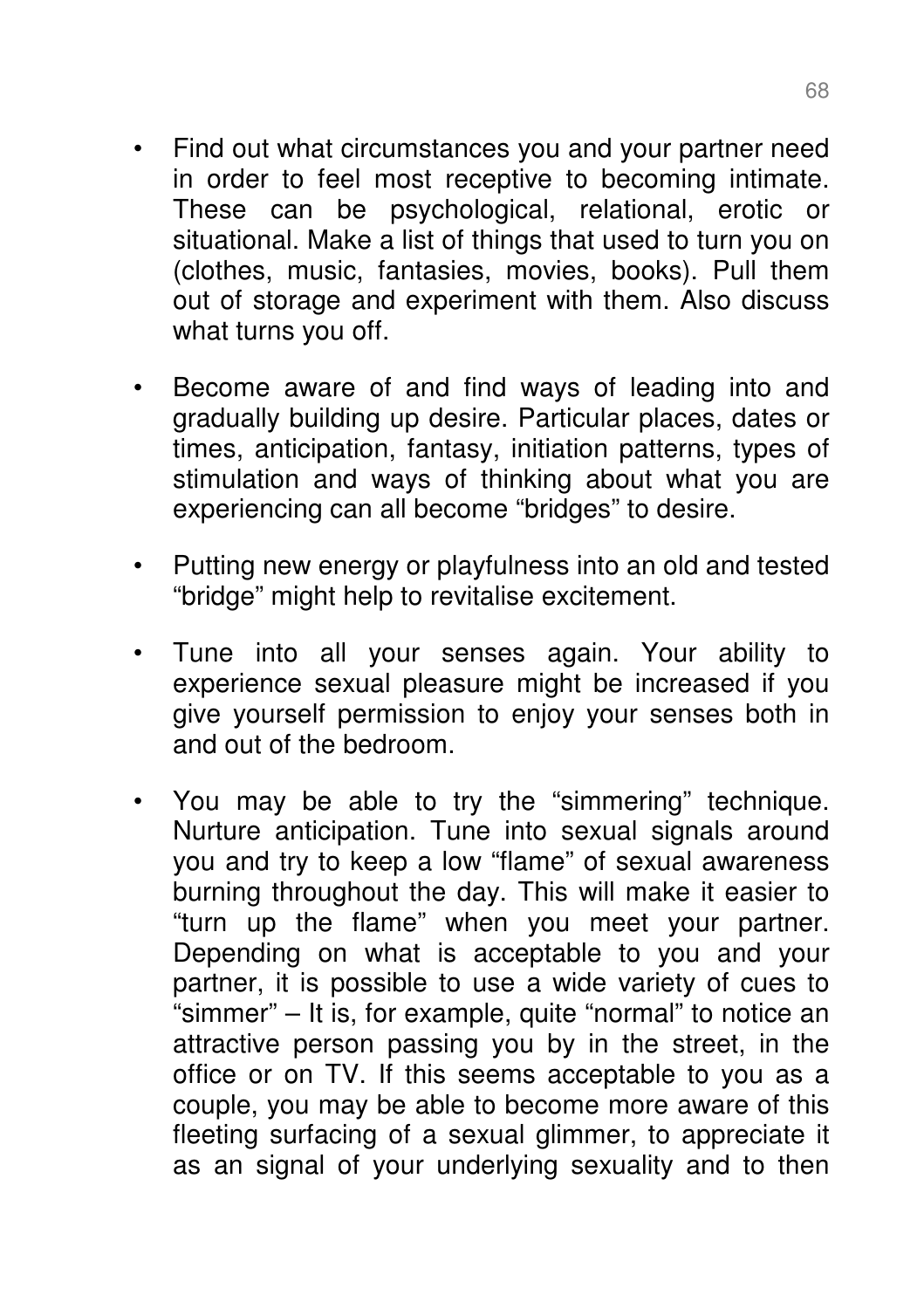direct it towards your partner. You could also deliberately spend short periods during your day to try to deliberately call forth a certain sexual memory of having been with your partner, indulge in a fantasy of what you might like to do or perhaps send your partner a naughty text message. Some people like to read short stories or novels or watch films of a romantic or sexual nature to begin to build up desire. Quite a number of such products are nowadays produced with a female audience in mind. Some people prefer very subtle cues, other like more explicit ones. Simply find out what works and is acceptable for you and your partner.

- You can build anticipation and desire through intentional, planned dates. Set aside time and anticipate the sexual experience. Afterwards, acknowledge and savour the experience you have had.
- Keep touching in and out of the bedroom. Not all touching can or should lead to intercourse. Touching is a way to stay connected and serves as a bridge to desire, pleasure and eroticism.
- Consider the time of day and your energy levels
- Spend some time relaxing and leaving the rest of your life behind, make a deliberate transition from the hassle of daily life to the special time you will have with your partner
- Do not expect yourself to feel spontaneous desire. Do not wait for this to happen before you become intimate.
- If one of you is anxious about being expected to "go further than they are ready to" once you start becoming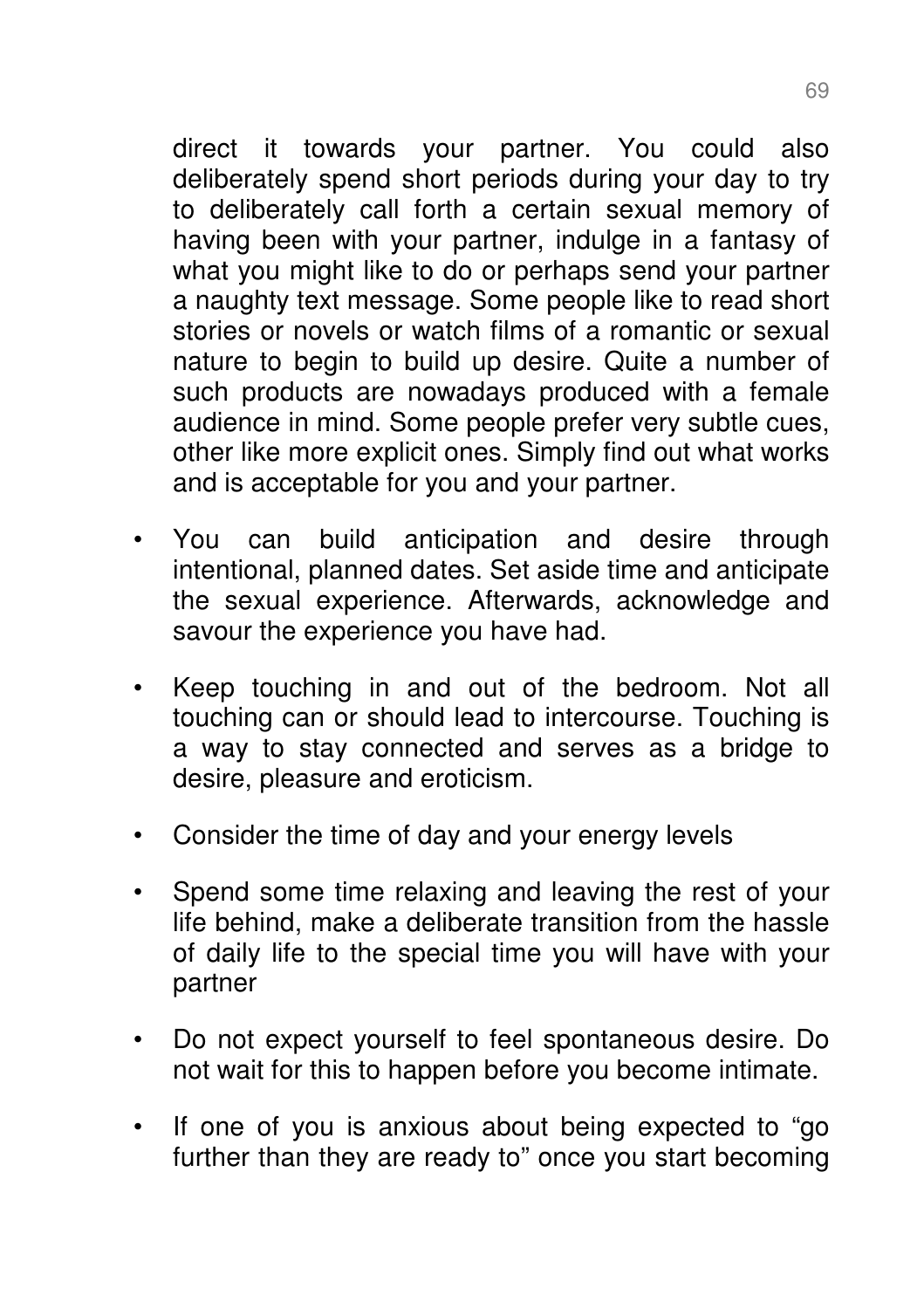intimate, it can be helpful to set clear rules. Both partners need to know that they can "go some of the way" without "having to finish what they started".

- Only when we know we can say no and decide not to take things any further at any point, can it become possible to relax into an intimate situation and enjoy it for what it is. This helps us spend a lot more time interacting in a loving way and actually enjoying ourselves and finding out more about one another. It also makes it more likely that feelings of desire will build up slowly and that we will actually end up wanting "to take things further" than we otherwise might have done.
- It can be helpful to give yourself plenty of time for your intimate encounter with enough foreplay to allow yourself to become as fully aroused as possible before attempting penetration if this is desired.
- It may be helpful to give each other feedback on what kind of stimulation you like best.
- Explore what increases your sexual pleasure, e.g. dreams, deep breathing, remembering positive experiences.
- Explore fantasy. Fantasy can be about things you might like to do with your partner, maybe memories, places you might like to be or you have been to in the past. Fantasy is something you can keep quiet inside your minds or you might like to share with your partner.
- Some people find that looking at explicit photographs (erotic magazines), sexy videos or reading sexy stories together can help awaken a "slow to warm up" desire.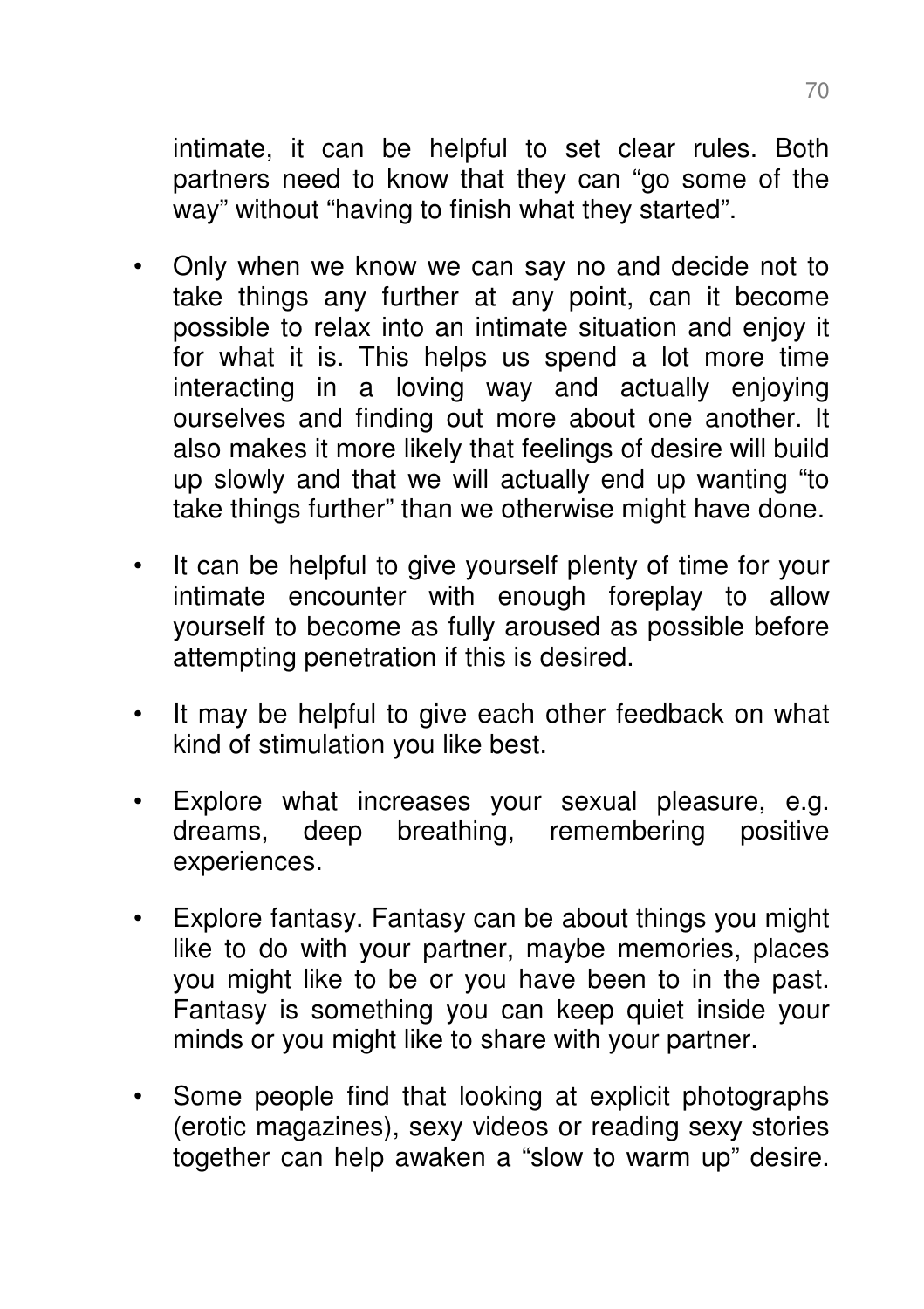Many books and videos are also available specifically for a female audience.

• Try to maintain a regular rhythm of sexual contact. Resuming sexual activity after a break can make you feel awkward and self-conscious which interferes with pleasure and erotic flow.

#### **4.1.2 Useful Reading:**

- "Rekindling Desire" by Warwick Williams
- "Rekindling Desire" by Barry & Emily McCarthy
- *"I'm Not In The Mood"* by Judith Reichman
- "Reclaiming Desire" by Andrew Goldstein & Marianne Brandon
- "Resurrecting Sex" by David Schnarch

#### **4.2 Pain**

- If you are put off having sex because you are in pain, it is worth checking with your doctor if there is anything that can get rid of or lessen the pain.
- Learn about your own pain response. Are there times of day when you have less pain? Where is the pain and what kind of movement or activity triggers it?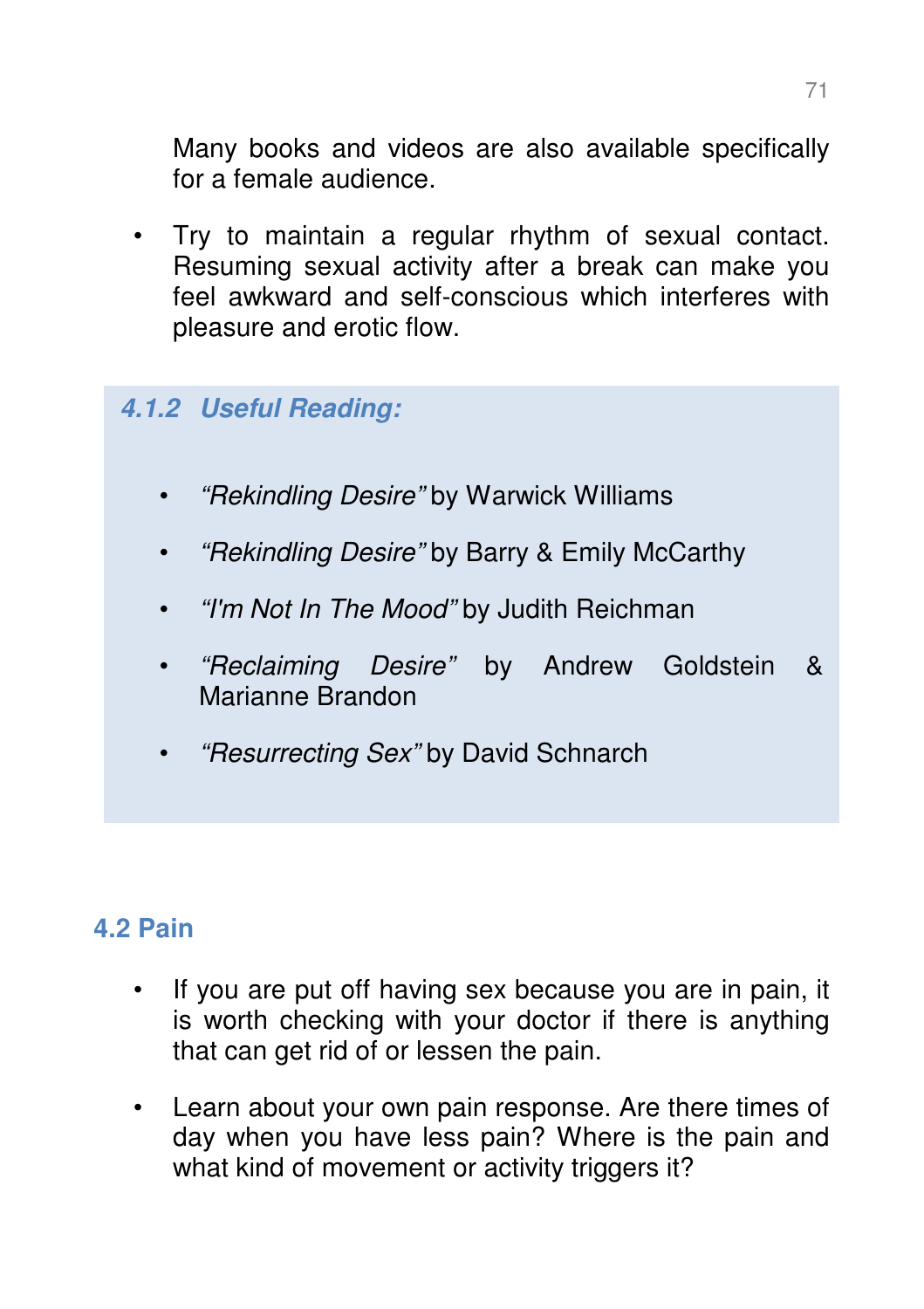- It may be useful to plan taking pain medication before having sex.
- Find out what is still pleasurable.
- Try experimenting with sexual positions that may be more comfortable for you.
- Side-by-side intercourse can reduce body weight on a sore area.
- Placing a thin pillow or cushion over a painful or hypersensitive area can also help. Slings, swings and positioning pillows are other options (see Unisex Tips).
- It is important that your partner understands exactly what kinds of activity may cause pain and what kinds of activities still give you pleasure.
- Decide in advance what activities will or will not be included in sex, so that you can both relax and enjoy what you are doing without undue worry about pain.
- The person worried about experiencing pain should stay in control over the activity. Do things slowly and carefully. Use lubricant.
- Do not override your experience of pain. If you are in pain – stop! Keeping going for the sake of a partner can make the sexual problem worse.
- It may be helpful to be close to orgasm or ejaculation before penetration, which can help by reducing the length of lovemaking.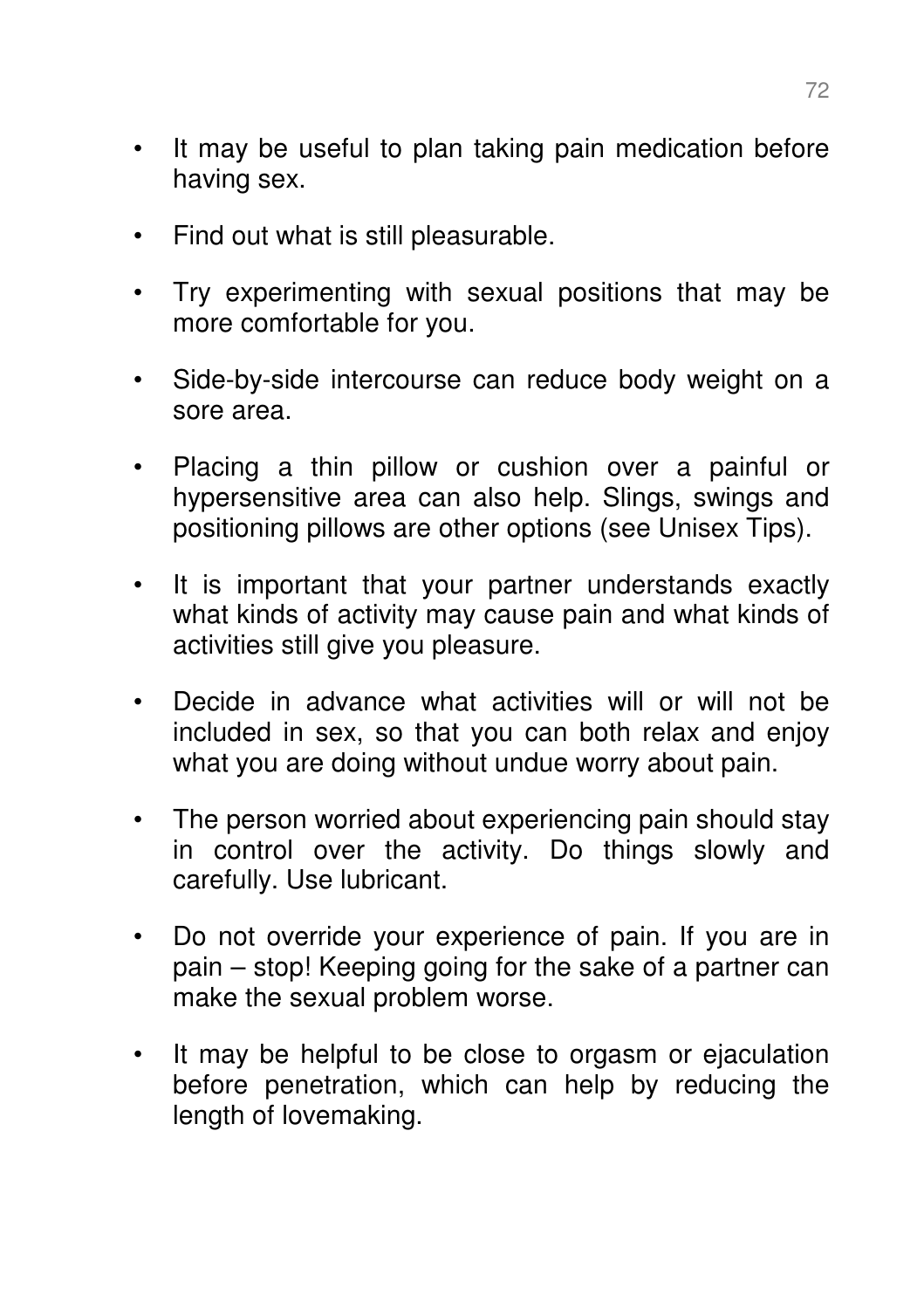• Orgasm can promote pain relief though the release of endorphins for up to 6 hours.

#### **4.2.1 Female Pain:**

- It can be useful to explore your body on your own first – you may wish to use fingers, dilators or vibrators. This can help you discover what kind of touch is still pleasant and where it is painful.
- Be sure to use lots of lubricant. Put this on the vulva, the vaginal entrance, into the vagina, anus and onto fingers or anything else used to penetrate. Keep lubricants next to you when you make love, so you don't have to get up and get it.
- Pelvic floor exercises (or Kegel exercises) can help you learn to relax the muscles at the entrance to the vagina which can reduce pain (see Tips & Advice for Women, also www.pelvicfloorexercise.com.au).
- Dilators can help to promote vaginal muscle relaxation, give you confidence in your body and help the vagina stay open and flexible after pelvic radiotherapy. The use of dilators should be directed by a cancer professional, physiotherapist or sex therapist who should be able to offer on-going support and guidance. Proceed slowly and at your pace – dilator therapy will not be effective if you are in pain (see Tips & Advice for Women)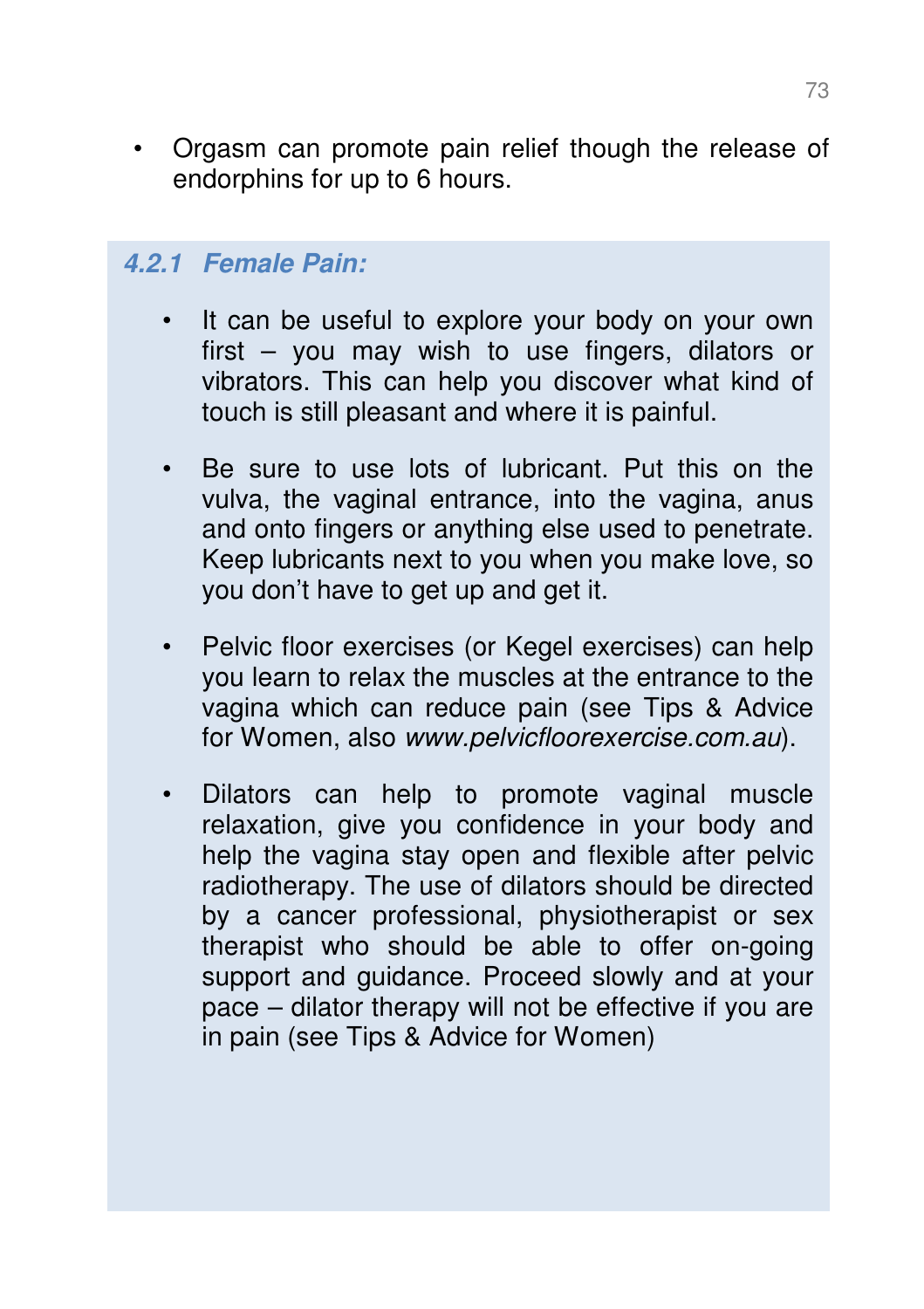- If planning to attempt intercourse, ensure that you are fully aroused, and use fingers or small dilators or vibrators to insert first to gain confidence and increase arousal. When it's time for penetration, guide the penis in and control the amount and intensity of the movement. It can be helpful to just have a brief time of penetration without any thrusting and for your partner then to withdraw the penis and to go on to other sexual play. Build the intercourse time up slowly over many sessions of love-making.
- A woman may be more relaxed and in control if she is the partner on top and can lower herself gently and gradually on top of her partner while he stays still.
- If pain is felt deeper in the vagina, avoid deep thrusting positions. Woman on top or side-by-side with the man entering the woman from behind ("spooning") might be better positions.
- To avoid deep thrusting, another option is for you to use lubricant on your upper thighs and to have intercourse with your thighs squeezed together. To achieve this, let your partner first insert the penis in the missionary position. Then squeeze your thighs closed and let him place his legs outside yours. He can help by then squeezing your legs further closed with his thighs. It can also help if he can shift his pelvis forward so that his pubic bone puts pressure on your inner lips and clitoris. Thrusting should start slowly and evenly.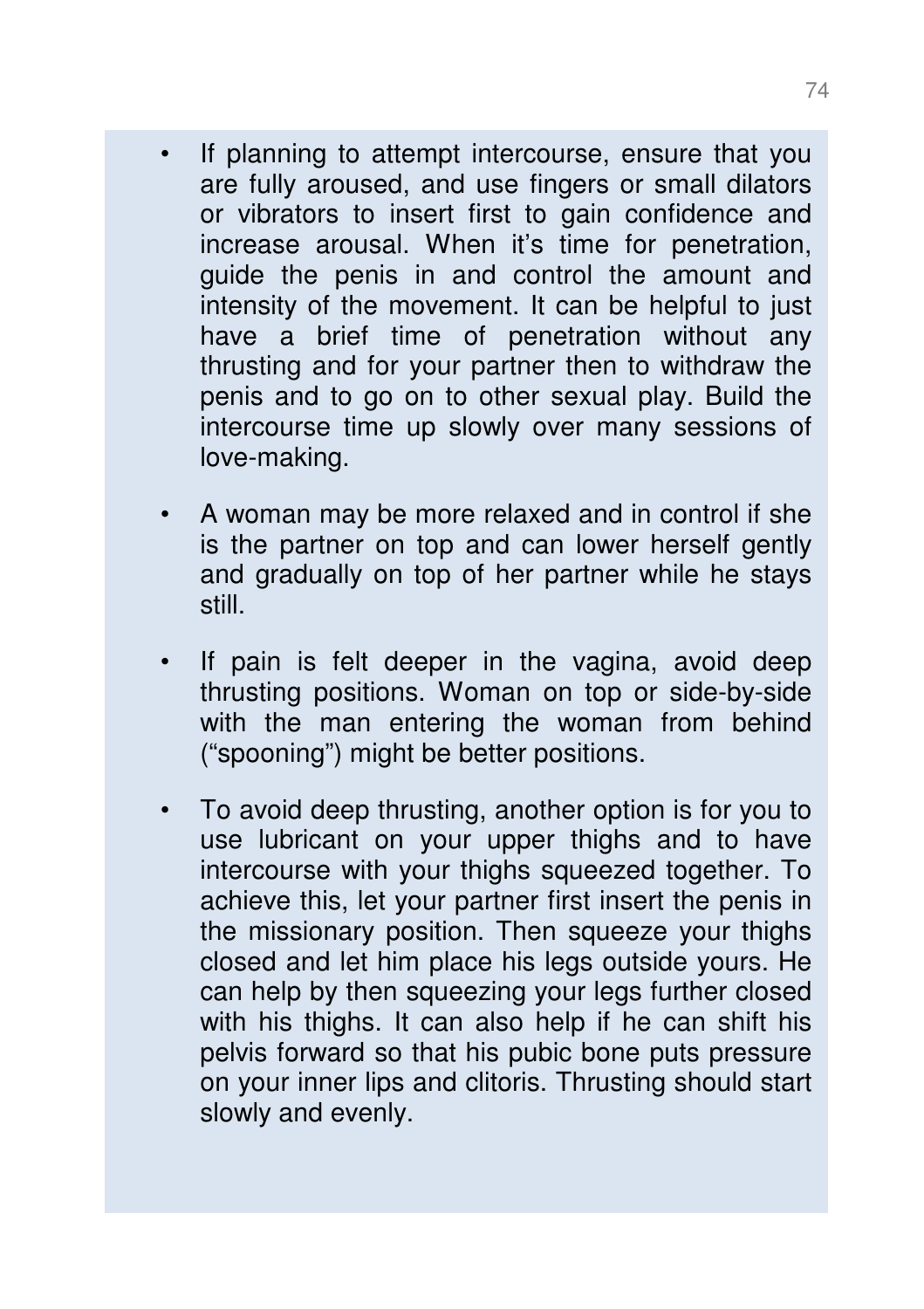- As an alternative, you could put lubricant on your hand and encircle the base of your partner's penis with your thumb and fingers. This way he will thrust partially against your hand and partially into your vagina, without reaching the deeper area that is painful.
- Avoid long periods of thrusting ensure you are fully aroused or close to orgasm before penetration occurs.

## **4.2.2 Male Pain:**

- For scrotal pain, it may be helpful to use a small amount of aspirin or paracetamol containing cream.
- Pelvic floor exercises can also help reduce male pain. As in women, chronic tension in the pelvic floor muscles can contribute to pain during sex. (e.g. www.pelvicfloorexercise.com.au)
- Use of lubricants and choice of position will also affect male pain (see female pain section).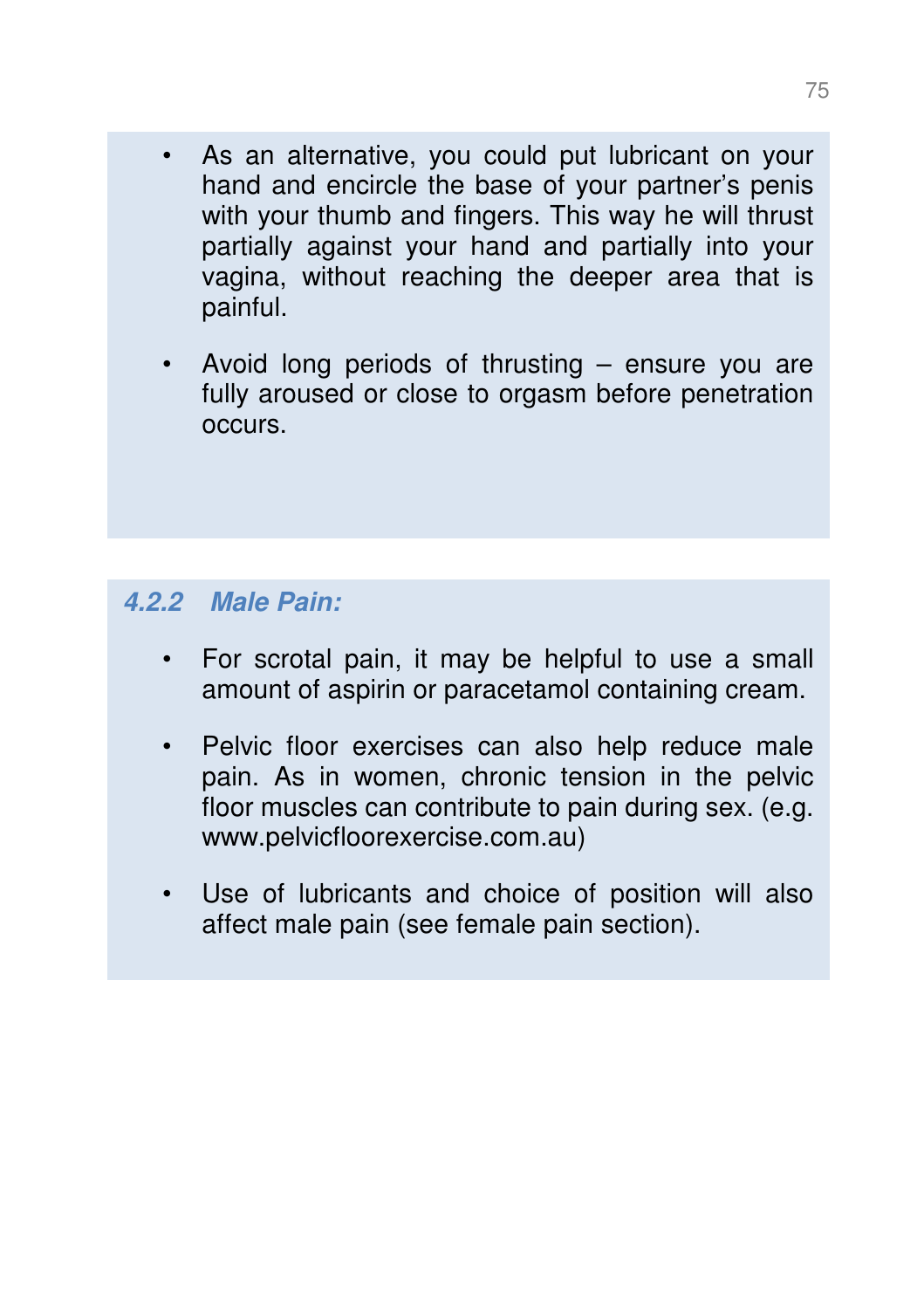## **4.3 Incontinence**

- Remember that urine is not a toxic substance and is usually sterile. If you have recently had treatments, small traces of the drugs used for treatment may be present in body fluids short term. Please get the advice of a Health Care Professional if you are unsure about whether you are affected.
- Most common points of incontinence are during foreplay/sexual stimulation and during orgasm
- Fatigue and alcohol can make problem worse
- Talk to your partner beforehand about his or her feelings about bladder or bowel incontinence. Make plans together ahead of time for what you will do in the event of an accident, e.g. ignore and continue, dry up with towel nearby, move to shower and continue there...
- Try to keep your sense of humour.
- Empty your bladder, bowel, and stoma or urostomy bag before you become sexual.
- Consider exploring intimacy in the bath or shower.
- Keep a supply of smaller towels for clearing up accidents.
- Use positions which put less pressure on the bladder, e.g. on your side or with incontinent person on top.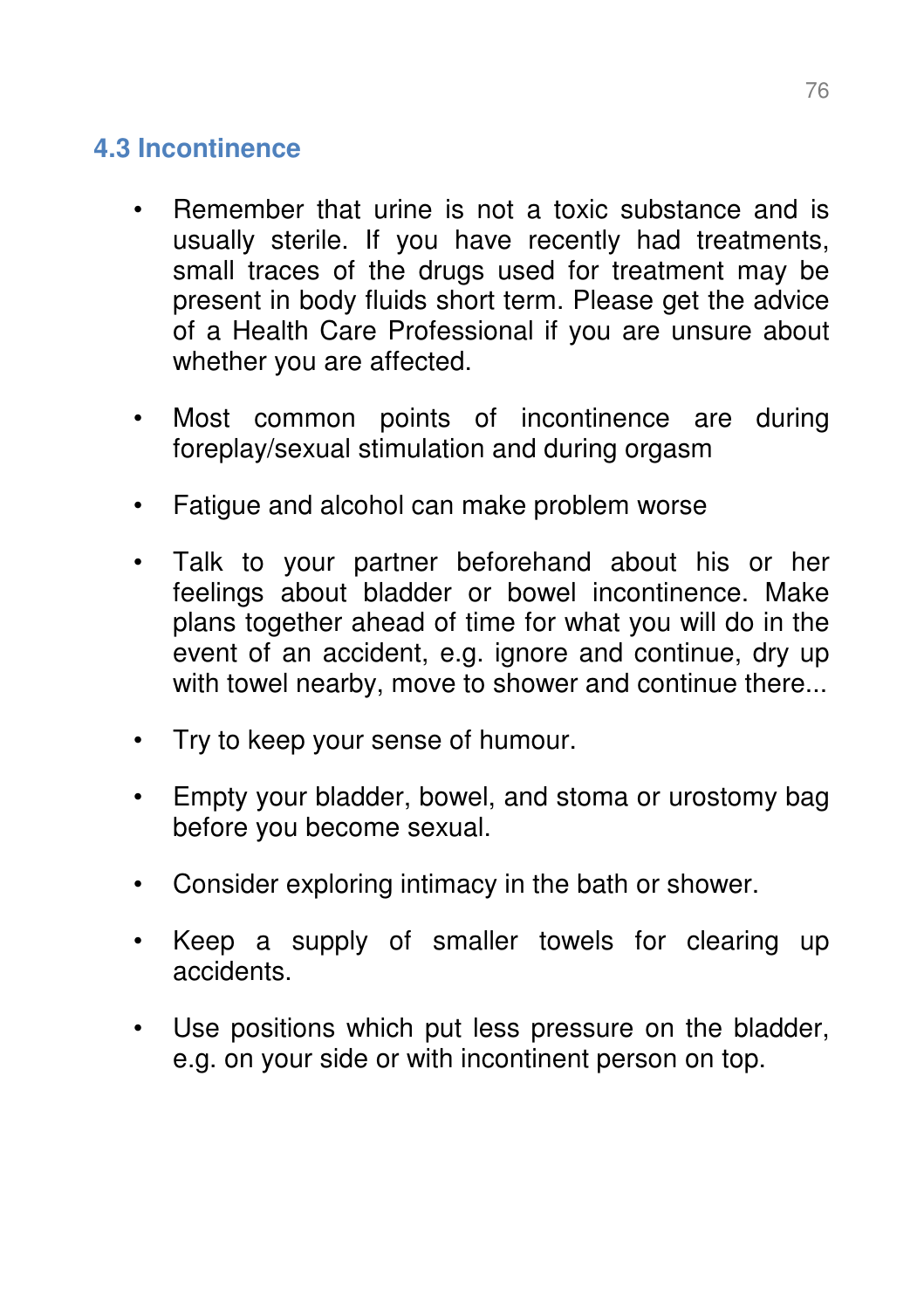- Use absorbent, dark coloured towels or plastic sheets to protect bedding. Rubber sheets are also good as they don't make a crinkling sound but are more expensive.
- If you use lots of slippery lubricant to get wet before having sex, additional wetness won't be noticed as much.
- Try using scented candles, incense, body locations or perfumes to cover odour.
- Consider using condoms if this seems helpful.
- Use of an ACTIS band can be helpful in controlling foreplay and orgasm-related incontinence by compressing the urethra to prevent urine leakage
- It's possible to keep a catheter in during penetration men can bring it down along the penis and wear a condom, women can tape it out of the way
- Some people prefer not to have intercourse when continence is an issue. They might wear bladder control pads and keep their underwear on while engaging in other forms of stimulation.

## **4.4 Stomas**

- If you have a urostomy, you may be able to use a urostomy cap instead of a standard bag during sex.
- The side-by-side position in which the man is behind the woman ("spooning"), or the L-shaped position, with both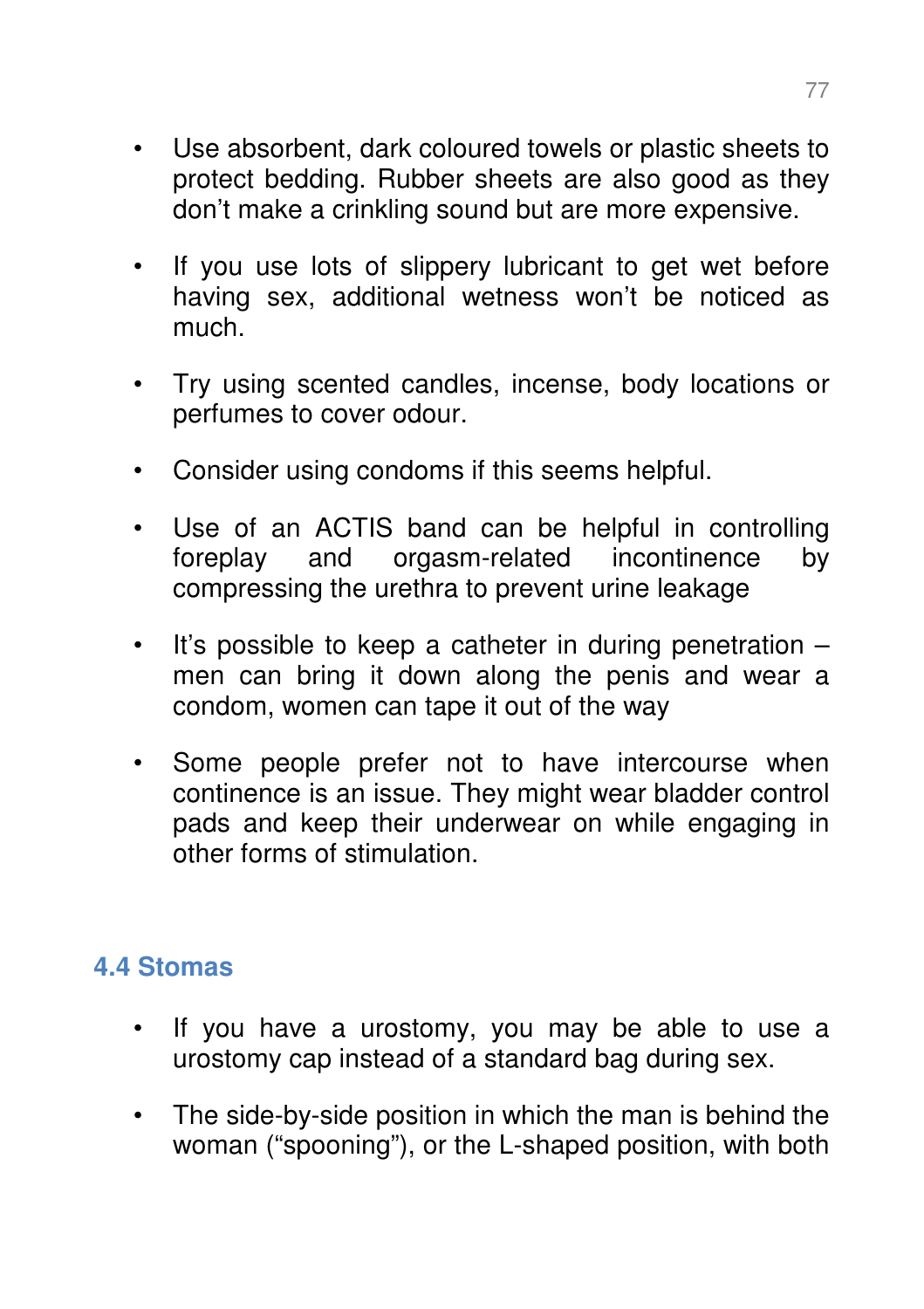partners lying down, torsos at right angles and legs entwined can be useful by not placing any weight on the ostomy.

- It is often possible to limit food intake before anticipated sexual activity, to watch the type of food consumed and to plan times for intimacy when a bowel motion is less likely.
- You may like to change the ostomy bag before anticipated sexual intimacy.
- An empty or flat ostomy bad will not become dislodged from the stoma and can be rolled up or taped down so that it will not get in the way.
- Many different products are available. These include disposable bags, reusable bags which can be emptied while still attached, bags with filters to control odours and pouches that hang sideways. It is also possible to use deodorant tablets or liquids at the bottom of the bag or as recommended by the manufacturer.
- Pretty covers can be worn.
- Different fabrics can be used to help with sensuality such as satin teddies or silk boxer shorts, ensuring that the waistband is comfortable and is above or below stoma sites.
- Never insert anything into a stoma.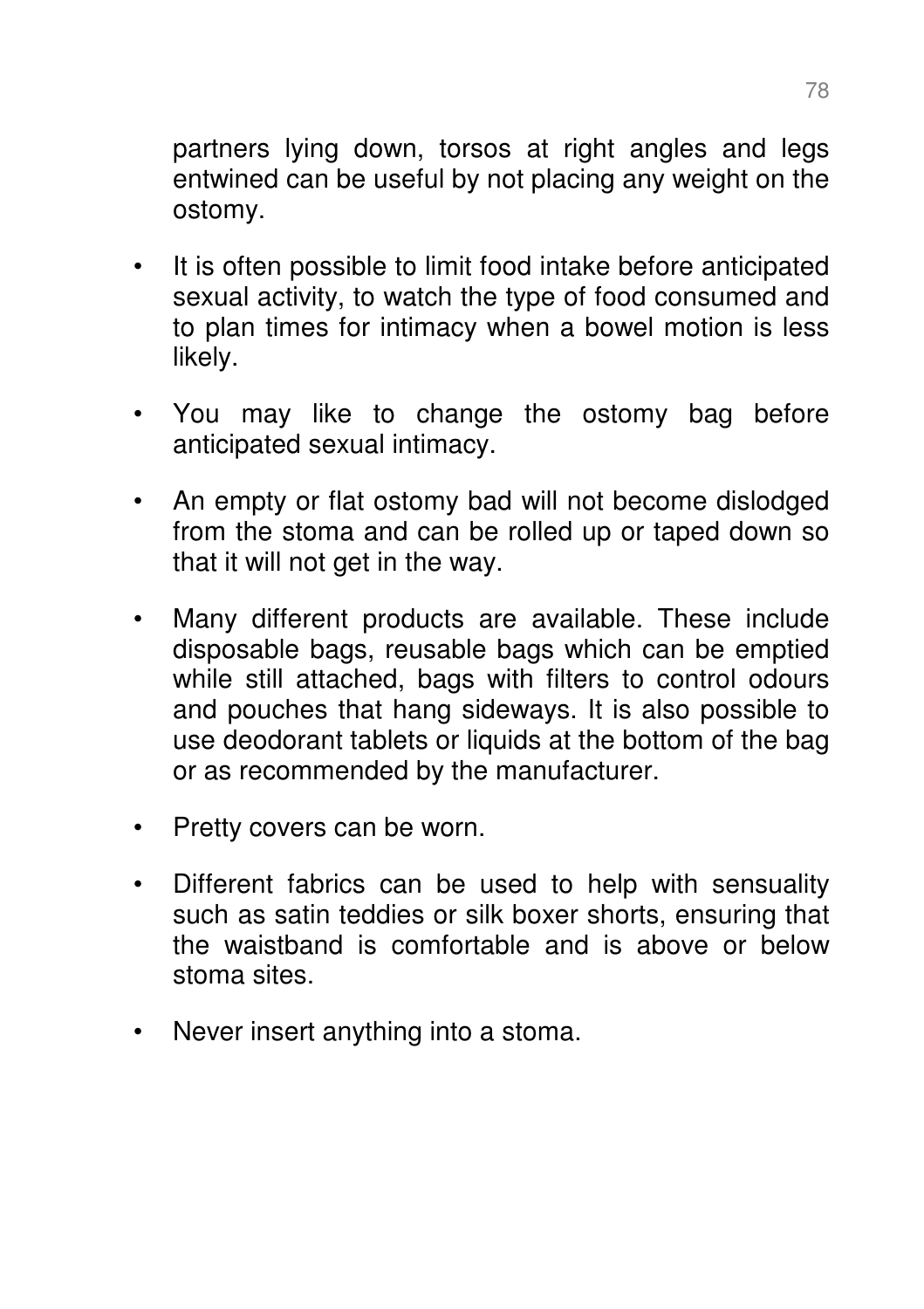#### **4.4.1 Resources:**

- White Rose collection ltd.: Underwear, Swimwear & Accessories specifically designed for to people with stomas - PO Box 5121, Wimbourne, Dorset BH21 7WG - sales@whiterosecollection.com - 01202 854634
- Vanilla Blush: lingerie; also planning swim wear, men's wear, bridal and maternity wear www.vblush.com - 01415 561035
- CUI Wear: ladies and gents underwear range www.cuiwear.com - 0800 2792050

## **4.4.2 Reading:**

- "Body Image after Stoma surgery" Kelly, M. (2001). Dansac Ltd.
- "What about sex? For people with a stoma and their partners" Galt, E. & Hill, H. (2002). Dansac Ltd.

## **4.5 Breathlessness**

- Try to remember that it is normal and usually harmless to become more breathless during a sexual encounter.
- Sexual activity needs energy and makes demands on your heart and lungs. You breathe more and your heart rate and blood flow go up for a short time. They return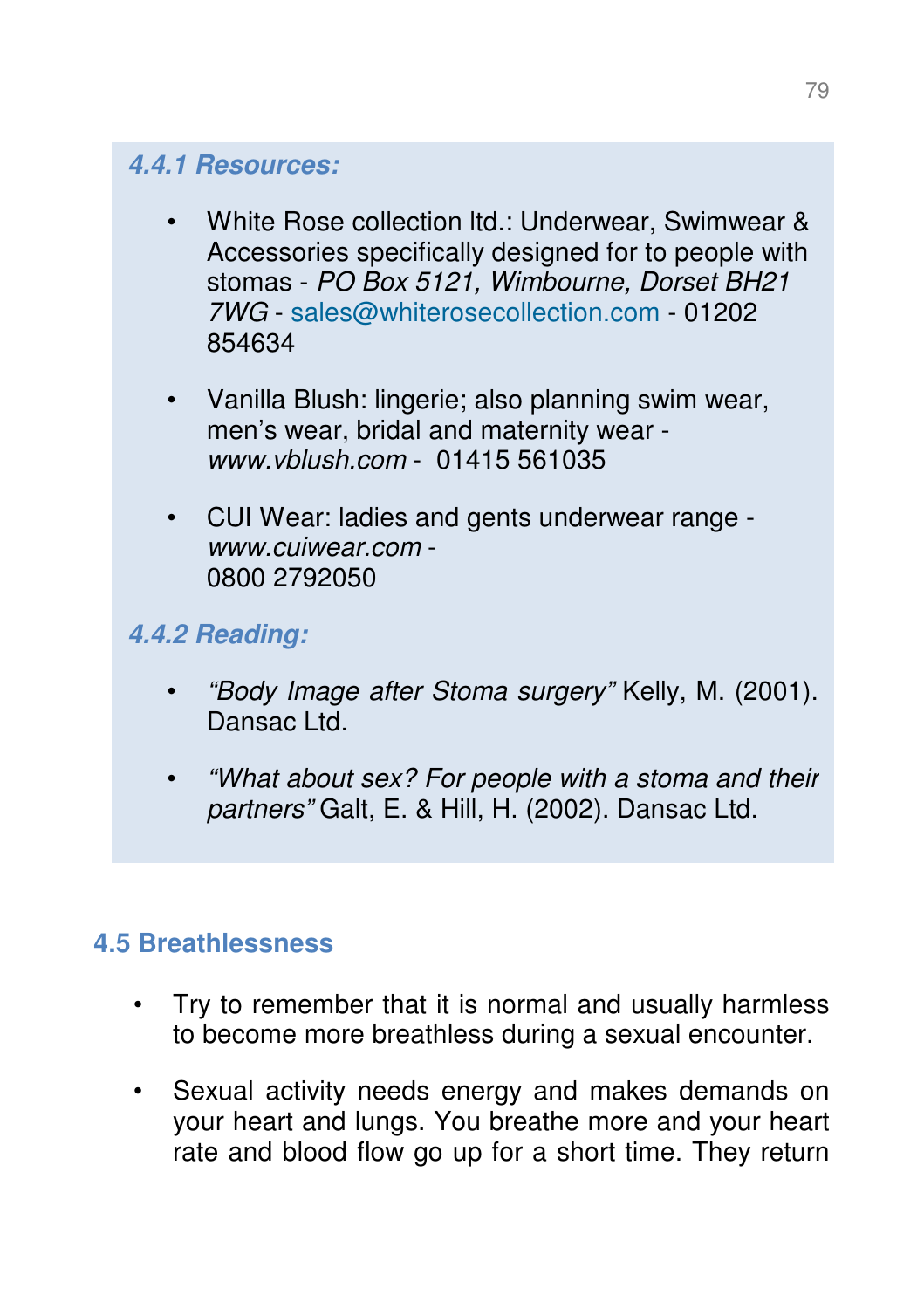to normal levels quickly. The energy you use during orgasm is similar to the energy needed to climb 2 flights of stairs or to take a brisk walk. If this is tolerated, the breathlessness provoked by having sex should not be any more dangerous than that experienced when climbing stairs (Roy Castle Foundation).

- Try using inhaled or nebulised therapy [bronchodilators] before and after sex or any other activity you enjoy to reduce breathlessness, rather than avoiding altogether.
- If using oxygen therapy, try using a nasal cannula instead of a face mask which may interfere with physical contact (kissing etc), eating and talking.
- If you get out of breath during sex, pause to take a few deep breaths from your diaphragm rather than stopping altogether.
- First thing in the morning and late evening may be worse for breathlessness, tight chest, sputum production etc. Plan sexual activity during times when breathlessness is less of a problem.
- Try to have sex when you feel rested and relaxed. It is usually not helpful to try to have sex on a full stomach as this can make breathing more difficult.
- Experiment with different positions for sex as bending or lying underneath your partner may increase feelings of claustrophobia and breathlessness. Standing up, lying side by side or sitting in a chair may be better alternatives.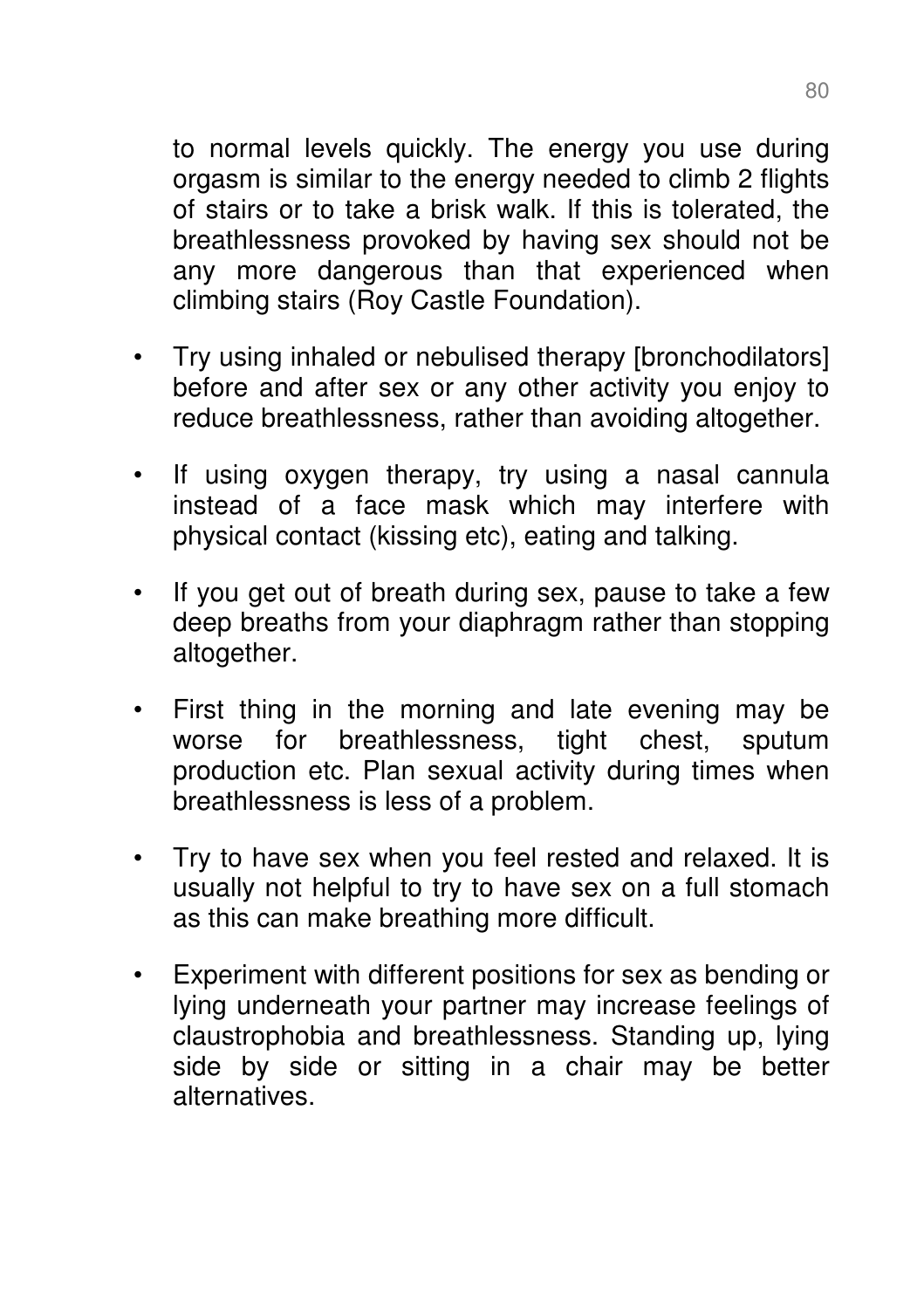## **4.5.1 Useful Resources & Links about Breathlessness**

- 'A Practical Guide to Breathlessness' The Roy Castle Foundation http://www.roycastle.org/patient/patientinfo.htm
- 'Sex and Breathlessness' The British Lung **Foundation**
- "Sexual Health and the Respiratory Patient" Law, C. (2001), Nursing Times Plus, 97 (12).

## **5. And what about me?**

## **5.1 Useful Links for Single People**

Being single and having cancer can pose particular challenges. Many people describe they feel lonely and miss the support of an intimate partner particularly at this time. Others may also worry about what the future holds and whether they will still be able to find that special person. Cancer support groups can be great way to overcome feelings of loneliness and isolation and to link in with other people in a similar situation. The following links may also give you some further ideas and support:

www.cancerhelp.org.uk ("Sexuality and Cancer if You are Single")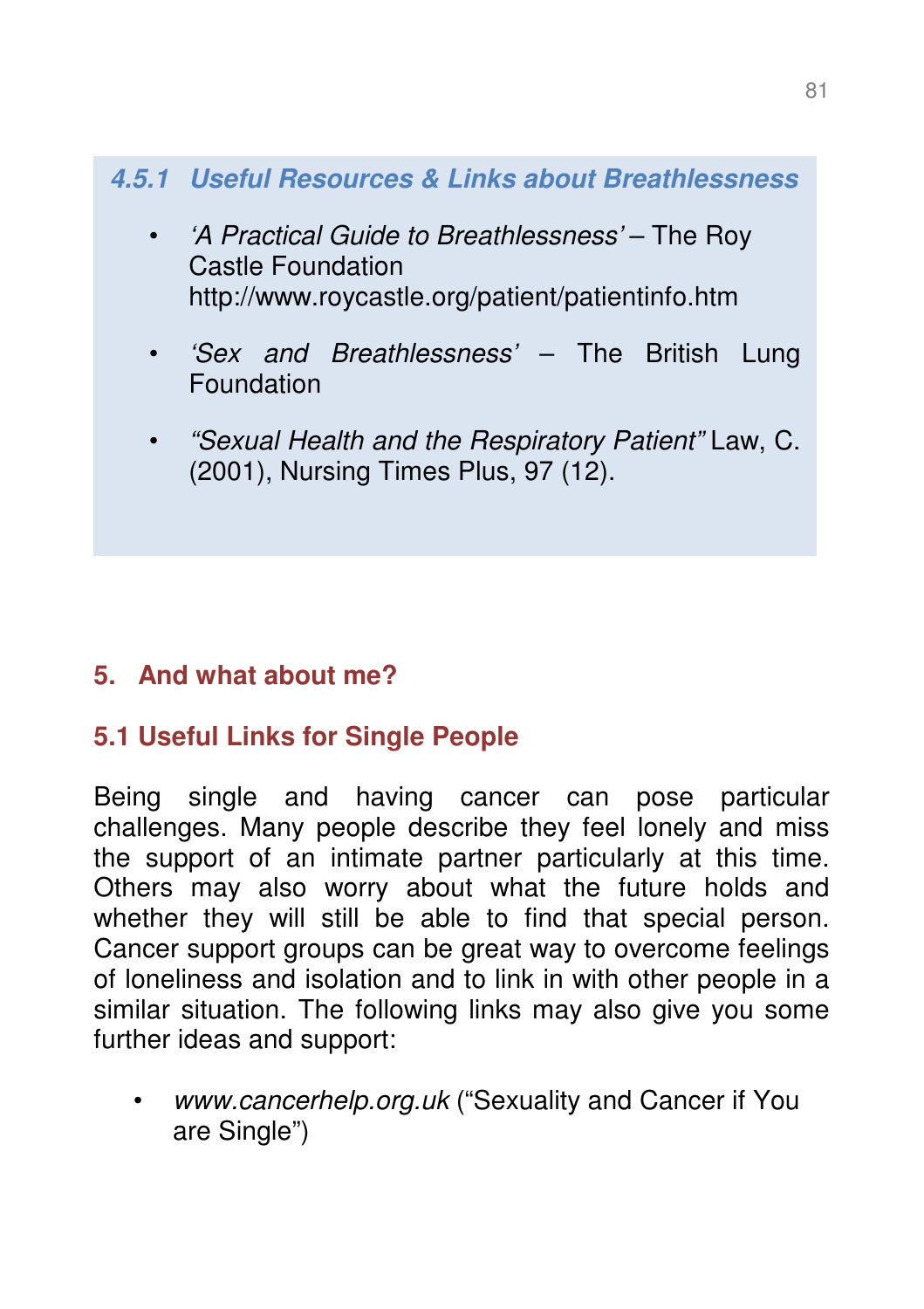- www.asconews.org ("Being Single with Cancer")
- www.cancer.org ("The Single Man and Cancer", "The Single Woman with Cancer")

## **5.2 Useful LGBT Links**

Little specific advice on sexual recovery after cancer has been written from an LGBT perspective to date. We hope that you will find some of the ideas and tips mentioned in this booklet helpful and applicable.

The following resources may offer some further information and support:

- Perlman,G. & Drescher, J. (2005). A Gay Man's Guide to Prostate Cancer. Hawford Medical Press.
- Brownworth, V. (2000). Coming Out of Cancer: Writings from the Lesbians Cancer Epidemic. Seal Press.
- www.healthwithpride.nhs.uk
- www.cancer-network.org
- www.outwithcancer.com
- www.lgbtcancer.com
- www.malecare.org/gay-prostate-cancer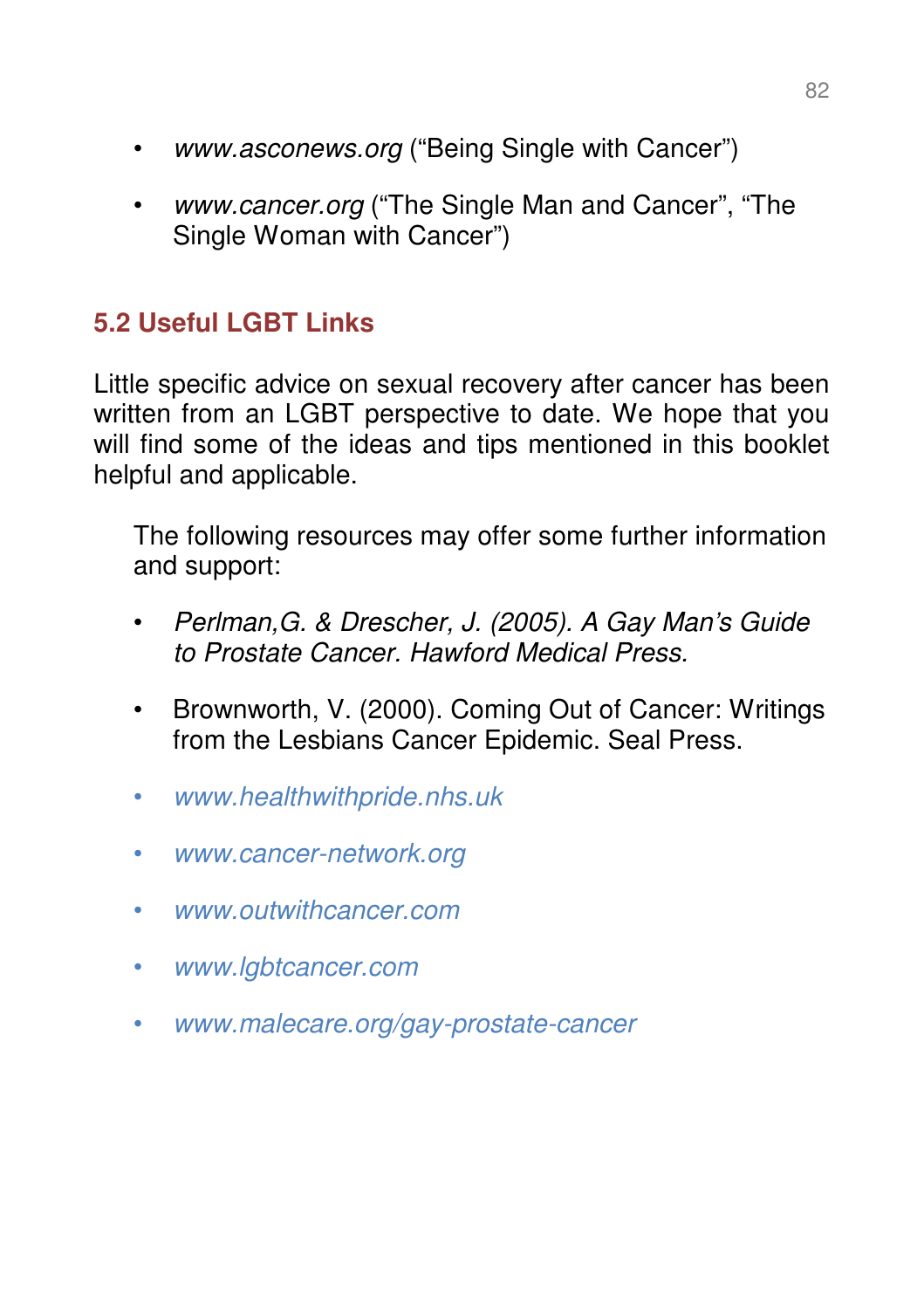## **6. Other useful resources**

## **6.1 Links**

- Association of Cancer Online Resources. Includes a "cancer-sexuality" mailing list - www.acor.org
- www.macmillan.org.uk , also www.be.macmillan.org.uk for range of patient information booklets, call 0800 500 800
- Cancer Research UK www.cancerhelp.org.uk
- RELATE www.relate.org.uk
- BASRT (British Association for Sexual and Relationship Therapy - www.basrt.org.uk
- Sexual Advice Association booklets on range of male and female sexual difficulties plus helpline www.sda.uk.net - Helpline 020 74867262
- Dana Farber Cancer Institute www.dana-farber.org
- American Cancer Society www.cancer.org
- University of Texas MD Anderson Cancer Centre www.mdanderson.org
- Cancer Council Victoria www.cancervic.org.au
- Cancer Supportive & Survivorship Care www.cancersupportivecare.com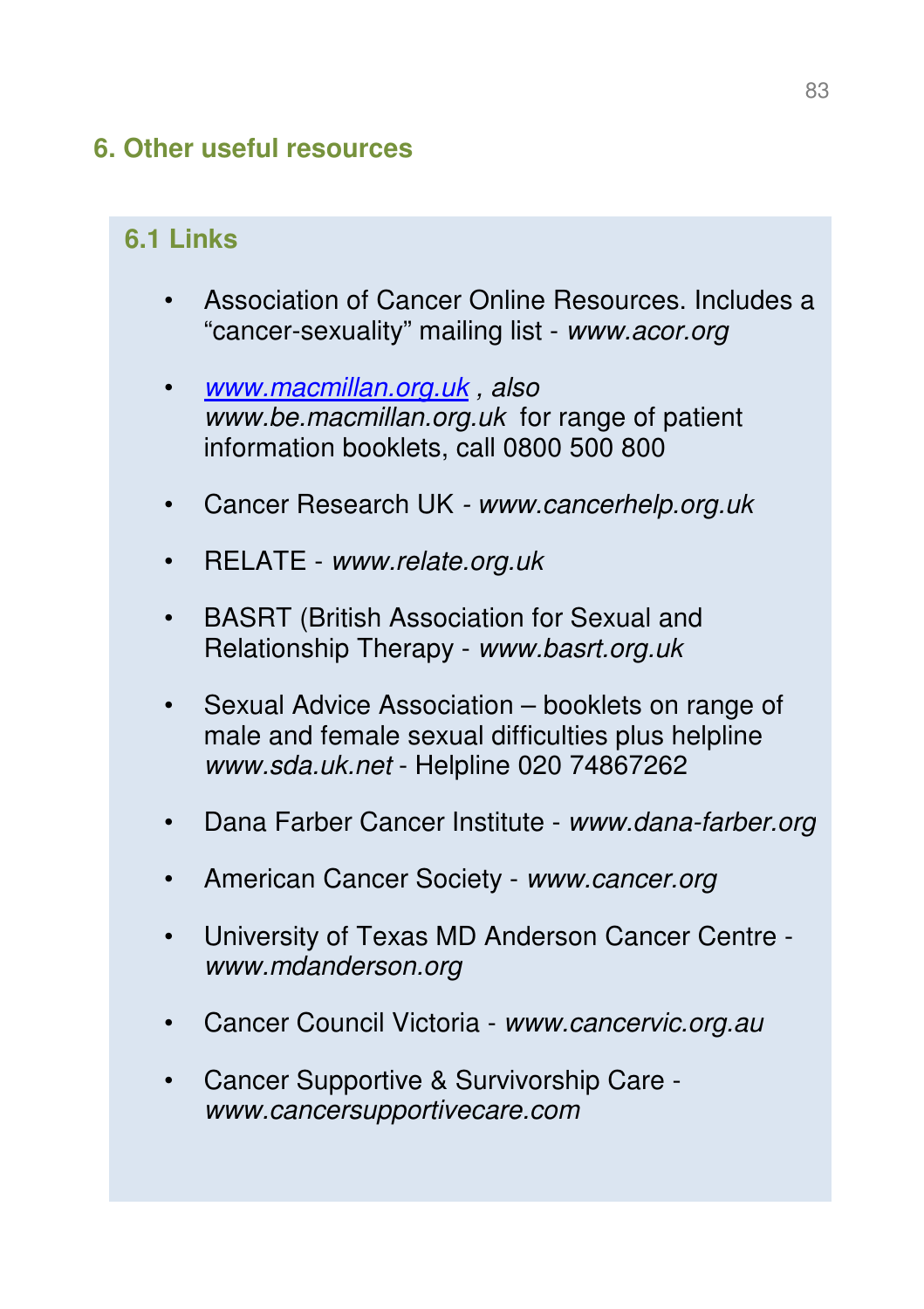• Cancer Council South Australia www.cancersa.org.au

### **6.2 Literature**

- Macmillan Leaflets and web content www.macmillan.org.uk/sex
- 'Coping with Chemotherapy' by Terry Priestman
- 'Supportive Care in Radiotherapy' by Sara Faithfull and Mary Wells
- 'After Cure' by the UKCCSG (contains a range of information about issues after cancer treatment, including fertility issues)
- 'Sexuality and Fertility After Cancer' by Leslie R. **Schover**
- 'Overcoming Body Image problems' a Self Help guide using Cognitive-behavioural Techniques by David Veale et al.
- 'The Sex-Starved Marriage' by Michele Weiner **Davis**
- 'Overcoming Sexual Problems' by Vicki Ford
- *'Sex for One'* by Betty Dodson
- "The Complete Idiot's Guide to Sensual Massage" by Patti Britton & Helen Hodgson Lerma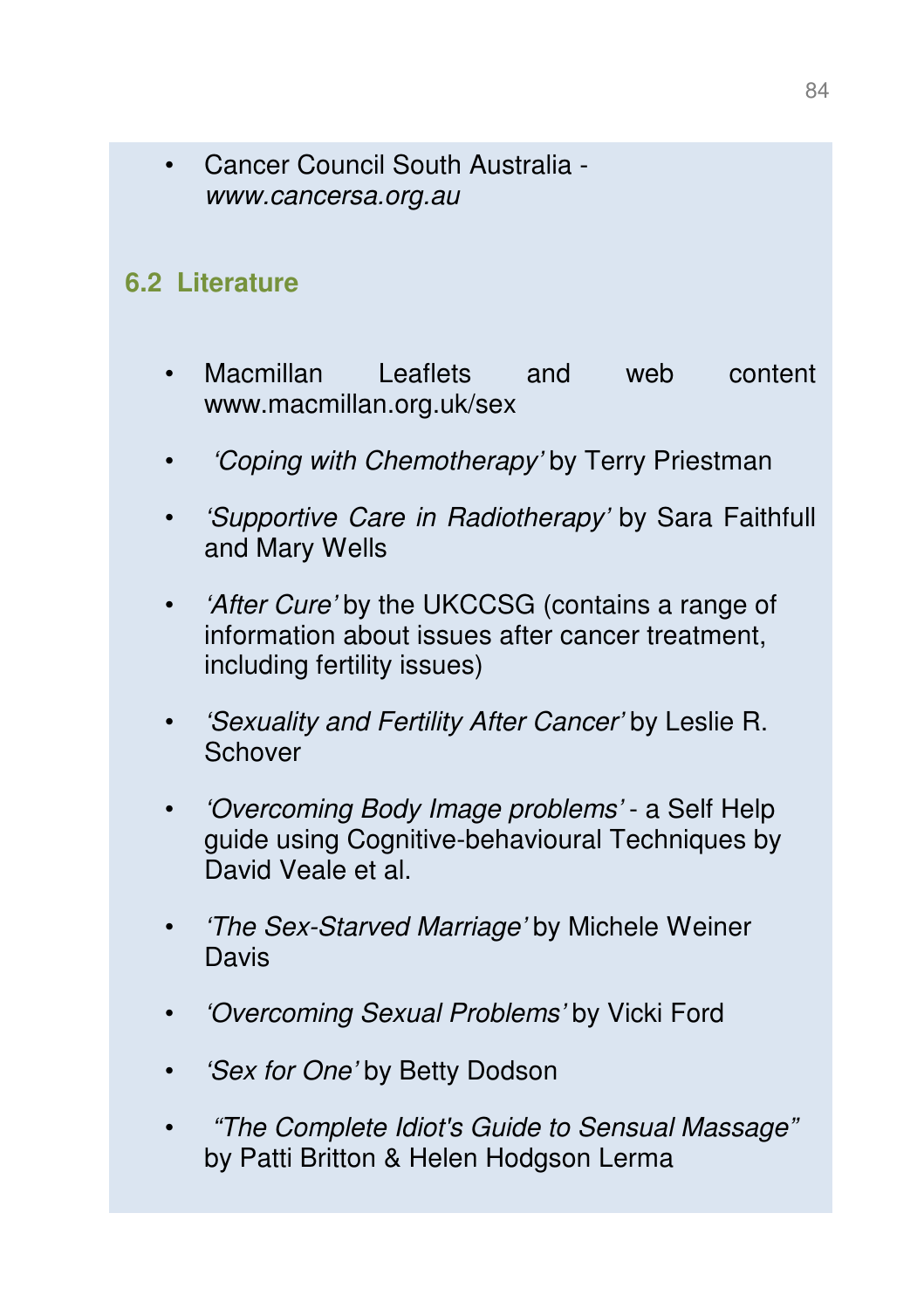• "The Ultimate Guide to Sex & Disability" by Kaufman et al.

#### **6.3 Accessories**

- Hats for Heads: stylish hats for people of all ages www.hats4heads.co.uk - 0161 9416748
- Bohemia: Fashion Headwear for Ladies, Gents and Children - www.bohemia-fashions.com - 01582 750083
- BlackCare UK Ltd.: wigs for people from black and ethnic minorities - www.blackcareuk.com info@blackcareuk.com - 020 8279 0335 / 0337
- SexWare: a wide range of sex accessories including help for people with disability/dysfunction - PO Box 883, Oxford OX4 5NT - sales@fpsales.co.uk - 01865 719400
- www.beecourse.com: Sex aids and advice, run by a woman aimed at men and women
- Ann Summers www.annsummers.com
- www.bettersex.com
- www.goodvibes.com: sex and disability products
- www.comeasyouare.com: sex and disability advice and products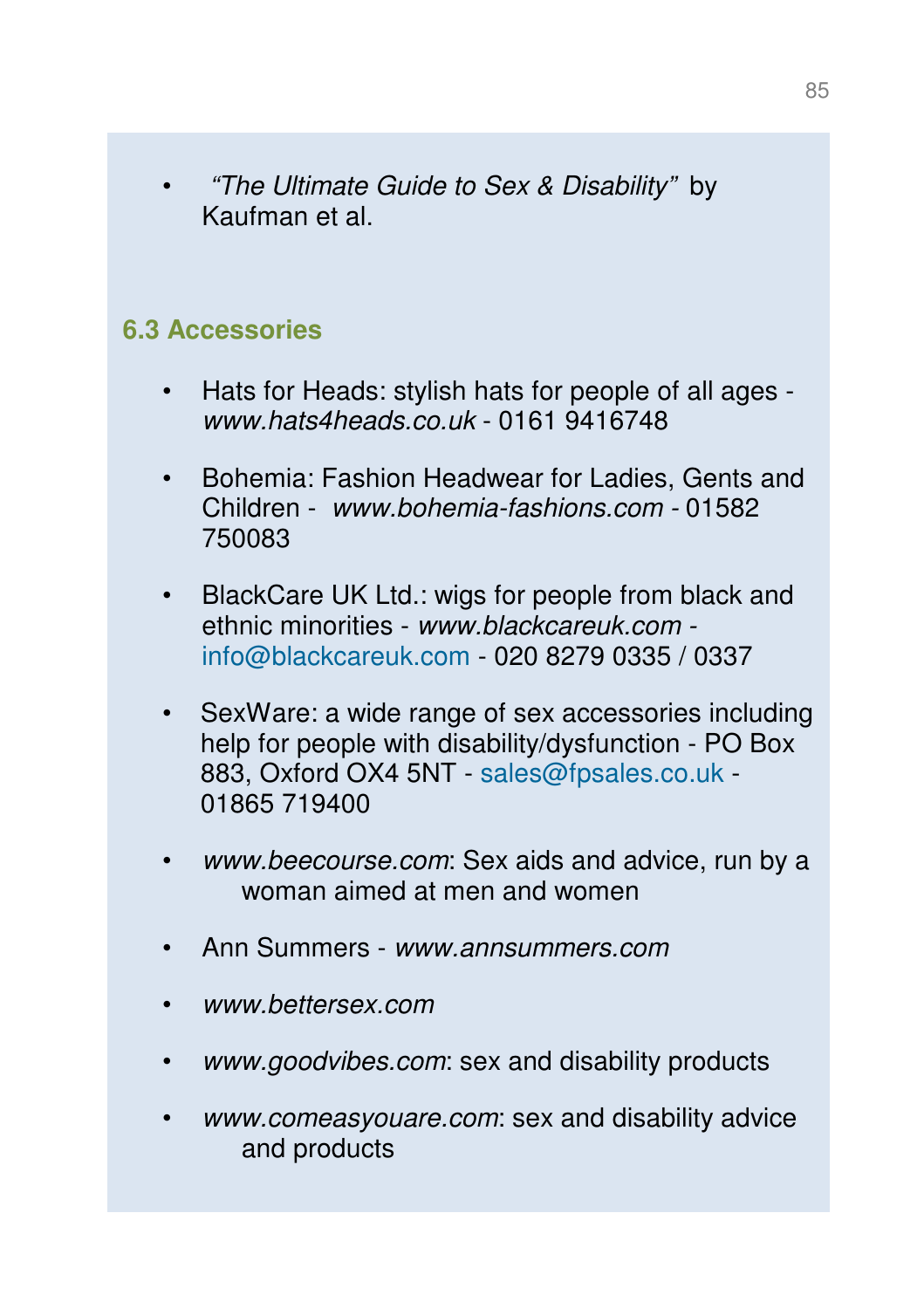- Clean Sheets: online erotic writing www.cleansheets.com
- Liberator Shapes: angular pillows designed for helping with sexual positioning www.liberatorshapes.com
- *"Ageless Desire"* VHS, available from www.comeasyouare.com
- "Great Sex for a Life Time" DVD/VHS available from www.bettersex.com
- "Still doing it. Women and men over 60 write about their sexuality" by J Blank, www.comeasyouare.com

Further accessories are listed under the "Mostly for Women" section.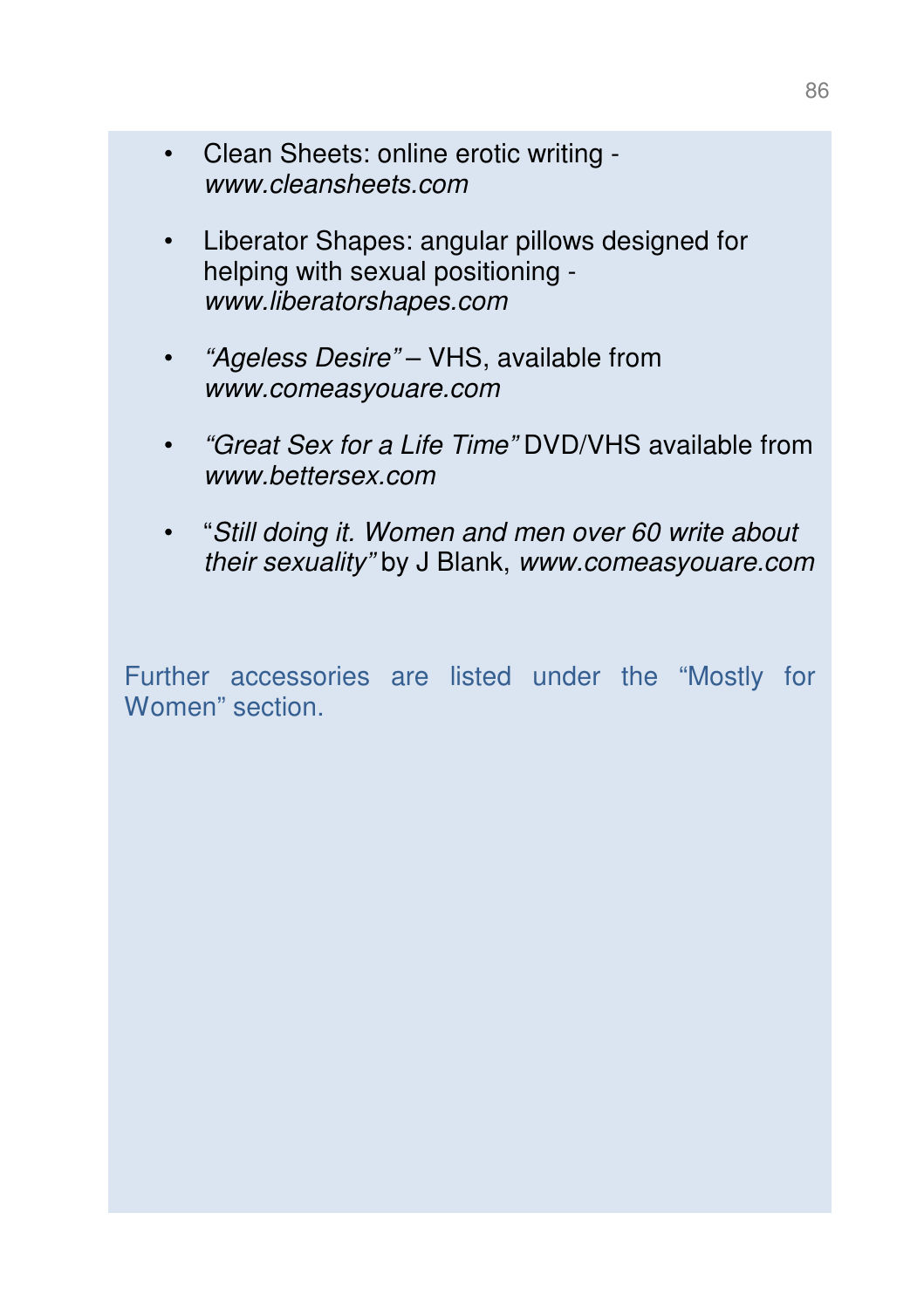# Literature & Acknowledgements

- British Lung Cancer Foundation: Sex & Breathlessness
- Law, C. (2001). Sexual Health and the Respiratory Patient, Nursing Times Plus, 97 (12).
- Schover, L (1997). Sexuality and Fertility after Cancer.
- Mulhall, J (2008). Saving your Sex Life.
- Alterowitz, R & Alterowitz, B (2004). Intimacy with Impotence.
- McCarthy, B & McCarthy, E. (2003). Rekindling Desire.
- Reichman J (1998). I'm not in the Mood.
- Bergman, J. & Bergman, L. (2001). For Women Only.
- Priestman, T. (2005). Coping with Chemotherapy.
- Foley et al (2002). Sex Matters for Women.
- www.ustoo.org
- www.dana-farber.org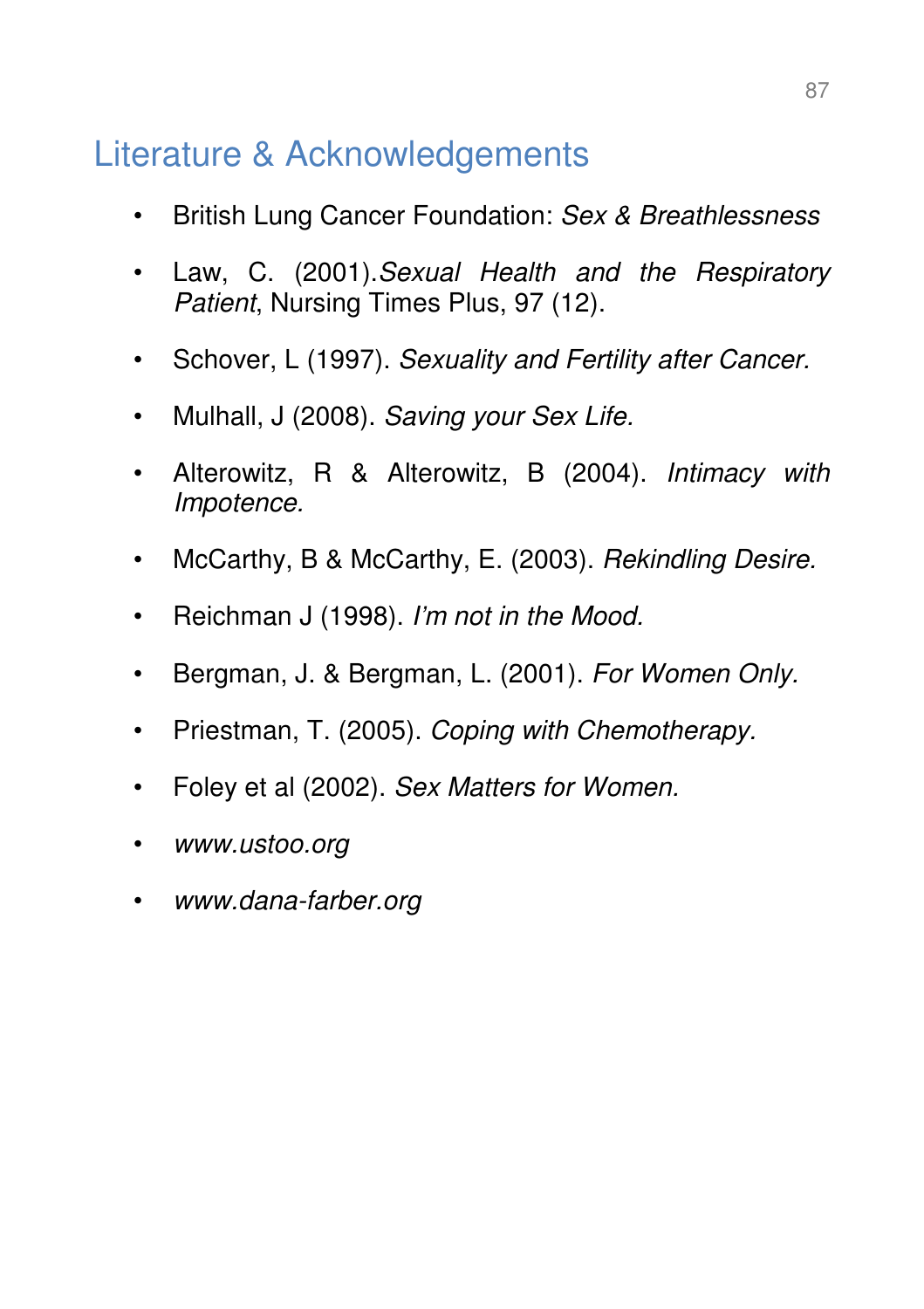# Acknowledgements:

Mary Burgess, Lorraine Case, Anne Cawthorn, Liz Coombes, Karen Donnelly, Wendy Edwards, Sue Elkin, Anita Farrell, Catherine Finn, Christine Grimley, Hilary Jeffries, Liz Jordan, Jo Knowles, Mike Lockett, Carol Pearson, Sue Ronaldson, Meera Shah, Martin Steggall, Clare Stevenson, Eleanor Thompson, Inigo Tolosa, Laura Tooley, Peter Wells, Isabel White, Liz Wilkinson, Abigail Williams, Margaret Calvert

Layout and graphic design: Robin Paijmans, Macmillan Clinical **Psychologist** 

Special thanks to Erin Cone (www.erincone.com) for the use of her artwork on the cover of this leaflet

# Intimacy & Sexuality

For Cancer Patients and their Partners

A Booklet of Tips & Advice for Your Journey of Recovery

Dr. Darja Brandenburg, Consultant Clinical Psychologist & Sex Therapist (Editor & first author.) Pan Birmingham Cancer Service

Lorraine Grover, Clinical Nurse Specialist & Sex Therapist St George's Healthcare NHS Trust, London, Shelburne Hospital Buckinghamshire & The London Clinic

Barry Quinn, Senior Nurse for Oncology & Lead Chemotherapy Nurse St George's Healthcare NHS Trust, London

> Sonia Malik, Assistant Clinical Psychologist Pan Birmingham Cancer Service

To check for updates, comment or to request copies of this information booklet please contact darja.brandenburg@nhs.net